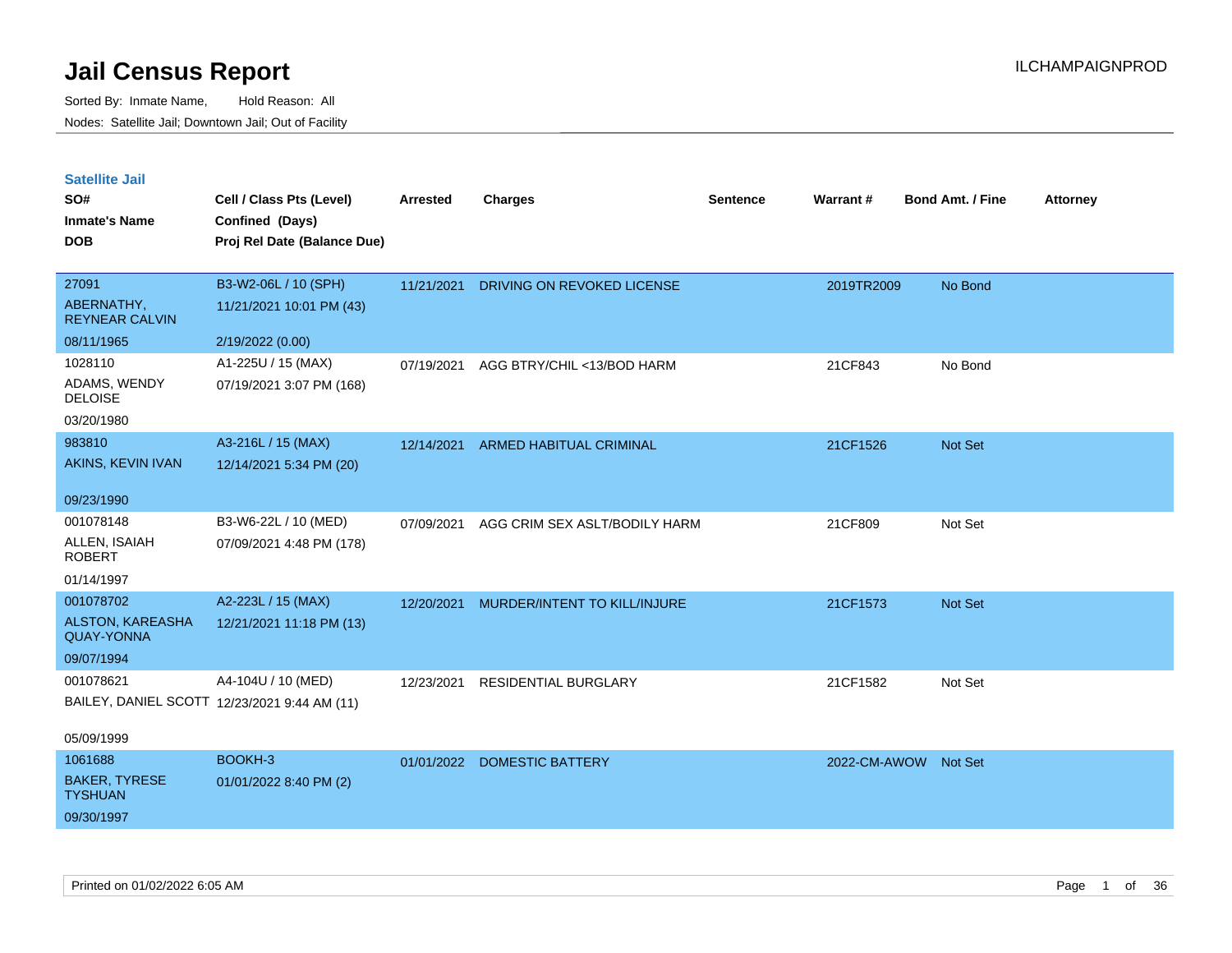| SO#<br><b>Inmate's Name</b><br><b>DOB</b>     | Cell / Class Pts (Level)<br>Confined (Days)<br>Proj Rel Date (Balance Due) | <b>Arrested</b>          | <b>Charges</b>                                  | <b>Sentence</b> | Warrant#               | <b>Bond Amt. / Fine</b>    | <b>Attorney</b> |      |
|-----------------------------------------------|----------------------------------------------------------------------------|--------------------------|-------------------------------------------------|-----------------|------------------------|----------------------------|-----------------|------|
| 001078565                                     | B1-106U / 15 (MAX)                                                         | 11/05/2021               | POSSESSION OF STOLEN FIREARM                    |                 | 21CF1366               | Not Set                    |                 |      |
| <b>BARBER, MARK</b><br><b>ANTHONY, Junior</b> | 11/05/2021 7:40 AM (59)                                                    | 11/05/2021<br>11/05/2021 | RECEIVE/POSS/SELL STOLEN VEH<br><b>BURGLARY</b> |                 | 2021CF1309<br>21CF1369 | 25000.00<br><b>Not Set</b> |                 |      |
| 09/24/2003                                    |                                                                            |                          |                                                 |                 |                        |                            |                 |      |
| 1073281                                       | A2-221L / 5 (ADS)                                                          | 11/15/2021               | DOM BTRY/CONTACT/1-2 PRECONV                    |                 | 2021CF206              | 5000.00                    |                 |      |
| <b>BASLER, MONET</b><br>MARISA                | 11/15/2021 11:08 PM (49)                                                   |                          |                                                 |                 |                        |                            |                 |      |
| 08/17/1994                                    |                                                                            |                          |                                                 |                 |                        |                            |                 |      |
| 001078535                                     | B2-T2-07U / 15 (SPH)                                                       | 10/26/2021               | <b>CRIM SEX ASSAULT/FORCE</b>                   |                 | 21CF1305               | <b>Not Set</b>             |                 |      |
| BERRY, DAVID ISAAC                            | 10/26/2021 10:52 AM (69)                                                   |                          |                                                 |                 |                        |                            |                 |      |
| 09/23/2000                                    |                                                                            |                          |                                                 |                 |                        |                            |                 |      |
| 1057334                                       | B4-221U / 15 (MAX)                                                         | 10/27/2021               | MURDER/INTENT TO KILL/INJURE                    |                 |                        | No Bond                    |                 |      |
| BEVERLY, DAVID<br>BENJAMIN                    | 10/27/2021 1:42 PM (68)                                                    |                          |                                                 |                 |                        |                            |                 |      |
| 03/31/1987                                    |                                                                            |                          |                                                 |                 |                        |                            |                 |      |
| 29626                                         | B1-105U / 10 (MED)                                                         | 11/09/2021               | MFG/DEL 15<100 GR COCA/ANALOG                   |                 | 21CF1387               | <b>Not Set</b>             |                 |      |
| <b>BISHOP, DARRELL</b><br><b>EDWARD</b>       | 11/09/2021 4:46 PM (55)                                                    |                          |                                                 |                 |                        |                            |                 |      |
| 07/18/1968                                    |                                                                            |                          |                                                 |                 |                        |                            |                 |      |
| 963337                                        | B2-T3-09U / 10 (MED)                                                       | 12/14/2021               | CRIMINAL DAMAGE <\$500/SCHOOL                   |                 | 21CF262                | Not Set                    |                 |      |
| <b>BONE, DALLAS</b><br>LOWELL                 | 12/14/2021 11:37 AM (20)                                                   |                          |                                                 |                 |                        |                            |                 |      |
| 06/12/1984                                    |                                                                            |                          |                                                 |                 |                        |                            |                 |      |
| 001078029                                     | <b>BOOKH-7</b>                                                             | 12/31/2021               | <b>VIOLATE ORDER PROTECTION</b>                 |                 | 2021-CM-237            | 2500.00                    |                 |      |
| <b>BROCK, VERNELL</b><br><b>CHRISTOPHER</b>   | 12/31/2021 11:08 PM (3)                                                    |                          |                                                 |                 |                        |                            |                 |      |
| 03/11/1993                                    |                                                                            |                          |                                                 |                 |                        |                            |                 |      |
| 51247                                         | B1-202U / 10 (MED)                                                         | 04/15/2021               | FELON POSS/USE WEAPON/FIREARM                   |                 | 21CF411                | Not Set                    |                 |      |
| BROWN, DANTE<br><b>MAURICE</b>                | 04/15/2021 6:24 PM (263)                                                   |                          |                                                 |                 |                        |                            |                 |      |
| 04/19/1979                                    |                                                                            |                          |                                                 |                 |                        |                            |                 |      |
| Printed on 01/02/2022 6:05 AM                 |                                                                            |                          |                                                 |                 |                        |                            | Page 2 of       | - 36 |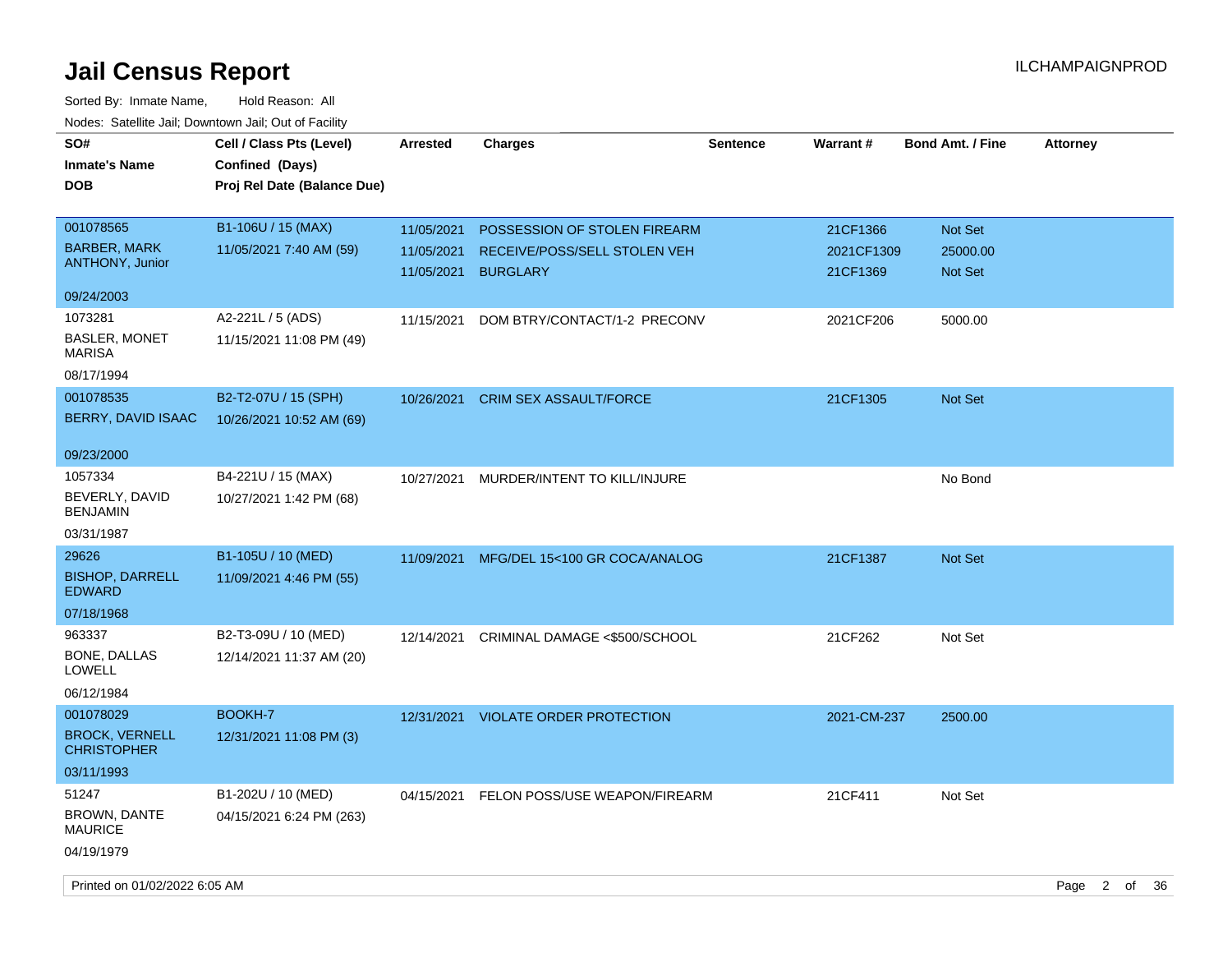| noaco. Catomto can, Domntonn can, Cat or I domt<br>SO#<br><b>Inmate's Name</b><br><b>DOB</b> | Cell / Class Pts (Level)<br>Confined (Days)<br>Proj Rel Date (Balance Due) | Arrested   | <b>Charges</b>                           | Sentence     | Warrant#   | <b>Bond Amt. / Fine</b> | <b>Attorney</b> |
|----------------------------------------------------------------------------------------------|----------------------------------------------------------------------------|------------|------------------------------------------|--------------|------------|-------------------------|-----------------|
| 29957                                                                                        | B4-222L / 15 (MAX)                                                         | 11/13/2021 | FELON POSS/USE WEAPON/FIREARM            |              | 21CF1390   | Not Set                 |                 |
| <b>BROWN, RODNEY</b><br><b>LOUIS</b>                                                         | 11/13/2021 8:57 PM (51)                                                    | 11/13/2021 | AGG CRIM SX AB/>5 YR OLDER VIC           |              | 2019CF0718 | 250000.00               |                 |
| 01/07/1968                                                                                   |                                                                            |            |                                          |              |            |                         |                 |
| 001077945                                                                                    | A1-124L / 10 (MED)                                                         | 11/13/2021 | AGG ASLT PEACE OFF/FIRE/ER WRK           |              | 2021CF637  | 1000.00                 |                 |
| <b>BROWN, SIDREA</b><br><b>RENEIA</b>                                                        | 11/13/2021 10:49 AM (51)                                                   | 11/13/2021 | <b>BURGLARY</b>                          |              | 2021CF543  | 50000.00                |                 |
| 07/23/1992                                                                                   |                                                                            | 11/17/2021 | <b>BURGLARY</b>                          |              | 21CF1264   | 1000.00                 |                 |
| 988541                                                                                       | B3-W5-20L / 5 (MIN)                                                        | 12/06/2021 | POSSESSING A CONTROLLED SUBSTANC         |              | 2020CF1195 | No Bond                 |                 |
| <b>BURDETTE, SHANE</b><br><b>DILLON</b>                                                      | 12/06/2021 2:57 PM (28)                                                    |            |                                          |              |            |                         |                 |
| 11/29/1991                                                                                   | 1/3/2022 (0.00)                                                            |            |                                          |              |            |                         |                 |
| 995894                                                                                       | A4-106L / 10 (ADS)                                                         | 12/28/2021 | FELON POSSESS WEAPON/2ND+                | 5y (DOC)     | 2020CF709  | No Bond                 |                 |
| BUTLER, JAMES LYNN 12/28/2021 11:05 AM (6)                                                   |                                                                            |            |                                          |              |            |                         |                 |
| 12/04/1991                                                                                   |                                                                            |            |                                          |              |            |                         |                 |
| 56936                                                                                        | B2-T1-01U / 15 (SPH)                                                       | 11/01/2021 | PUBLIC INDECENCY/EXPOSURE/3+             | 3y/0m/0d (DO |            | Not Set                 |                 |
| CALDWELL, STEVEN<br><b>ANDRE</b>                                                             | 11/01/2021 1:09 PM (63)                                                    |            |                                          |              |            |                         |                 |
| 04/19/1982                                                                                   |                                                                            |            |                                          |              |            |                         |                 |
| 39474                                                                                        | B1-101U / 10 (ADS)                                                         | 07/06/2021 | MFG/DEL 15<100 GR HEROIN/ANLG            |              | 21CF792    | Not Set                 |                 |
| CAMPBELL, AARON<br>JACOB                                                                     | 07/06/2021 11:56 PM (181)                                                  |            |                                          |              |            |                         |                 |
| 07/18/1974                                                                                   |                                                                            |            |                                          |              |            |                         |                 |
| 59322                                                                                        | <b>BOOKH-7</b>                                                             | 01/01/2022 | <b>DOMESTIC BATTERY</b>                  |              | 2022CMAWOW | <b>Not Set</b>          |                 |
| <b>CARTER, LAWRENCE</b><br><b>DARNELL</b>                                                    | 01/01/2022 9:49 PM (2)                                                     |            | 01/01/2022 INTERF REPT DOMESTIC VIOLENCE |              | 2022CMAWOW | <b>Not Set</b>          |                 |
| 12/18/1982                                                                                   |                                                                            |            |                                          |              |            |                         |                 |
| 001078092                                                                                    | A4-102L / 10 (ADS)                                                         | 12/27/2021 | AGG BATTERY/PUBLIC PLACE                 |              | 2021CF1042 | 5000.00                 |                 |
| CHOUNARD, STANLEY 12/27/2021 10:47 PM (7)<br>WILLIAM                                         |                                                                            |            |                                          |              |            |                         |                 |
| 06/25/1986                                                                                   |                                                                            |            |                                          |              |            |                         |                 |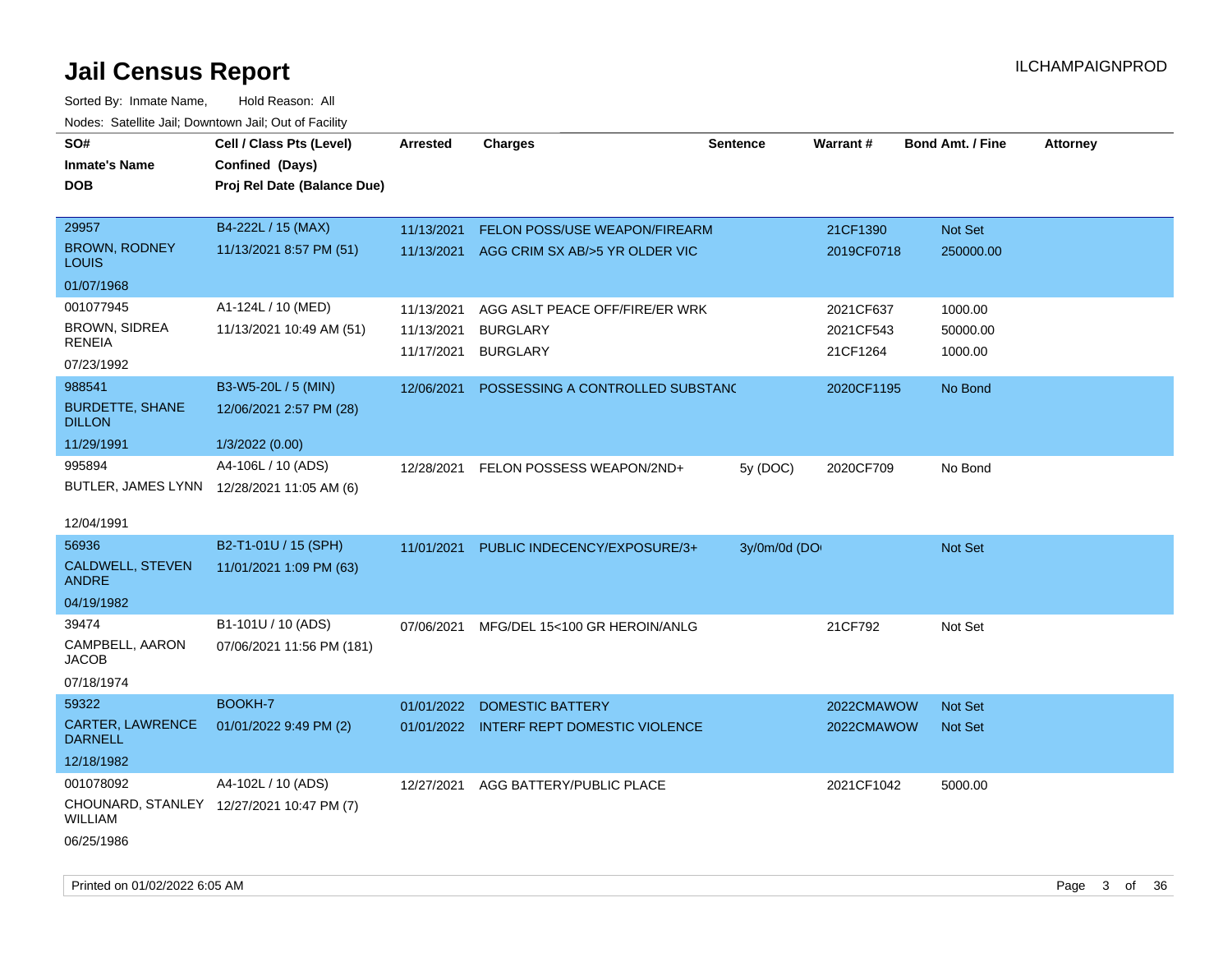| rougs. Calcing Jan, Downtown Jan, Out of Facility      |                                                                            |                 |                                         |                 |            |                         |                 |
|--------------------------------------------------------|----------------------------------------------------------------------------|-----------------|-----------------------------------------|-----------------|------------|-------------------------|-----------------|
| SO#<br><b>Inmate's Name</b><br><b>DOB</b>              | Cell / Class Pts (Level)<br>Confined (Days)<br>Proj Rel Date (Balance Due) | <b>Arrested</b> | <b>Charges</b>                          | <b>Sentence</b> | Warrant#   | <b>Bond Amt. / Fine</b> | <b>Attorney</b> |
| 001077485<br><b>COLBERT, ARIEANA</b><br><b>FELICIA</b> | A1-226L / 15 (MAX)<br>12/21/2021 2:08 PM (13)                              |                 | 12/21/2021 MURDER/INTENT TO KILL/INJURE |                 | 2021CF1282 | 1000000.00              |                 |
| 12/13/2000                                             |                                                                            |                 |                                         |                 |            |                         |                 |
| 1048488                                                | BOOKH-7                                                                    | 12/30/2021      | ARMED VIOLENCE/CATEGORY I               |                 | 2021CFAWOW | Not Set                 |                 |
| COLSON, WAYNE<br>ARTHUR, Third                         | 12/30/2021 8:27 AM (4)                                                     | 12/30/2021      | MFG/DEL 1<15 GR COCAINE/ANLG            |                 | 2021CFAWOW | Not Set                 |                 |
| 10/14/1995                                             |                                                                            |                 |                                         |                 |            |                         |                 |
| 34805                                                  | B4-223U / 15 (MAX)                                                         | 10/01/2021      | <b>DOMESTIC BATTERY</b>                 |                 | 21CF1183   | <b>Not Set</b>          |                 |
| CONERLY, KIN JOSEPH 10/01/2021 1:53 AM (94)            |                                                                            | 10/01/2021      | ARMED HABITUAL CRIMINAL                 |                 | 21CF1184   | <b>Not Set</b>          |                 |
|                                                        |                                                                            | 10/06/2021      | POSS STOLEN VEHICLE > \$25,000          |                 | 19CF1786   | Not Set                 |                 |
| 11/16/1971                                             |                                                                            |                 |                                         |                 |            |                         |                 |
| 1074319                                                | B2-T1-04L / 15 (SPH)                                                       | 10/12/2021      | AGGRAVATED CRUELTY TO ANIMALS           |                 | 21CF1238   | Not Set                 |                 |
| <b>CRAIG, DAVUCCI</b><br><b>DAVION</b>                 | 10/12/2021 11:36 AM (83)                                                   | 10/14/2021      | <b>MURDER</b>                           |                 | 21CF1239   | Not Set                 |                 |
| 08/02/2001                                             |                                                                            |                 |                                         |                 |            |                         |                 |
| 001077549                                              | B2-T3-10L / 10 (SPH)                                                       | 12/22/2020      | <b>PRED CRIM SEX ASLT/VICTIM &lt;13</b> |                 | 2020CF1469 | <b>Not Set</b>          |                 |
| CRISTOBAL-MATEO,<br><b>CRISTOBAL</b>                   | 12/22/2020 1:17 PM (377)                                                   |                 |                                         |                 |            |                         |                 |
| 12/02/1988                                             |                                                                            |                 |                                         |                 |            |                         |                 |
| 988538                                                 | A4-207L / 10 (MED)                                                         | 12/21/2021      | AGGRAVATED DOMESTIC BATTERY             |                 | 21CF1564   | Not Set                 |                 |
| DAVIDSON, HARLEY<br><b>KYLE SCOTT</b>                  | 12/21/2021 5:45 AM (13)                                                    |                 |                                         |                 |            |                         |                 |
| 08/05/1990                                             |                                                                            |                 |                                         |                 |            |                         |                 |
| 1023587                                                | B1-203U / 15 (MAX)                                                         | 09/24/2021      | MFG/DEL CANNABIS/2.5-10 GRAMS           |                 | 21CF1155   | Not Set                 |                 |
| <b>DAVIS, MARTIN</b><br><b>DENNIS</b>                  | 09/24/2021 9:38 PM (101)                                                   | 09/24/2021      | ARMED HABITUAL CRIMINAL                 |                 | 2021-CF681 | 500000.00               |                 |
| 12/02/1994                                             |                                                                            |                 |                                         |                 |            |                         |                 |
| 001078538                                              | B1-205L / 10 (MED)                                                         | 10/26/2021      | <b>CRIM SEX ASSAULT/FORCE</b>           |                 | 21CF1301   | Not Set                 |                 |
| DAWKINS, LEN                                           | 10/26/2021 8:18 PM (69)                                                    |                 |                                         |                 |            |                         |                 |
| 03/23/1987                                             |                                                                            |                 |                                         |                 |            |                         |                 |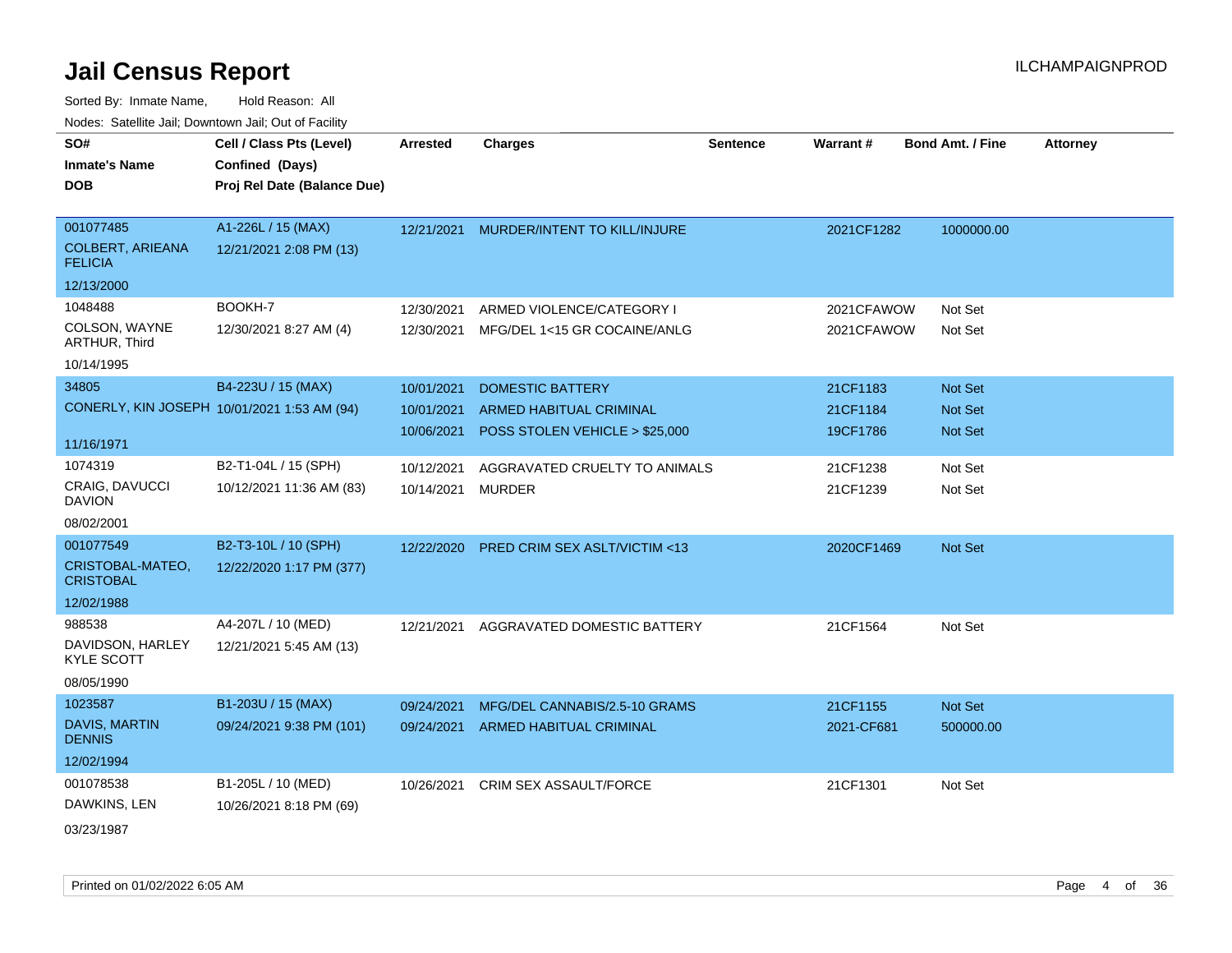Sorted By: Inmate Name, Hold Reason: All Nodes: Satellite Jail; Downtown Jail; Out of Facility

| SO#<br><b>Inmate's Name</b><br><b>DOB</b>                           | Cell / Class Pts (Level)<br>Confined (Days)<br>Proj Rel Date (Balance Due) | <b>Arrested</b>          | <b>Charges</b>                                            | <b>Sentence</b> | Warrant#              | <b>Bond Amt. / Fine</b>   | <b>Attorney</b> |
|---------------------------------------------------------------------|----------------------------------------------------------------------------|--------------------------|-----------------------------------------------------------|-----------------|-----------------------|---------------------------|-----------------|
| 56972<br>DAY, DANIEL JOSEPH                                         | B3-W8-32L / 10 (MED)<br>08/30/2021 3:07 PM (126)                           | 08/30/2021<br>09/04/2021 | POSS STOLEN VEHICLE > \$25,000<br><b>BURGLARY</b>         |                 | 21CF1044<br>21CF1054  | Not Set<br>Not Set        |                 |
| 10/16/1982                                                          |                                                                            |                          |                                                           |                 |                       |                           |                 |
| 25659<br>DORRIS, LORENZO<br>07/19/1966                              | B4-125L / 15 (MAX)<br>06/15/2021 6:17 AM (202)                             | 06/15/2021<br>06/15/2021 | <b>RESIDENTIAL BURGLARY</b><br><b>BURGLARY</b>            |                 | 2020CF1218<br>21CF689 | 50000.00<br>Not Set       |                 |
| 1024895<br><b>EDWARDS, GEORGE</b><br><b>CORTEZ</b><br>06/19/1994    | B1-104L / 10 (MED)<br>12/15/2021 12:26 PM (19)                             | 12/15/2021<br>12/15/2021 | MFG/DEL 100<400 GR COCA/ANLG<br><b>AGGRAVATED BATTERY</b> |                 | 21CF1535<br>21CF1536  | <b>Not Set</b><br>Not Set |                 |
| 987328<br>ERVIN, DEIDRA ANN<br><b>RUTH</b><br>04/15/1991            | A2-122L / 10 (MED)<br>12/11/2021 8:48 PM (23)                              | 12/11/2021               | AGG ASLT PEACE OFF/FIRE/ER WRK                            |                 | 21CF1515              | Not Set                   |                 |
| 45194<br><b>FALLS, ANDREW</b><br>08/15/1976                         | B3-W7-28L / 10 (MED)<br>10/20/2021 12:59 AM (75)                           | 10/20/2021               | DOMESTIC BATTERY/OTHER PRIOR                              |                 | 21CF1265              | Not Set                   |                 |
| 527081<br>FERGUSON,<br><b>CHRISTOPHER</b><br>12/21/1981             | B3-W6-24L / 10 (MED)<br>09/06/2021 1:18 PM (119)                           | 09/06/2021               | ARSON/REAL/PERSONAL PROP>\$150                            |                 | 2021 CF 797           | 25000.00                  |                 |
| 1039744<br><b>FONVILLE, TREVOY</b><br><b>JERMAINE</b><br>01/13/1996 | B4-224U / 15 (MAX)<br>12/06/2021 10:52 AM (28)                             | 12/06/2021               | <b>MURDER</b>                                             |                 | 20CF959               | 1000000.00                |                 |
| 518395                                                              | B2-T3-12L / 15 (SPH)<br>FRANDLE, MARK RYAN 07/07/2020 3:42 PM (545)        | 07/07/2020               | <b>CRIMINAL SEXUAL ASSAULT</b>                            |                 | 2020-CF735            | 250000.00                 |                 |

09/10/1985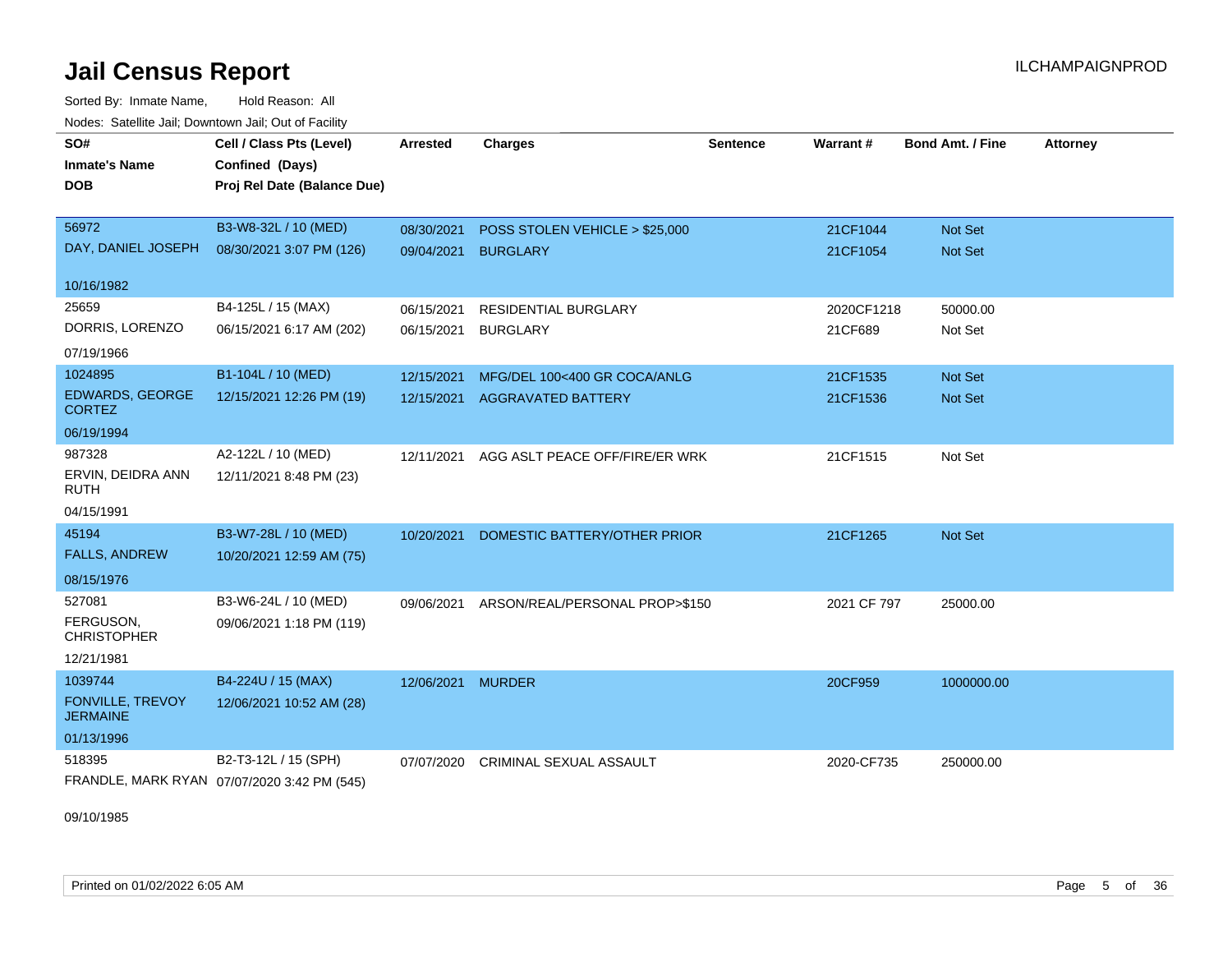Sorted By: Inmate Name, Hold Reason: All Nodes: Satellite Jail; Downtown Jail; Out of Facility

| SO#<br><b>Inmate's Name</b>         | Cell / Class Pts (Level)<br>Confined (Days) | <b>Arrested</b> | <b>Charges</b>                           | <b>Sentence</b> | Warrant#  | <b>Bond Amt. / Fine</b> | <b>Attorney</b> |
|-------------------------------------|---------------------------------------------|-----------------|------------------------------------------|-----------------|-----------|-------------------------|-----------------|
| <b>DOB</b>                          | Proj Rel Date (Balance Due)                 |                 |                                          |                 |           |                         |                 |
|                                     |                                             |                 |                                          |                 |           |                         |                 |
| 001077934                           | A1-224L / 10 (MED)                          | 08/22/2021      | AGG DUI/ACCIDENT/DEATH                   |                 | 21CF1024  | Not Set                 |                 |
| FREED, LOGAN<br><b>SUZANNE</b>      | 08/22/2021 11:45 PM (134)                   | 08/22/2021      | <b>DOMESTIC BATTERY</b>                  |                 | 21 CM 172 | 10000.00                |                 |
| 08/18/1996                          |                                             |                 |                                          |                 |           |                         |                 |
| 001078290                           | A1-125U / 10 (ADS)                          | 08/19/2021      | MACHINE GUN/AUTO WEAPON/VEH              |                 | 21CF1012  | Not Set                 |                 |
| FREEMAN, ANGEL<br><b>JANILA KAY</b> | 08/19/2021 1:26 AM (137)                    |                 |                                          |                 |           |                         |                 |
| 12/25/1995                          |                                             |                 |                                          |                 |           |                         |                 |
| 001078633                           | B2-T4-13U / 15 (MAX)                        | 12/01/2021      | <b>PRED CRIM SEX ASLT/VICTIM &lt;13</b>  |                 | 21CF1416  | 250000.00               |                 |
| GONZALEZ-GUILLEN,<br><b>EDWARD</b>  | 12/01/2021 12:08 PM (33)                    |                 |                                          |                 |           |                         |                 |
| 08/25/2002                          |                                             |                 |                                          |                 |           |                         |                 |
| 001078607                           | B4-221L / 15 (MAX)                          | 11/22/2021      | FELON POSS/USE FIREARM/PAROLE            |                 | 21CF1437  | Not Set                 |                 |
| GRAY, WILLIAM<br>DA'VON             | 11/22/2021 2:57 PM (42)                     |                 | 11/22/2021 ATTEMPT (FIRST DEGREE MURDER) |                 | 21CF1435  | Not Set                 |                 |
| 04/18/1984                          |                                             |                 |                                          |                 |           |                         |                 |
| 56342                               | B1-206L / 10 (MED)                          | 10/21/2021      | THEFT CONTROL INTENT <\$500              |                 | 17CF1451  | 10000.00                |                 |
| <b>GRIFFIN, NATHAN</b>              | 10/21/2021 4:20 PM (74)                     | 10/21/2021      | DRIVING ON REVOKED LICENSE               |                 | 20TR1979  | 3000.00                 |                 |
| <b>EUGENE</b>                       |                                             | 10/21/2021      | ARMED HABITUAL CRIMINAL                  |                 | 21CF1279  | Not Set                 |                 |
| 02/24/1969                          |                                             |                 |                                          |                 |           |                         |                 |
| 1049103                             | A4-203L / 5 (ADS)                           | 12/27/2021      | <b>DOMESTIC BATTERY</b>                  |                 | 2021CM595 | Not Set                 |                 |
| HAGGARD, RYAN<br>PHILIP             | 12/27/2021 9:15 PM (7)                      |                 |                                          |                 |           |                         |                 |
| 06/01/1983                          |                                             |                 |                                          |                 |           |                         |                 |
| 1041176                             | <b>BOOKH-1 / 15 (MAX)</b>                   | 10/05/2021      | <b>PAROLE REVOCATION</b>                 |                 |           | <b>Not Set</b>          |                 |
| HART, DAVEON<br><b>LATTEEF</b>      | 10/05/2021 10:35 AM (90)                    | 10/06/2021      | AGGRAVATED DOMESTIC BATTERY              |                 |           | <b>Not Set</b>          |                 |
| 03/15/1996                          |                                             |                 |                                          |                 |           |                         |                 |
| 1038973                             | B4-122U / 10 (MED)                          | 11/05/2021      | AGG DOMESTIC BATTERY/STRANGLE            |                 | 21CF1365  | Not Set                 |                 |
|                                     | HAYS, DAMIEN CLYDE 11/05/2021 8:59 PM (59)  |                 |                                          |                 |           |                         |                 |

03/19/1994

Printed on 01/02/2022 6:05 AM Page 6 of 36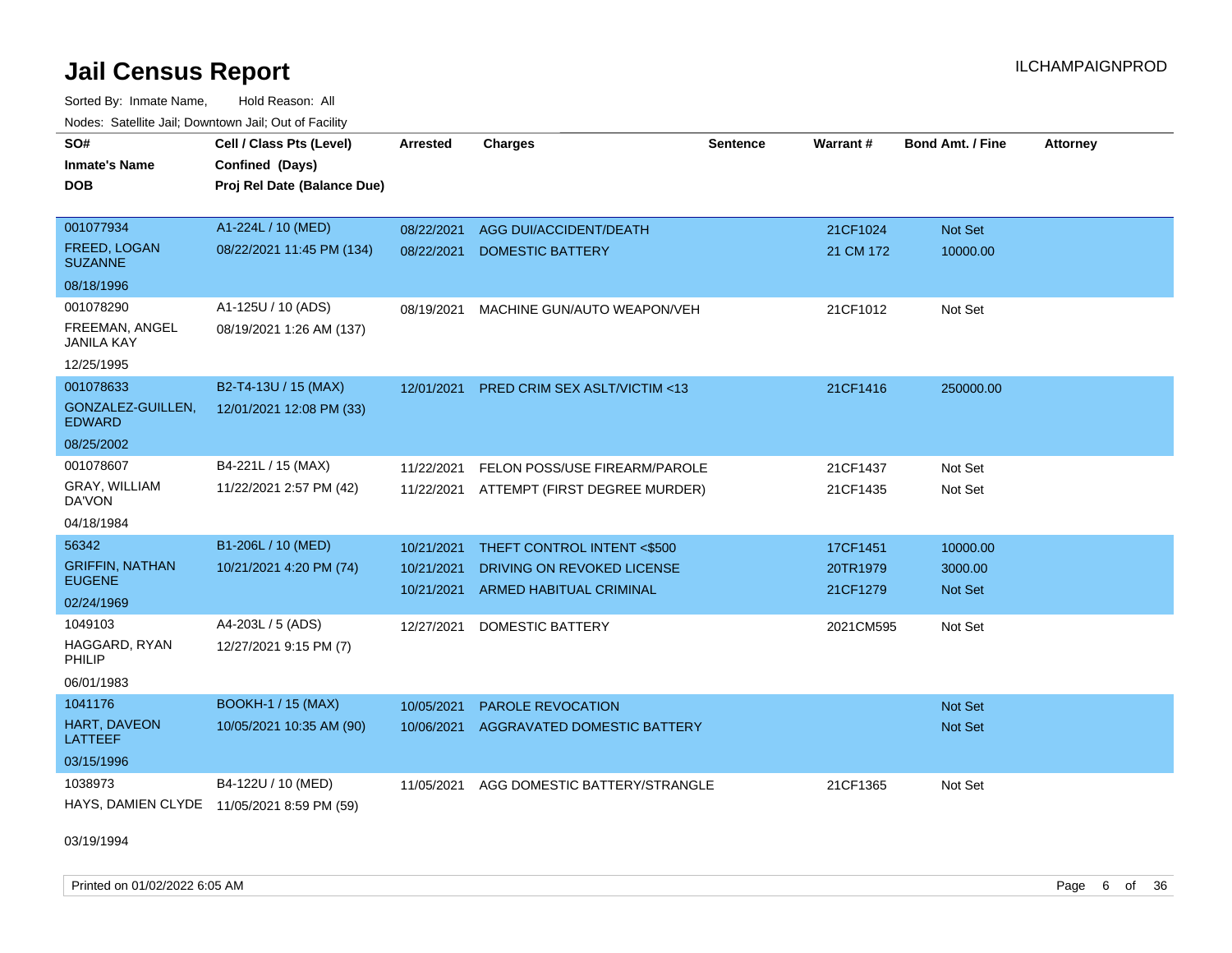| SO#<br><b>Inmate's Name</b><br><b>DOB</b>                         | Cell / Class Pts (Level)<br>Confined (Days)<br>Proj Rel Date (Balance Due) | <b>Arrested</b>                                                    | <b>Charges</b>                                                                                                                                  | <b>Sentence</b>       | <b>Warrant#</b>                                          | <b>Bond Amt. / Fine</b>                                           | <b>Attorney</b> |
|-------------------------------------------------------------------|----------------------------------------------------------------------------|--------------------------------------------------------------------|-------------------------------------------------------------------------------------------------------------------------------------------------|-----------------------|----------------------------------------------------------|-------------------------------------------------------------------|-----------------|
| 965829<br><b>HEINZ, ANDREW</b><br><b>MICHAEL</b>                  | B2-T2-08L / 10 (SPH)<br>09/09/2021 5:21 PM (116)                           | 09/09/2021<br>09/13/2021                                           | HRSMT/NO CONVERSATION/KILL<br><b>PROBATION VIOLATION</b>                                                                                        |                       | 2021CF1072<br>21CF7                                      | 25000.00<br><b>Not Set</b>                                        |                 |
| 07/01/1987<br>001078488                                           | B2-T3-11U / 15 (SPH)                                                       | 10/14/2021                                                         | <b>PRED CRIM SEX ASLT/VICTIM &lt;13</b>                                                                                                         |                       | 21CF1232                                                 | 500000.00                                                         |                 |
| HERNANDEZ-LOPEZ,<br><b>ERNESTO</b><br>11/28/1975                  | 10/14/2021 3:15 PM (81)                                                    | 10/14/2021                                                         | <b>FUGITIVE FROM JUSTICE</b>                                                                                                                    |                       | 21CF1246                                                 | Not Set                                                           |                 |
| 975293<br>HILL, JACOB MILES<br>02/06/1988                         | B2-T4-14L / 10 (SPH)<br>07/21/2021 8:43 PM (166)                           | 07/21/2021<br>07/21/2021<br>07/25/2021<br>08/18/2021<br>09/09/2021 | <b>STALKING</b><br>VIO ORDER/PRIOR VIO OF ORDER<br><b>PAROLE REVOCATION</b><br><b>HARASS WITNESS/FAMILY MBR/REP</b><br>AGG STALKING/BODILY HARM |                       | 2021CF863<br>21CF914<br>CH2104646<br>21CF992<br>21CF1073 | Not Set<br>No Bond<br><b>Not Set</b><br><b>Not Set</b><br>Not Set |                 |
| 48471<br>HILL, RAMESH<br><b>JERMAINE</b><br>12/11/1978            | B1-207L / 15 (MAX)<br>08/08/2021 4:45 AM (148)                             | 08/08/2021                                                         | AGG BATTERY/DISCHARGE FIREARM                                                                                                                   |                       | 21CF946                                                  | Not Set                                                           |                 |
| 1043704<br><b>HOUSTON, STEVEN</b><br><b>CORDELL</b><br>01/24/1989 | B4-223L / 15 (MAX)<br>07/13/2021 5:56 AM (174)                             |                                                                    | 07/13/2021 ARMED ROBBERY/ARMED W/FIREARM                                                                                                        | 12y (DOC)             | 21CF815                                                  | Not Set                                                           |                 |
| 999198<br>HOWARD, BRION LIN                                       | B4-226L / 15 (MAX)<br>11/30/2021 10:41 AM (34)                             | 11/30/2021                                                         | FELON POSS/USE FIREARM PRIOR                                                                                                                    |                       | 21CF1377                                                 | 500000.00                                                         |                 |
| 06/10/1992                                                        |                                                                            |                                                                    |                                                                                                                                                 |                       |                                                          |                                                                   |                 |
| 1061996<br>HUBBARD, REBEKIAH<br><b>DIONA</b><br>04/08/1998        | A1-225L / 5 (MIN)<br>10/30/2021 1:37 PM (65)                               | 10/30/2021<br>10/30/2021<br>10/31/2021                             | DRVG UNDER INFLUENCE OF DRUG<br>RETAIL THEFT/DISP MERCH/<\$300<br>USE FORGED CR/DEBIT CARD/<\$300                                               | 180d (CJ)<br>2y (DOC) | 2018CF1302                                               | No Bond<br>20000.00<br>No Bond                                    |                 |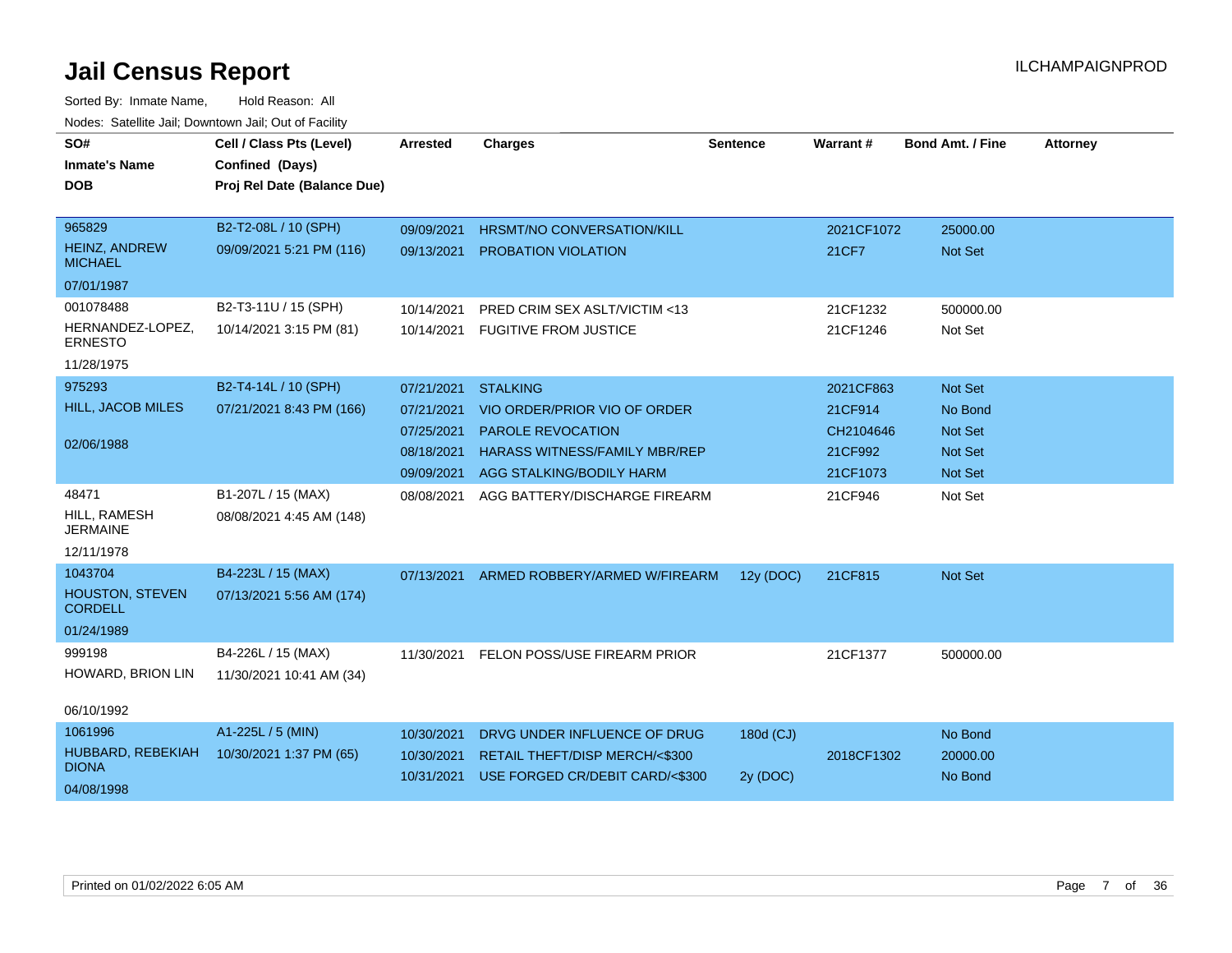| rougs. Calcinic Jan, Downtown Jan, Out of Facility |                                            |                 |                                           |                 |             |                         |                 |
|----------------------------------------------------|--------------------------------------------|-----------------|-------------------------------------------|-----------------|-------------|-------------------------|-----------------|
| SO#                                                | Cell / Class Pts (Level)                   | <b>Arrested</b> | <b>Charges</b>                            | <b>Sentence</b> | Warrant#    | <b>Bond Amt. / Fine</b> | <b>Attorney</b> |
| <b>Inmate's Name</b>                               | Confined (Days)                            |                 |                                           |                 |             |                         |                 |
| <b>DOB</b>                                         | Proj Rel Date (Balance Due)                |                 |                                           |                 |             |                         |                 |
|                                                    |                                            |                 |                                           |                 |             |                         |                 |
| 953555                                             | B4-122L / 15 (MAX)                         | 03/10/2021      | CRIM TRESPASS TO RESIDENCE                |                 | 21CF272     | Not Set                 |                 |
| HUNT, TAVARIS EARL                                 | 03/10/2021 4:58 AM (299)                   |                 | 04/14/2021 AGG FLEEING POLICE/21 MPH OVER | 3y (DOC)        | 2020CF94    | 10000.00                |                 |
|                                                    |                                            |                 |                                           |                 |             |                         |                 |
| 12/29/1987                                         |                                            |                 |                                           |                 |             |                         |                 |
| 001078639                                          | B1-107L / 10 (MED)                         | 12/02/2021      | <b>FUGITIVE FROM JUSTICE</b>              |                 | 21CF1465    | Not Set                 |                 |
| JACKSON, GREGORY<br>LYNN                           | 12/02/2021 3:43 AM (32)                    |                 |                                           |                 |             |                         |                 |
| 11/22/1994                                         |                                            |                 |                                           |                 |             |                         |                 |
| 38993                                              | B4-126L / 15 (MAX)                         |                 | 02/13/2021 ATTEMPT (FIRST DEGREE MURDER)  |                 | 21CF181     | Not Set                 |                 |
| JACKSON, LAMONT<br><b>JEREMIE</b>                  | 02/13/2021 7:45 AM (324)                   |                 |                                           |                 |             |                         |                 |
| 07/31/1973                                         |                                            |                 |                                           |                 |             |                         |                 |
| 001078689                                          | B1-104U / 15 (MAX)                         | 12/17/2021      | FIREARM/FOID INVALID/NOT ELIG             |                 | 21CF1551    | No Bond                 |                 |
| <b>JACKSON, PRENTISS</b><br>MANSION DEWAYNE        | 12/18/2021 12:39 AM (16)                   |                 |                                           |                 |             |                         |                 |
| 09/02/2003                                         |                                            |                 |                                           |                 |             |                         |                 |
| 001077487                                          | B3-W8-30L / 10 (MED)                       | 12/03/2020      | FELON POSS/USE WEAPON/FIREARM             |                 | 20CF1377    | <b>Not Set</b>          |                 |
| <b>JACKSON, TERRELL</b><br><b>DANDRE</b>           | 12/03/2020 10:18 AM (396)                  | 11/09/2021      | AGG DISCHARGE FIREARM/OCC VEH             |                 | 21CR0331401 | No Bond                 |                 |
| 08/11/1990                                         |                                            |                 |                                           |                 |             |                         |                 |
| 001077864                                          | B1-103L / 15 (MAX)                         | 04/18/2021      | FELON POSS/USE WEAPON/FIREARM             |                 | 21CF428     | Not Set                 |                 |
| D                                                  | JAMERSON, ANTHONY 04/18/2021 7:21 PM (260) |                 |                                           |                 |             |                         |                 |
| 01/26/1990                                         |                                            |                 |                                           |                 |             |                         |                 |
| 001078703                                          | A1-226U / 15 (MAX)                         | 12/20/2021      | MURDER/INTENT TO KILL/INJURE              |                 | 21CF1574    | <b>Not Set</b>          |                 |
| <b>JOHN, SHAMIQUH</b><br><b>THERESA</b>            | 12/22/2021 6:41 AM (12)                    |                 |                                           |                 |             |                         |                 |
| 04/03/1992                                         |                                            |                 |                                           |                 |             |                         |                 |
| 001077437                                          | B3-W1-02L / 10 (MED)                       | 08/23/2021      | DOM BTRY/CONTACT/1-2 PRECONV              |                 | 21CF1025    | Not Set                 |                 |
| JOHNSON, ANTONIO<br>LASHAUN                        | 08/23/2021 7:48 PM (133)                   |                 |                                           |                 |             |                         |                 |
| 01/06/1980                                         |                                            |                 |                                           |                 |             |                         |                 |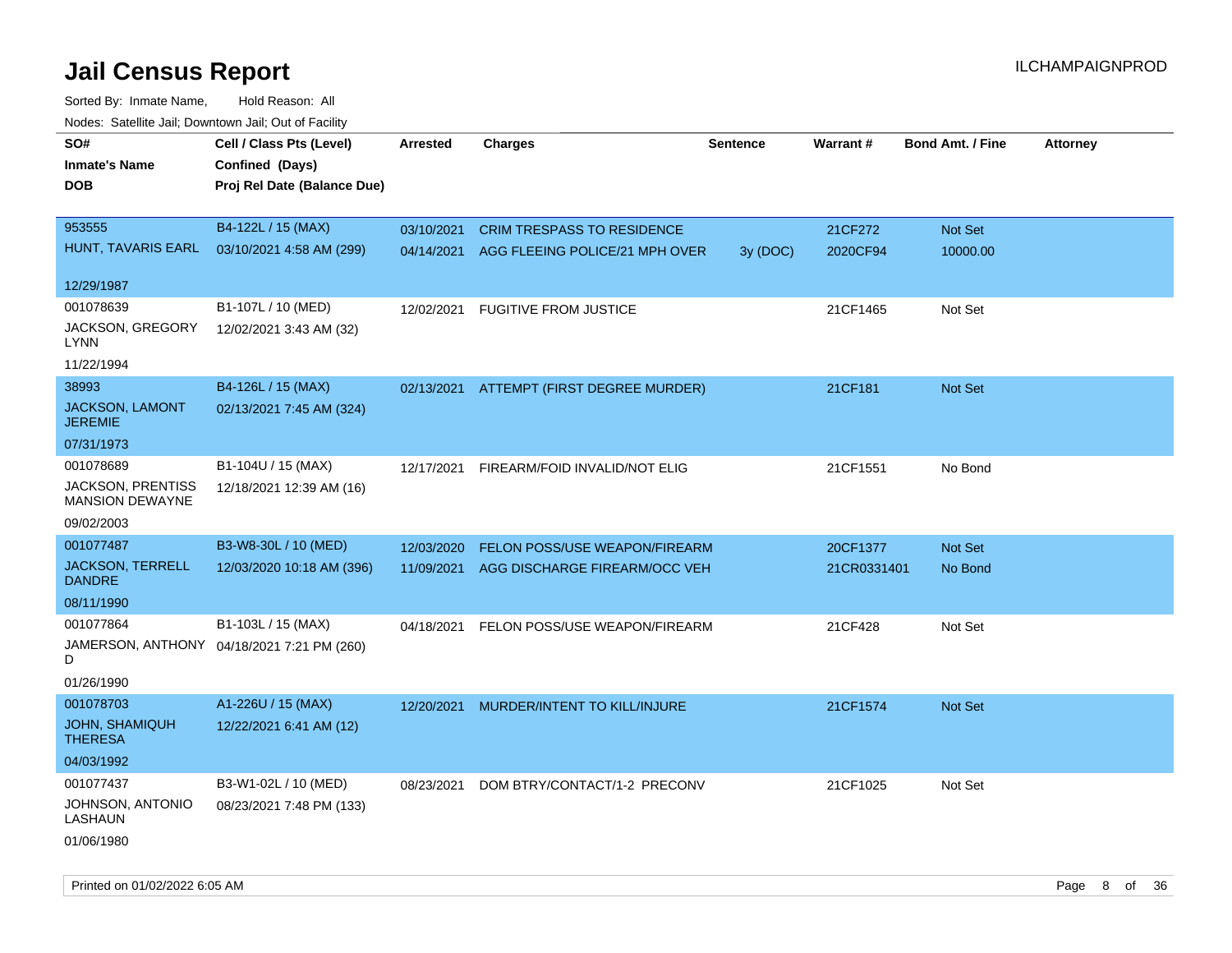| ivouss. Saleling Jali, Downtown Jali, Out of Facility |                             |                 |                                |                 |           |                         |                 |
|-------------------------------------------------------|-----------------------------|-----------------|--------------------------------|-----------------|-----------|-------------------------|-----------------|
| SO#                                                   | Cell / Class Pts (Level)    | <b>Arrested</b> | <b>Charges</b>                 | <b>Sentence</b> | Warrant#  | <b>Bond Amt. / Fine</b> | <b>Attorney</b> |
| <b>Inmate's Name</b>                                  | Confined (Days)             |                 |                                |                 |           |                         |                 |
| <b>DOB</b>                                            | Proj Rel Date (Balance Due) |                 |                                |                 |           |                         |                 |
|                                                       |                             |                 |                                |                 |           |                         |                 |
| 1071536                                               | B4-127L / 15 (MED)          | 06/17/2021      | UNLAWFUL RESTRAINT             | 2y (DOC)        | 21CF702   | Not Set                 |                 |
| JOHNSON, ZACHERY<br><b>EDWARD</b>                     | 06/17/2021 2:00 AM (200)    |                 |                                |                 |           |                         |                 |
| 10/30/1987                                            |                             |                 |                                |                 |           |                         |                 |
| 1017120                                               | B3-W4-14L / 5 (MIN)         | 10/29/2021      | AGG ASLT/USE DDLY WEAPON       |                 |           | No Bond                 |                 |
| JONES, JOSHUA LYNN 10/29/2021 3:15 AM (66)            |                             |                 |                                |                 |           |                         |                 |
| 05/16/1993                                            | 1/25/2022 (0.00)            |                 |                                |                 |           |                         |                 |
| 001078645                                             | B4-222U / 10 (MED)          | 12/02/2021      | AGG DISCHARGE FIREARM          |                 | 21CF1478  | No Bond                 |                 |
| JONES, KELVIN<br><b>KHYRIC</b>                        | 12/02/2021 6:56 PM (32)     |                 |                                |                 |           |                         |                 |
| 02/27/2001                                            |                             |                 |                                |                 |           |                         |                 |
| 956822                                                | B1-205U / 15 (MAX)          | 11/25/2021      | AGGRAVATED DOMESTIC BATTERY    |                 | 21CF1442  | Not Set                 |                 |
| JONES, MARIO                                          | 11/25/2021 10:37 AM (39)    | 11/25/2021      | PAROLE REVOCATION              |                 | CH2106361 | No Bond                 |                 |
| NATHANIEL                                             |                             | 11/25/2021      | UNLAWFUL RESTRAINT             |                 | 21CF1443  | Not Set                 |                 |
| 10/27/1987                                            |                             |                 |                                |                 |           |                         |                 |
| 1008468                                               | B4-226U / 10 (MED)          | 12/01/2021      | FELON POSS/USE WEAPON/FIREARM  |                 | 21CF1472  | Not Set                 |                 |
| <b>JONES, MARTEZ</b><br><b>LAMONTE</b>                | 12/01/2021 1:28 PM (33)     | 12/02/2021      | <b>PROBATION VIOLATION</b>     |                 | 20CF1151  | Not Set                 |                 |
| 06/22/1993                                            |                             |                 |                                |                 |           |                         |                 |
| 506244                                                | B1-204L / 15 (MAX)          | 07/15/2021      | ARMED ROBBERY/ARMED W/FIREARM  |                 | 2021CF791 | 250000.00               |                 |
| JOSLIN, JASON LEE                                     | 07/15/2021 4:38 AM (172)    |                 |                                |                 |           |                         |                 |
|                                                       |                             |                 |                                |                 |           |                         |                 |
| 12/22/1985                                            |                             |                 |                                |                 |           |                         |                 |
| 66662                                                 | B1-102L / 10 (MED)          | 12/05/2021      | POSS AMT CON SUB EXCEPT(A)/(D) | 2y (DOC)        | 18CF597   | 200000.00               |                 |
| KINTNER, WESLEY J                                     | 12/05/2021 1:57 PM (29)     |                 |                                |                 |           |                         |                 |
| 04/15/1986                                            |                             |                 |                                |                 |           |                         |                 |
| 1070011                                               | B4-124U / 15 (MAX)          | 08/03/2021      | AGG DISCH FIREARM/1ST AID PERS |                 | 21CF929   | Not Set                 |                 |
| LAWS, WILLIAM                                         | 08/03/2021 3:53 PM (153)    |                 |                                |                 |           |                         |                 |
| ZARAK, Third                                          |                             |                 |                                |                 |           |                         |                 |
| 07/06/1999                                            |                             |                 |                                |                 |           |                         |                 |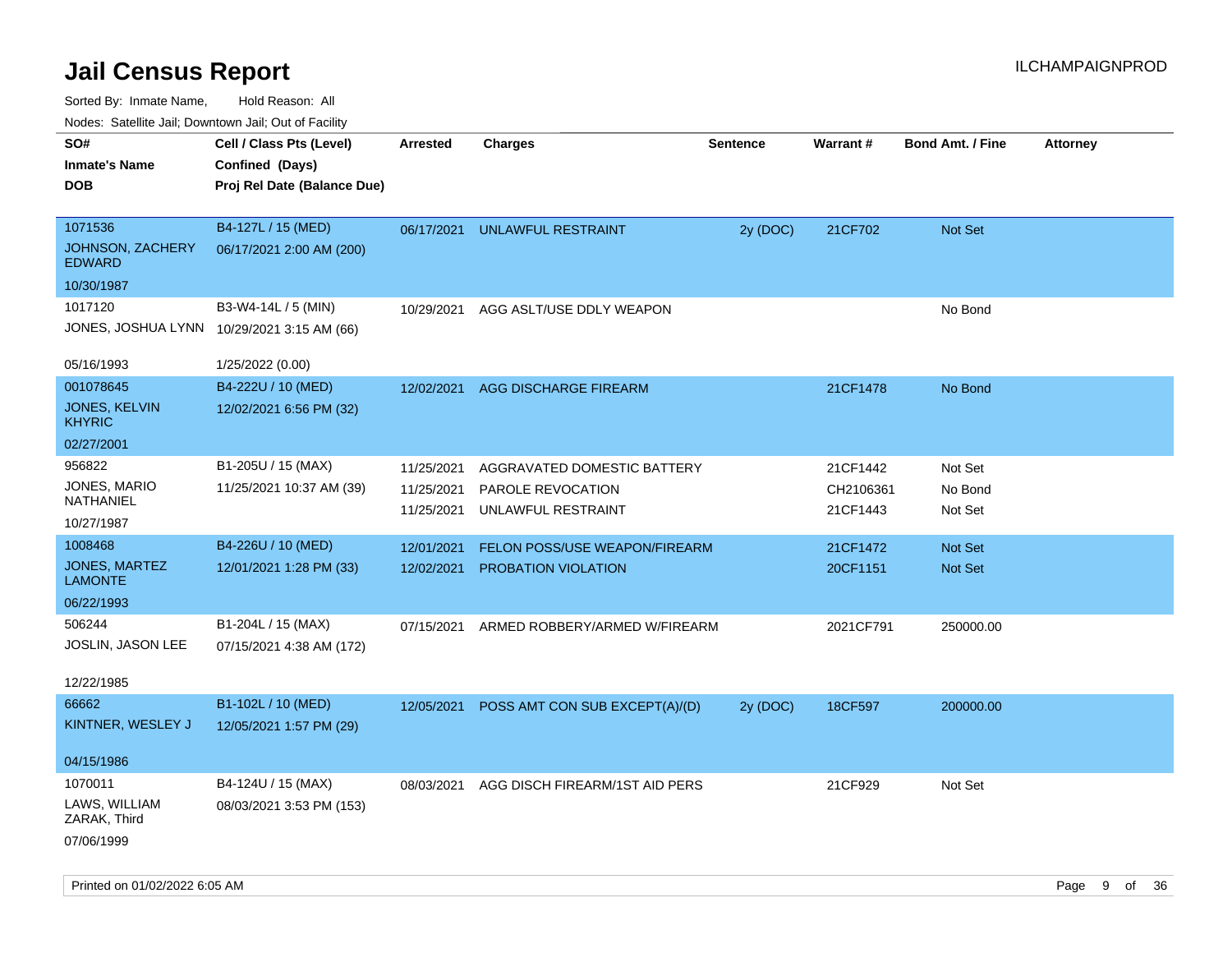| SO#                                   | Cell / Class Pts (Level)    | <b>Arrested</b> | <b>Charges</b>                 | <b>Sentence</b> | Warrant#     | Bond Amt. / Fine | <b>Attorney</b> |
|---------------------------------------|-----------------------------|-----------------|--------------------------------|-----------------|--------------|------------------|-----------------|
| <b>Inmate's Name</b>                  | Confined (Days)             |                 |                                |                 |              |                  |                 |
| <b>DOB</b>                            | Proj Rel Date (Balance Due) |                 |                                |                 |              |                  |                 |
|                                       |                             |                 |                                |                 |              |                  |                 |
| 548089                                | B1-204U / 15 (MAX)          | 12/04/2020      | ATTEMPT (FIRST DEGREE MURDER)  |                 | 20CF1378     | Not Set          |                 |
| <b>LEWIS. LAWRENCE</b><br>PAUL, Third | 12/04/2020 4:42 AM (395)    | 12/04/2020      | METH DELIVERY/100<400 GRAMS    |                 | 20CF1481     | Not Set          |                 |
| 02/08/1993                            |                             | 12/04/2020      | AGG DOMESTIC BATTERY/STRANGLE  |                 | 18CF1507     | 10000.00         |                 |
| 001077524                             | B2-T4-15U / 10 (SPH)        | 12/14/2020      | AGG BATTERY/JUDGE/EMT          |                 | 2020-CF-1212 | 10000.00         |                 |
| LEWIS, TREVOR                         | 12/14/2020 5:16 PM (385)    | 12/14/2020      | RESIDENTIAL ARSON              |                 | 2020-CF-1388 | 150000.00        |                 |
| <b>DANIEL</b>                         |                             | 12/14/2020      | AGG BATTERY/PUBLIC PLACE       |                 | 2020-CF-1231 | 50000.00         |                 |
| 06/03/2002                            |                             | 12/14/2020      | AGG BATTERY/PEACE OFFICER      |                 | 2020-CF-1211 | 10000.00         |                 |
| 1065002                               | B3-W7-26L / 10 (MED)        | 11/16/2021      | DOMESTIC BTRY/CONTACT/VIO O/P  |                 | 2019CF001781 | 25000.00         |                 |
| LOVELESS, DUSTIN                      | 11/16/2021 11:41 AM (48)    |                 |                                |                 |              |                  |                 |
| <b>DEE</b>                            |                             |                 |                                |                 |              |                  |                 |
| 06/17/1982                            |                             |                 |                                |                 |              |                  |                 |
| 1000869                               | B1-106L / 15 (MAX)          | 09/11/2021      | FELON POSS/USE WEAPON/FIREARM  |                 | 21CF1102     | Not Set          |                 |
| MARTIN, MANNIX<br><b>TILMOND</b>      | 09/12/2021 12:40 AM (113)   |                 |                                |                 |              |                  |                 |
| 07/19/1991                            |                             |                 |                                |                 |              |                  |                 |
| 48792                                 | B4-225U / 10 (MED)          | 11/19/2021      | AGG BATTERY/DISCHARGE FIREARM  |                 | 21CF1425     | <b>Not Set</b>   |                 |
| MCCLAIN, HURCHEL<br><b>JOSEPH</b>     | 11/20/2021 4:11 AM (44)     |                 |                                |                 |              |                  |                 |
| 05/01/1979                            |                             |                 |                                |                 |              |                  |                 |
| 001077938                             | BOOKH-2 / 15 (ADS)          | 05/10/2021      | AGG KIDNAPING DISCH FIR/HARM   |                 | 21CF532      | Not Set          |                 |
| MCGAHA,                               | 05/10/2021 7:02 PM (238)    | 05/11/2021      | <b>MURDER</b>                  |                 | 2021-CF-215  | No Bond          |                 |
| CHRISTOPHER D                         |                             | 05/27/2021      | ESCAPE FROM DEPT OF CORRECTION |                 | 21CF600      | Not Set          |                 |
| 07/27/1991                            |                             |                 |                                |                 |              |                  |                 |
| 1043071                               | A2-120L / 10 (MED)          | 11/08/2021      | CRIM DMG/GOVT PROP/<\$500      |                 | 21CF1378     | <b>Not Set</b>   |                 |
| <b>MERRELL-</b><br>SUTHERLAND, ALICIA | 11/08/2021 2:22 AM (56)     |                 |                                |                 |              |                  |                 |
| 11/26/1972                            |                             |                 |                                |                 |              |                  |                 |
| 1026478                               | A3-213L / 5 (MIN)           | 12/24/2021      | AGGRAVATED DOMESTIC BATTERY    |                 | 21CF1587     | Not Set          |                 |
| MILLER, ANTHONY                       | 12/24/2021 1:11 AM (10)     | 12/24/2021      | DRIVING ON REVOKED LICENSE     |                 | 20TR3647     | 790.00           |                 |
| 02/20/1994                            |                             |                 |                                |                 |              |                  |                 |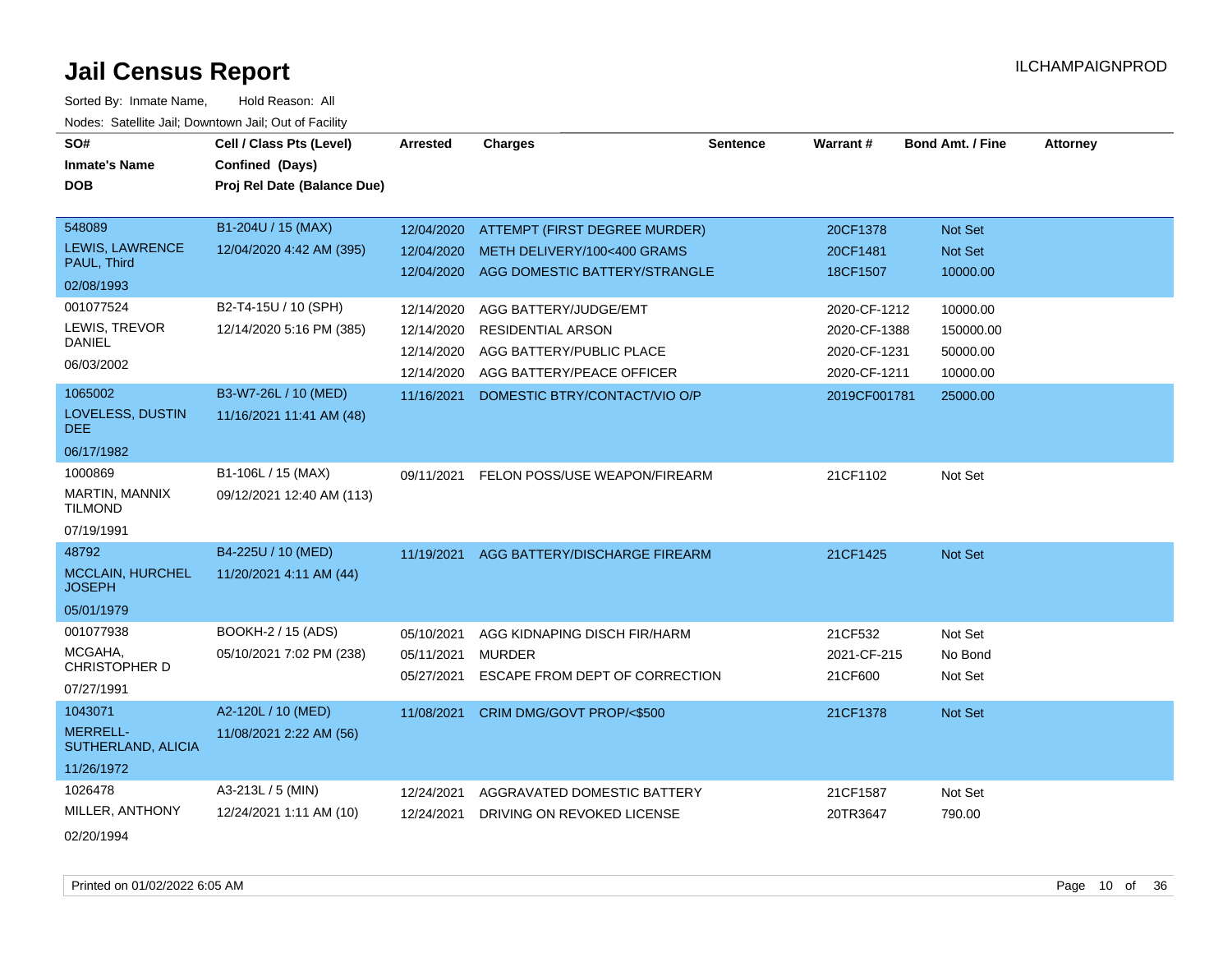Sorted By: Inmate Name, Hold Reason: All

| Nodes: Satellite Jail; Downtown Jail; Out of Facility |                                              |                 |                                |                 |          |                         |          |
|-------------------------------------------------------|----------------------------------------------|-----------------|--------------------------------|-----------------|----------|-------------------------|----------|
| SO#                                                   | Cell / Class Pts (Level)                     | <b>Arrested</b> | <b>Charges</b>                 | <b>Sentence</b> | Warrant# | <b>Bond Amt. / Fine</b> | Attorney |
| <b>Inmate's Name</b>                                  | Confined (Days)                              |                 |                                |                 |          |                         |          |
| <b>DOB</b>                                            | Proj Rel Date (Balance Due)                  |                 |                                |                 |          |                         |          |
|                                                       |                                              |                 |                                |                 |          |                         |          |
| 41584                                                 | B4-227U / 15 (MAX)                           | 12/01/2021      | ARMED HABITUAL CRIMINAL        |                 | 21CF1467 | Not Set                 |          |
|                                                       | MILLER, JOSE LOVELL 12/02/2021 1:04 AM (32)  |                 |                                |                 |          |                         |          |
| 10/07/1975                                            |                                              |                 |                                |                 |          |                         |          |
| 001078721                                             | BOOKH-4 / 5 (ADS)                            | 12/29/2021      | VIOLATE ORDER PROTECTION       |                 | 21CF1600 | Not Set                 |          |
| MIRAMONTES, RAUL                                      | 12/29/2021 4:02 AM (5)                       |                 |                                |                 |          |                         |          |
|                                                       |                                              |                 |                                |                 |          |                         |          |
| 05/11/1989                                            |                                              |                 |                                |                 |          |                         |          |
| 001077902                                             | A2-123L / 5 (ADS)                            | 11/23/2021      | BATTERY/CAUSE BODILY HARM      |                 | 21CM187  | Not Set                 |          |
| MOFFETT, CAROLYN<br><b>REENE</b>                      | 11/21/2021 10:31 AM (43)                     |                 |                                |                 |          |                         |          |
| 10/23/1988                                            |                                              |                 |                                |                 |          |                         |          |
| 001078712                                             | A4-107L / 10 (MED)                           | 12/23/2021      | AGG DISCH FIREARM/1ST AID PERS |                 | 21CF1581 | Not Set                 |          |
| MONTGOMERY,<br>RASHARD MYKI                           | 12/23/2021 4:27 PM (11)                      |                 |                                |                 |          |                         |          |
| 11/05/2001                                            |                                              |                 |                                |                 |          |                         |          |
| 39106                                                 | B4-227L / 10 (MED)                           | 10/12/2021      | DOMESTIC BATTERY/OTHER PRIOR   |                 | 21CF1217 | Not Set                 |          |
| Junior                                                | MOORE, ANDREW LEE, 10/12/2021 1:02 AM (83)   |                 |                                |                 |          |                         |          |
| 04/12/1973                                            |                                              |                 |                                |                 |          |                         |          |
| 1007239                                               | A3-112L / 10 (ADS)                           | 12/29/2021      | <b>DOMESTIC BATTERY</b>        |                 | 21CF1607 | Not Set                 |          |
| MOORE, ANDREW<br><b>VIRGIL</b>                        | 12/29/2021 8:40 PM (5)                       |                 |                                |                 |          |                         |          |
| 08/20/1972                                            |                                              |                 |                                |                 |          |                         |          |
| 1076384                                               | A1-227L / 5 (MIN)                            | 10/28/2021      | RETAIL THEFT/DISP MERCH/<\$300 |                 | 21CM149  | 12500.00                |          |
|                                                       | MURPHY, AZIA CIMONE 10/29/2021 12:49 AM (66) |                 |                                |                 |          |                         |          |
|                                                       |                                              |                 |                                |                 |          |                         |          |
| 09/23/1995                                            |                                              |                 |                                |                 |          |                         |          |
| 001078517                                             | B1-201L / 15 (MAX)                           | 10/19/2021      | ATTEMPT (FIRST DEGREE MURDER)  |                 | 21CF1267 | Not Set                 |          |
| NELSON, RORY<br><b>DEMOND</b>                         | 10/19/2021 3:55 AM (76)                      |                 |                                |                 |          |                         |          |
| 08/14/1984                                            |                                              |                 |                                |                 |          |                         |          |

Printed on 01/02/2022 6:05 AM Page 11 of 36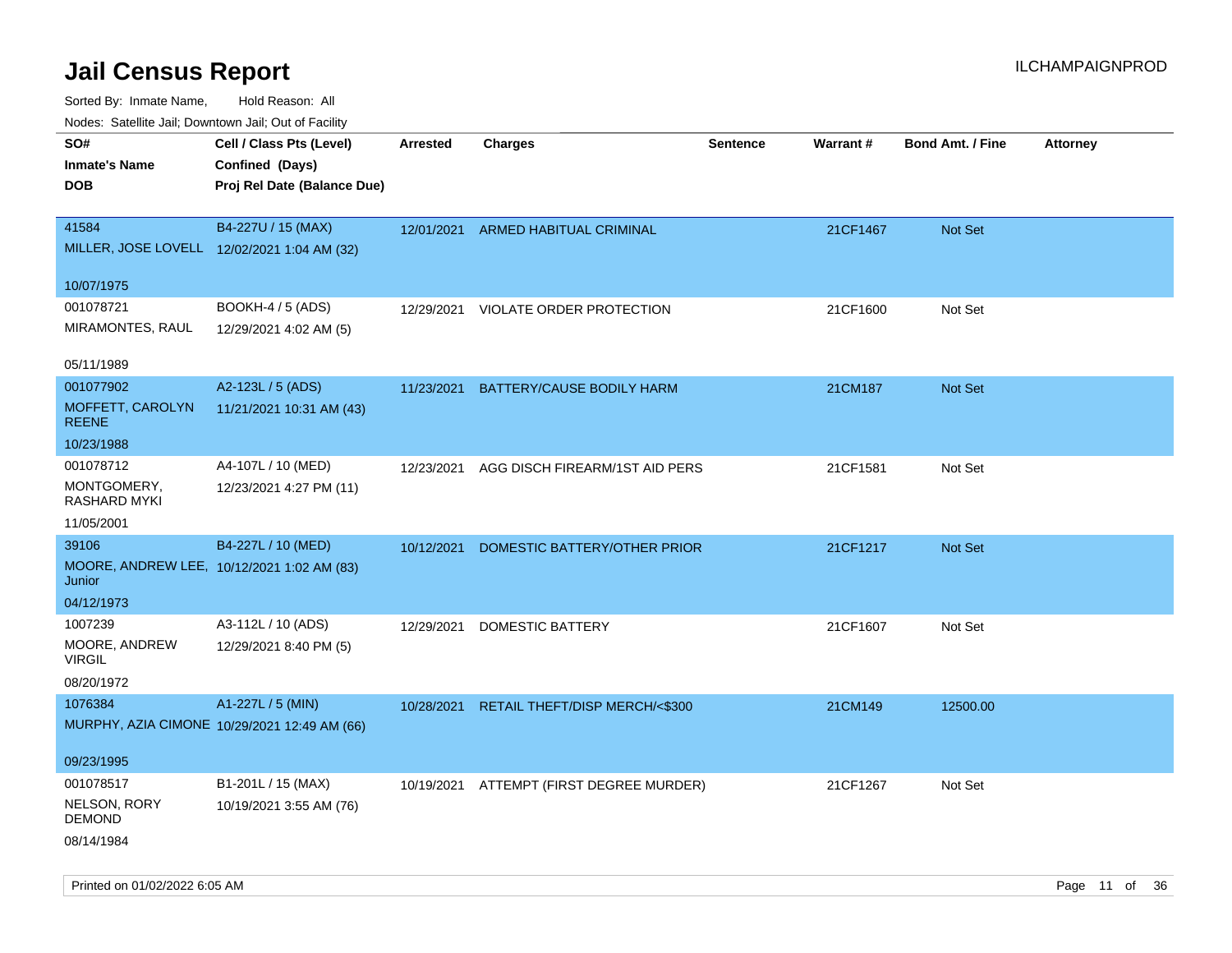| SO#                                 | Cell / Class Pts (Level)    |            | <b>Charges</b>                        | <b>Sentence</b> | <b>Warrant#</b> | <b>Bond Amt. / Fine</b> | <b>Attorney</b> |
|-------------------------------------|-----------------------------|------------|---------------------------------------|-----------------|-----------------|-------------------------|-----------------|
|                                     |                             | Arrested   |                                       |                 |                 |                         |                 |
| <b>Inmate's Name</b>                | Confined (Days)             |            |                                       |                 |                 |                         |                 |
| <b>DOB</b>                          | Proj Rel Date (Balance Due) |            |                                       |                 |                 |                         |                 |
|                                     |                             |            |                                       |                 |                 |                         |                 |
| 1073913                             | A1-124U / 5 (MIN)           | 12/16/2021 | <b>RESIDENTIAL BURGLARY</b>           |                 | 21CF1537        | 100.00                  |                 |
| OSBORNE, NICHOLE<br><b>MARIE</b>    | 12/16/2021 4:17 AM (18)     | 12/16/2021 | <b>CRIMINAL TRESPASS TO VEHICLES</b>  |                 | 2021CM423       | 1500.00                 |                 |
| 06/22/1979                          |                             |            |                                       |                 |                 |                         |                 |
| 61251                               | A4-103L / 15 (ADS)          | 12/27/2021 | PRED CRIM SEX ASLT/VICTIM <13         |                 | 21CF651         | No Bond                 |                 |
| PETMECKY, JOHN<br><b>ROBERT</b>     | 12/27/2021 1:52 PM (7)      |            |                                       |                 |                 |                         |                 |
| 03/09/1983                          |                             |            |                                       |                 |                 |                         |                 |
| 001078357                           | B2-T1-02L / 15 (MAX)        | 09/17/2021 | ARMED ROBBERY/ARMED W/FIREARM         |                 | 21CF1128        | <b>Not Set</b>          |                 |
| PETTIGREW, CAREY                    | 09/17/2021 9:56 AM (108)    | 09/17/2021 | ARMED ROBBERY/ARMED W/FIREARM         |                 | 21CF1129        | Not Set                 |                 |
| <b>CORNITRIAS DEOBLO</b>            |                             | 09/17/2021 | ARMED ROBBERY/ARMED W/FIREARM         |                 | 21CF1230        | Not Set                 |                 |
| 08/31/1986                          |                             |            |                                       |                 |                 |                         |                 |
| 999352                              | B4-225L / 10 (MED)          | 09/09/2021 | <b>VIOLATE OP/OTHER PRIOR</b>         | 2y (DOC)        | 21CF1092        | Not Set                 |                 |
| PIRLOT, JUSTIN LEE                  | 09/09/2021 11:28 AM (116)   | 10/23/2021 | FALSE REPORT OF OFFENSE               |                 | 2019CF836       | 5000.00                 |                 |
| 11/08/1982                          |                             |            |                                       |                 |                 |                         |                 |
| 001078669                           | A4-105U / 10 (MED)          | 12/10/2021 | AGG DISCHARGE FIREARM/BLDG/SCH        |                 | 21CF1507        | Not Set                 |                 |
| RANGEL, ADRIAN                      | 12/10/2021 12:53 AM (24)    |            |                                       |                 |                 |                         |                 |
| 11/25/2000                          |                             |            |                                       |                 |                 |                         |                 |
| 1069524                             | B4-224L / 15 (MAX)          | 08/08/2021 | MFG/DEL CANNABIS/30-500 GRAMS         |                 | 21CF953         | Not Set                 |                 |
| RAY-DAVIS, KAMARI<br><b>DAYVON</b>  | 08/09/2021 2:44 AM (147)    |            |                                       |                 |                 |                         |                 |
| 03/30/2000                          |                             |            |                                       |                 |                 |                         |                 |
| 45473                               | B1-202L / 15 (MAX)          | 11/23/2021 | CHIL SEX OFFEN/RESIDE DAY CARE        |                 | 21CF1275        | 10000.00                |                 |
| REXROAD, CALVIN<br><b>ALLEN</b>     | 11/23/2021 6:27 PM (41)     |            | 11/23/2021 VIOLATE SEX OFFENDER REGIS |                 | 21CF546         | 50000.00                |                 |
| 10/04/1970                          |                             |            |                                       |                 |                 |                         |                 |
| 979485                              | B2-T4-16L / 15 (ADS)        | 03/12/2021 | PRED CRIM SEX ASLT/VICTIM <13         |                 | 21CF282         | Not Set                 |                 |
| RODRIGUEZ, JOSHUA<br><b>ANTHONY</b> | 03/12/2021 1:57 PM (297)    |            |                                       |                 |                 |                         |                 |
| 04/06/1990                          |                             |            |                                       |                 |                 |                         |                 |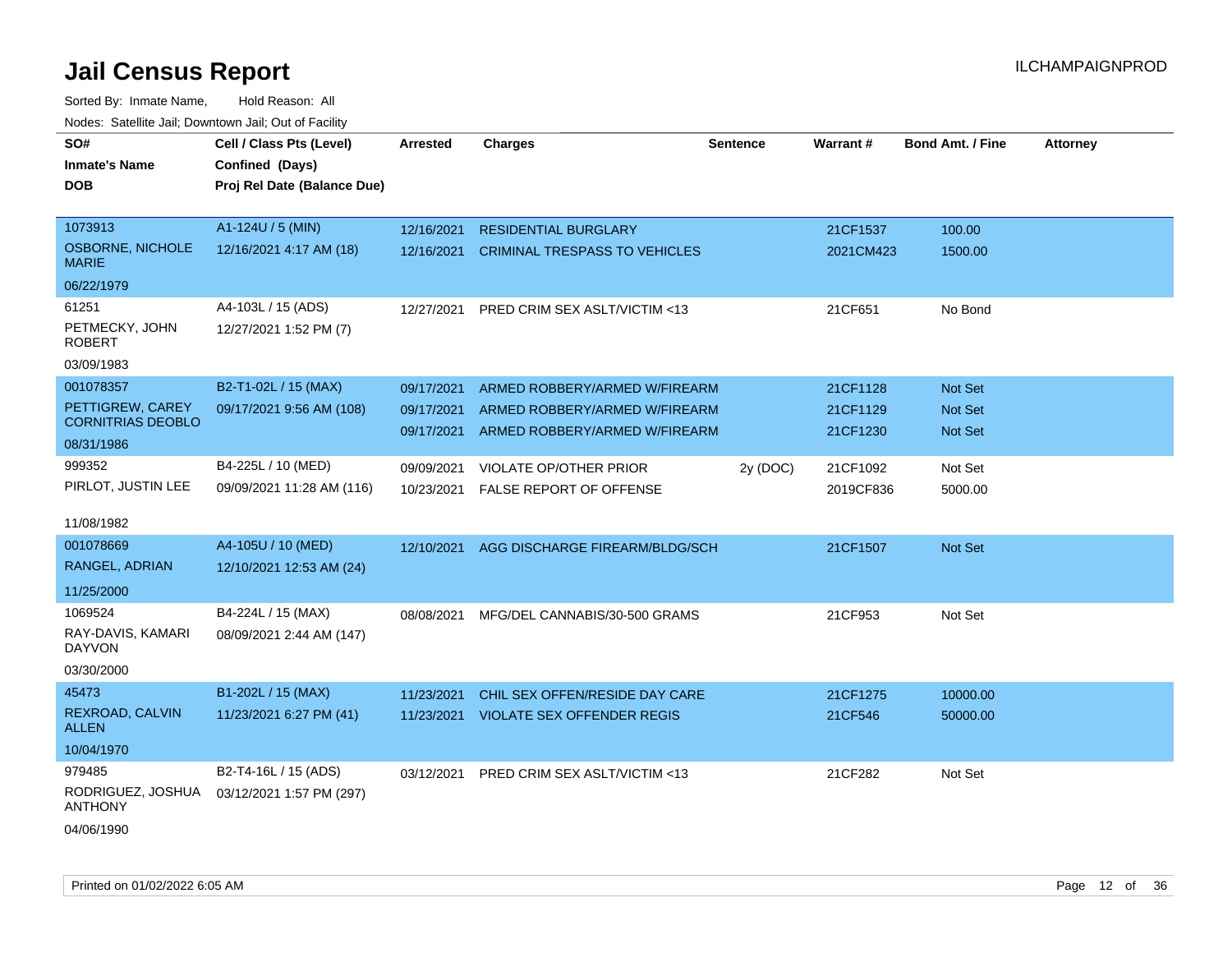| noaco. Catomto can, Domntonn can, Cat or I domt<br>SO#<br><b>Inmate's Name</b><br><b>DOB</b> | Cell / Class Pts (Level)<br>Confined (Days)<br>Proj Rel Date (Balance Due) | Arrested   | <b>Charges</b>                      | <b>Sentence</b> | <b>Warrant#</b> | <b>Bond Amt. / Fine</b> | <b>Attorney</b> |
|----------------------------------------------------------------------------------------------|----------------------------------------------------------------------------|------------|-------------------------------------|-----------------|-----------------|-------------------------|-----------------|
| 61330                                                                                        | B4-123L / 15 (MAX)                                                         | 12/01/2021 | ARMED HABITUAL CRIMINAL             |                 | 21CF1473        | Not Set                 |                 |
| <b>RUFFIN, JONATHON</b><br><b>CECIL</b>                                                      | 12/01/2021 5:34 AM (33)                                                    | 12/01/2021 | PAROLE REVOCATION                   |                 | CH2107545       | No Bond                 |                 |
| 05/10/1984                                                                                   |                                                                            |            |                                     |                 |                 |                         |                 |
| 1071161                                                                                      | B4-124L / 15 (MAX)                                                         | 08/18/2021 | DELIVERY OF OR POSSESSION OF W/INT  |                 | 21CF1008        | No Bond                 |                 |
| SANDERS, MARKELL<br>LAMAR                                                                    | 08/18/2021 6:18 PM (138)                                                   |            |                                     |                 |                 |                         |                 |
| 02/02/2000                                                                                   |                                                                            |            |                                     |                 |                 |                         |                 |
| 1047469                                                                                      | B3-W5-18L / 10 (MED)                                                       | 07/03/2021 | <b>CRIMINAL SEX ASSAULT/CONSENT</b> |                 | 21CF773         | <b>Not Set</b>          |                 |
| ALLEN                                                                                        | SCHINDLER, RICHARD 07/03/2021 10:25 PM (184)                               |            |                                     |                 |                 |                         |                 |
| 10/16/1979                                                                                   |                                                                            |            |                                     |                 |                 |                         |                 |
| 001078698                                                                                    | B3-W3-10L / 5 (MIN)                                                        | 12/20/2021 | DIRECT CRIMINAL CONTEMPT            |                 | 2019F44         | No Bond                 |                 |
| SIDES, BRIAN KEITH                                                                           | 12/20/2021 4:23 PM (14)                                                    |            |                                     |                 |                 |                         |                 |
| 12/08/1969                                                                                   |                                                                            |            |                                     |                 |                 |                         |                 |
| 47195                                                                                        | A3-112U / 5 (ADS)                                                          | 12/27/2021 | <b>RESIDENTIAL BURGLARY</b>         |                 | 2020CF1222      | 10000.00                |                 |
| SIMMONS, JAMES<br><b>ROBERT</b>                                                              | 12/27/2021 8:42 AM (7)                                                     | 12/28/2021 | FORGERY/ISSUE DOCUMENT/1 UPC        |                 | 2021CF1595      | Not Set                 |                 |
| 03/13/1975                                                                                   |                                                                            | 12/28/2021 | <b>RESIDENTIAL BURGLARY</b>         |                 | 2021CF1596      | <b>Not Set</b>          |                 |
| 001078441                                                                                    | BOOKF-3 / 15 (ADS)                                                         | 10/01/2021 | ARMED HABITUAL CRIMINAL             |                 | 21CF1182        | Not Set                 |                 |
| SINGLETON, CORRIE<br>DERRELL                                                                 | 10/01/2021 12:36 PM (94)                                                   | 12/20/2021 | SPEEDING 26-34 MPH OVER LIMIT       |                 | 2021TR2701      | 1000.00                 |                 |
| 05/07/1983                                                                                   |                                                                            |            |                                     |                 |                 |                         |                 |
| 001078727                                                                                    | BOOKH-7                                                                    | 12/31/2021 | <b>DOMESTIC BATTERY</b>             |                 | 2022CMAWOW      | <b>Not Set</b>          |                 |
| <b>SQUARE, KAREEN</b><br><b>HASSAN</b>                                                       | 01/01/2022 12:16 AM (2)                                                    |            |                                     |                 |                 |                         |                 |
| 09/08/1982                                                                                   |                                                                            |            |                                     |                 |                 |                         |                 |
| 38305                                                                                        | B2-T2-06L / 10 (SPH)                                                       | 03/18/2020 | <b>CRIMINAL SEXUAL ABUSE</b>        |                 | 20CF-343        | 500000.00               |                 |
| STOVER, JOSH<br>ANDREW                                                                       | 03/18/2020 10:24 AM (656)                                                  |            |                                     |                 |                 |                         |                 |
| 08/18/1973                                                                                   |                                                                            |            |                                     |                 |                 |                         |                 |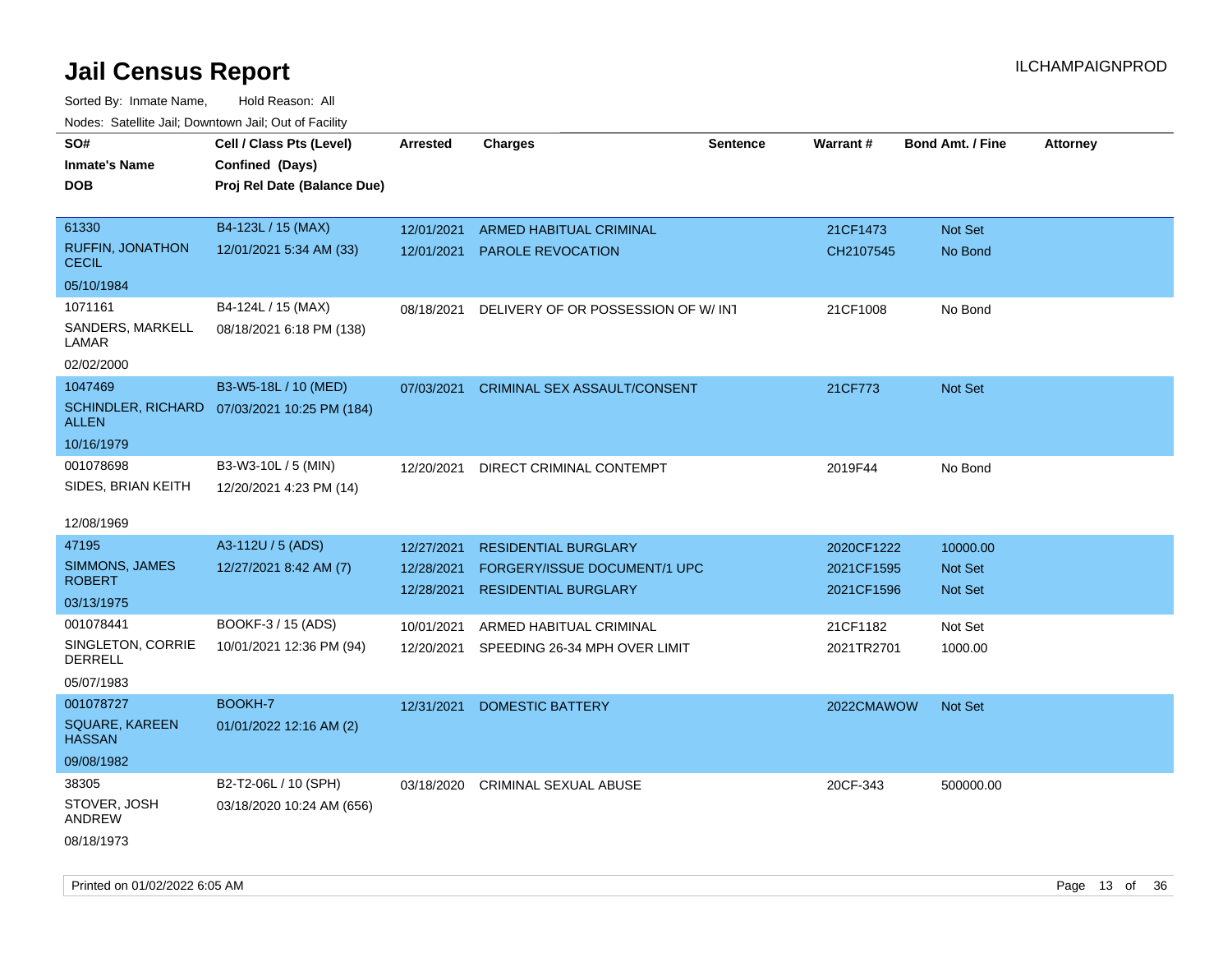| Noues. Salemie Jan, Downtown Jan, Out of Facility |                             |                 |                                        |                 |            |                         |                 |
|---------------------------------------------------|-----------------------------|-----------------|----------------------------------------|-----------------|------------|-------------------------|-----------------|
| SO#                                               | Cell / Class Pts (Level)    | <b>Arrested</b> | <b>Charges</b>                         | <b>Sentence</b> | Warrant#   | <b>Bond Amt. / Fine</b> | <b>Attorney</b> |
| <b>Inmate's Name</b>                              | Confined (Days)             |                 |                                        |                 |            |                         |                 |
| <b>DOB</b>                                        | Proj Rel Date (Balance Due) |                 |                                        |                 |            |                         |                 |
|                                                   |                             |                 |                                        |                 |            |                         |                 |
| 1066794                                           | B3-W4-16L / 5 (MIN)         | 09/07/2021      | <b>VIOLATE OP/OTHER PRIOR</b>          |                 | 21CF1061   | Not Set                 |                 |
| <b>TAYLOR, STANLEY</b><br><b>JAMES</b>            | 09/07/2021 7:01 AM (118)    |                 |                                        |                 |            |                         |                 |
| 01/05/1994                                        |                             |                 |                                        |                 |            |                         |                 |
| 962484                                            | A3-115L / 10 (ADS)          |                 | 12/29/2021 AGGRAVATED DOMESTIC BATTERY |                 | 21CF1608   | Not Set                 |                 |
| TAYLOR, VINCENT<br>REGINALD                       | 12/29/2021 7:23 AM (5)      |                 |                                        |                 |            |                         |                 |
| 11/03/1988                                        |                             |                 |                                        |                 |            |                         |                 |
| 001078471                                         | B4-127U / 10 (MED)          | 10/11/2021      | AGG UUW/VEHICLE/<21                    |                 | 21CF1210   | 100.00                  |                 |
| THATCH, OMARION<br><b>DIAMONTE</b>                | 10/11/2021 1:26 AM (84)     |                 |                                        |                 |            |                         |                 |
| 09/05/2003                                        |                             |                 |                                        |                 |            |                         |                 |
| 21252                                             | B4-121U / 15 (MAX)          | 10/18/2021      | MFG/DEL 1<15 GR COCAINE/ANLG           |                 | 2021CF172  | 25000.00                |                 |
| THOMAS, ELIJAH                                    | 10/18/2021 12:35 AM (77)    |                 |                                        |                 |            |                         |                 |
| 07/31/1962                                        |                             |                 |                                        |                 |            |                         |                 |
| 32058                                             | B4-123U / 15 (MAX)          | 06/14/2021      | <b>AGG DISCH FIREARM</b>               |                 | 21CF690    | Not Set                 |                 |
| THOMPSON, STEVEN<br><b>ONEAL</b>                  | 06/14/2021 6:44 AM (203)    |                 |                                        |                 |            |                         |                 |
| 03/14/1969                                        |                             |                 |                                        |                 |            |                         |                 |
| 32910                                             | B3-W3-12L / 10 (MED)        | 10/04/2021      | DOM BTRY/HARM/1-2 PRECONV              |                 | 21CF1189   | Not Set                 |                 |
| TULL, CHRISTOPHER<br><b>MICHAEL</b>               | 10/04/2021 10:53 PM (91)    |                 |                                        |                 |            |                         |                 |
| 04/02/1971                                        |                             |                 |                                        |                 |            |                         |                 |
| 928181                                            | BOOKH-3                     | 01/01/2022      | AGGRAVATED DOMESTIC BATTERY            |                 | 2022CFAWOW | Not Set                 |                 |
| <b>VELLON, ELISEO</b><br>MANUEL, Junior           | 01/01/2022 5:58 PM (2)      |                 | 01/01/2022 UNLAWFUL RESTRAINT          |                 | 2022CFAWOW | <b>Not Set</b>          |                 |
| 04/17/1994                                        |                             |                 |                                        |                 |            |                         |                 |
| 1052810                                           | BOOKH-7                     |                 | 01/01/2022 AGGRAVATED DOMESTIC BATTERY |                 | 2022CFAWOW | No Bond                 |                 |
| WALKER, DESMOND<br><b>JEROME</b>                  | 01/01/2022 2:16 AM (2)      |                 |                                        |                 |            |                         |                 |
| 08/05/1987                                        |                             |                 |                                        |                 |            |                         |                 |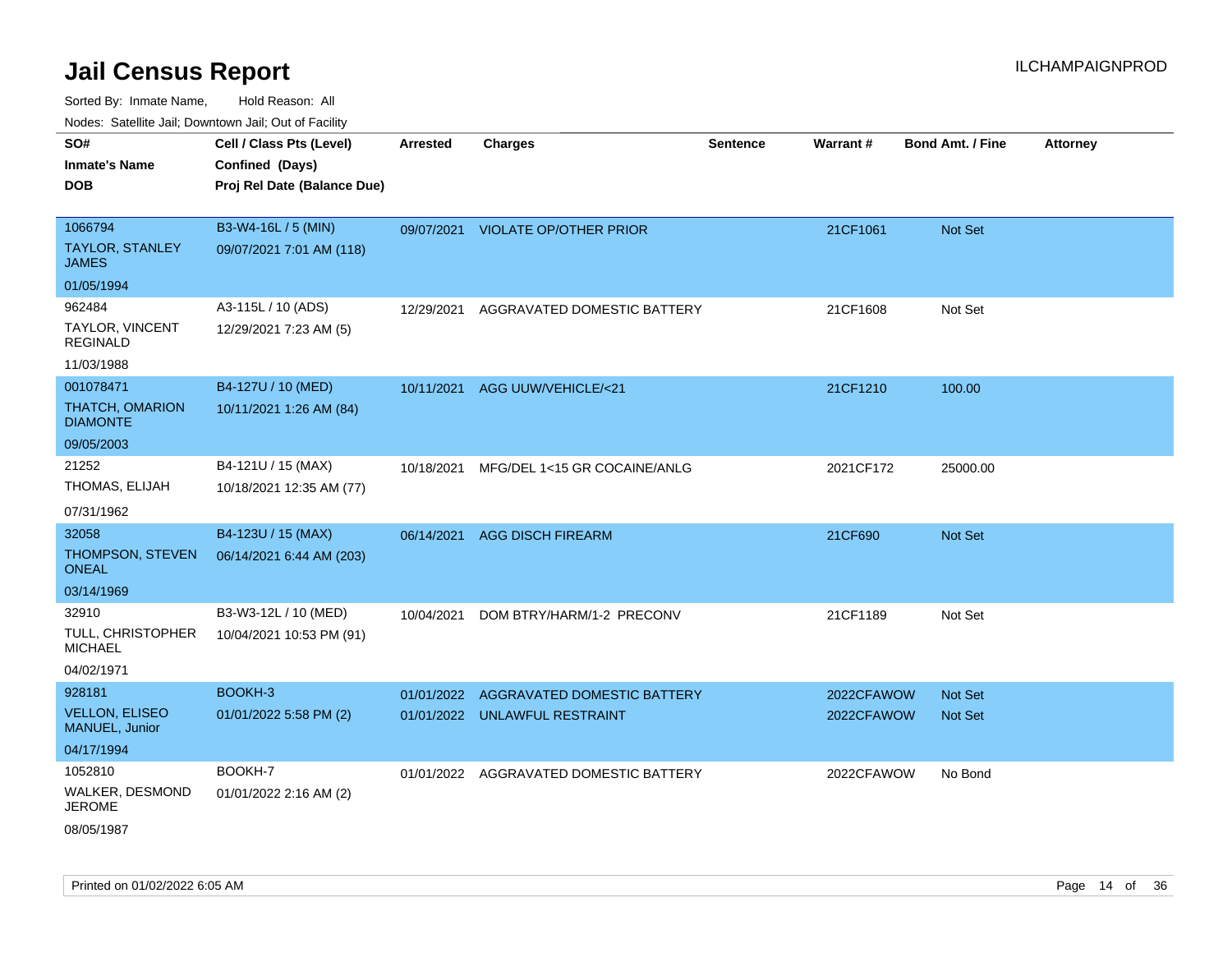Sorted By: Inmate Name, Hold Reason: All

Nodes: Satellite Jail; Downtown Jail; Out of Facility

| SO#                                           | Cell / Class Pts (Level)    | <b>Arrested</b> | <b>Charges</b>                           | <b>Sentence</b> | Warrant#    | <b>Bond Amt. / Fine</b> | <b>Attorney</b> |
|-----------------------------------------------|-----------------------------|-----------------|------------------------------------------|-----------------|-------------|-------------------------|-----------------|
| <b>Inmate's Name</b>                          | Confined (Days)             |                 |                                          |                 |             |                         |                 |
| <b>DOB</b>                                    | Proj Rel Date (Balance Due) |                 |                                          |                 |             |                         |                 |
| 1070737                                       | A1-126L / 15 (MAX)          | 10/14/2021      | AGG KIDNAPG/<13/INTEL DISABL             |                 | 2020CF418   | 250000.00               |                 |
| <b>WASHINGTON,</b><br><b>JASTINA VIRGINIA</b> | 10/14/2021 12:02 PM (81)    |                 |                                          |                 |             |                         |                 |
| 04/11/2000                                    |                             |                 |                                          |                 |             |                         |                 |
| 977140                                        | B1-203L / 10 (MED)          | 10/24/2021      | ARMED HABITUAL CRIMINAL                  |                 | 21CF1289    | Not Set                 |                 |
| <b>WEBSTER, DERRIAL</b><br><b>DEVON</b>       | 10/24/2021 2:46 AM (71)     |                 |                                          |                 |             |                         |                 |
| 01/14/1990                                    |                             |                 |                                          |                 |             |                         |                 |
| 001078328                                     | B1-207U / 15 (MAX)          |                 | 08/30/2021 FELON POSS/USE WEAPON/FIREARM |                 | 21CF1045    | Not Set                 |                 |
| <b>WHITE, JUSTIN</b><br><b>STEVEN</b>         | 08/30/2021 10:48 AM (126)   |                 |                                          |                 |             |                         |                 |
| 10/25/1995                                    |                             |                 |                                          |                 |             |                         |                 |
| 54212                                         | A3-214L / 10 (MED)          | 12/21/2021      | RECEIVE/POSS/SELL STOLEN VEH             |                 | 2021CF669   | 10000.00                |                 |
| <b>WHITLOCK, GEORGE</b>                       | 12/21/2021 1:20 PM (13)     | 12/21/2021      | VIOLATE ORDER PROTECTION                 |                 | 2021CM391   | 1000.00                 |                 |
| ABRAM                                         |                             | 12/21/2021      | OBSTRUCT JUST/DESTROY EVIDENCE           |                 | 2021CF1223  | 700.00                  |                 |
| 11/10/1978                                    |                             | 12/21/2021      | ARMED VIOLENCE/CATEGORY I                |                 | 21CF1576    | Not Set                 |                 |
| 001078709                                     | A3-212L / 15 (MAX)          | 12/22/2021      | ARMED VIOLENCE/CATEGORY I                |                 | 21CF1586    | Not Set                 |                 |
| WILLIAMS, DAVID LEE                           | 12/22/2021 11:00 AM (12)    |                 |                                          |                 |             |                         |                 |
| 12/18/1989                                    |                             |                 |                                          |                 |             |                         |                 |
| 1019420                                       | B1-105L / 10 (MED)          | 12/14/2021      | METH MANUFACTURING/15<100 GR             | 8y (DOC)        | 21CF205     | No Bond                 |                 |
| <b>WILLIAMS,</b><br><b>MARSHAWN ANTONIO</b>   | 12/14/2021 1:56 PM (20)     |                 |                                          |                 |             |                         |                 |
| 06/02/1994                                    |                             |                 |                                          |                 |             |                         |                 |
| 638552                                        | B2-DR / 5 (SPH)             | 10/07/2021      | CHILD PORNOGRAPHY/PHOTOGRAPH             |                 | 2021CF1207  | No Bond                 |                 |
| <b>WILLIAMS, MICHAEL</b><br><b>JAMES</b>      | 10/07/2021 12:20 PM (88)    |                 |                                          |                 |             |                         |                 |
| 03/29/1964                                    |                             |                 |                                          |                 |             |                         |                 |
| 1066370                                       | B1-101L / 15 (MAX)          | 07/28/2021      | ARMED VIOLENCE/CATEGORY III              |                 | 2021 CF 882 | Not Set                 |                 |
| <b>WILLIAMS, REONTE</b><br><b>REMIR</b>       | 07/28/2021 5:40 AM (159)    |                 |                                          |                 |             |                         |                 |
| 05/14/1999                                    |                             |                 |                                          |                 |             |                         |                 |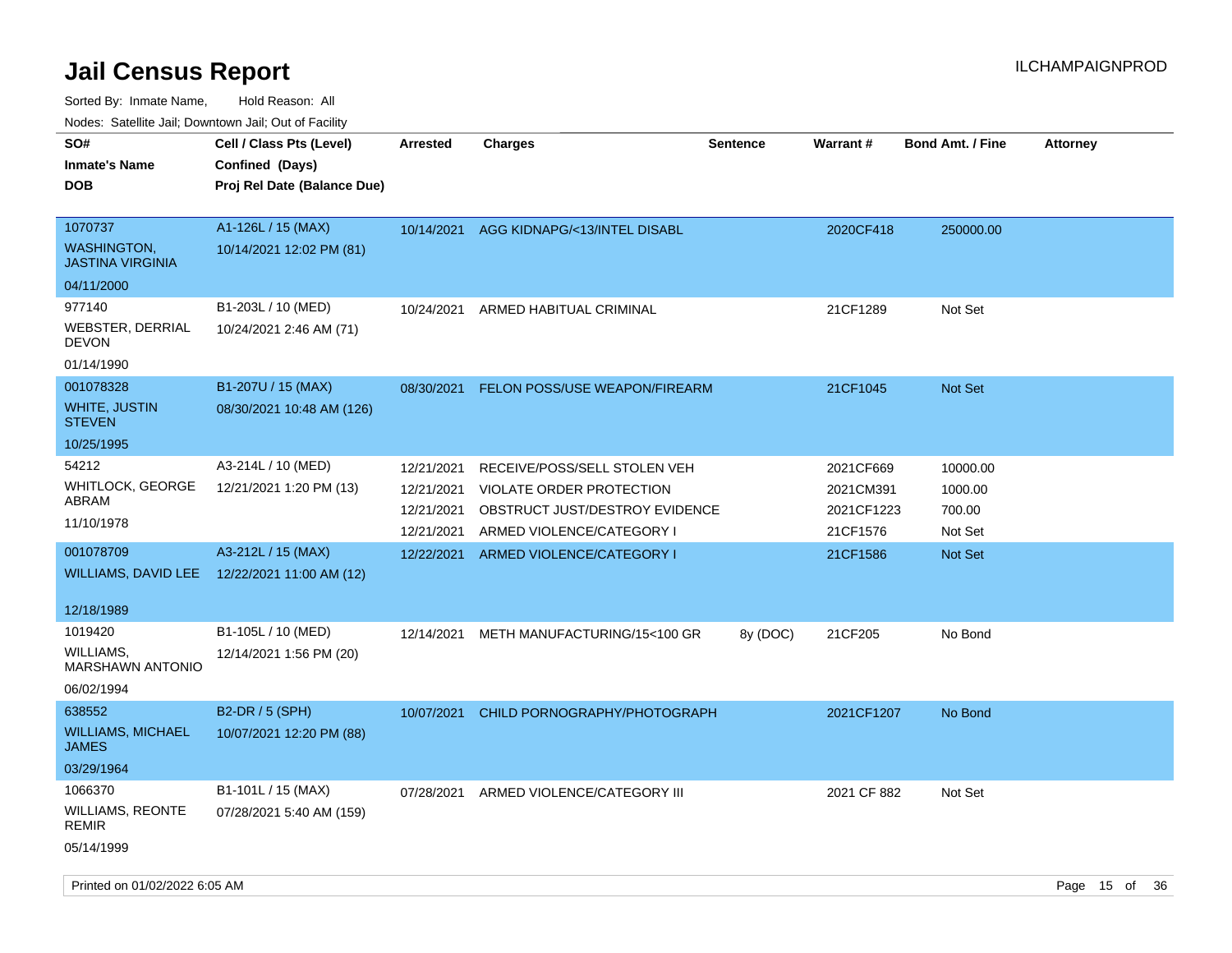| SO#<br><b>Inmate's Name</b><br><b>DOB</b>                 | Cell / Class Pts (Level)<br>Confined (Days)<br>Proj Rel Date (Balance Due) | Arrested          | Charges                        | <b>Sentence</b> | Warrant # | <b>Bond Amt. / Fine</b> | <b>Attorney</b> |
|-----------------------------------------------------------|----------------------------------------------------------------------------|-------------------|--------------------------------|-----------------|-----------|-------------------------|-----------------|
| 001078711<br><b>WILLIS, RANDY</b><br>RAMEEL<br>09/10/2003 | A3-116L / 10 (MED)<br>12/22/2021 4:15 PM (12)                              | 12/22/2021        | AGG DISCHARGE FIREARM/OCC BLDG |                 | 21CF1585  | <b>Not Set</b>          |                 |
| <b>Total Satellite Jail: 119</b>                          |                                                                            | <b>Males: 104</b> | Females: 15<br>Unknown: 0      |                 |           |                         |                 |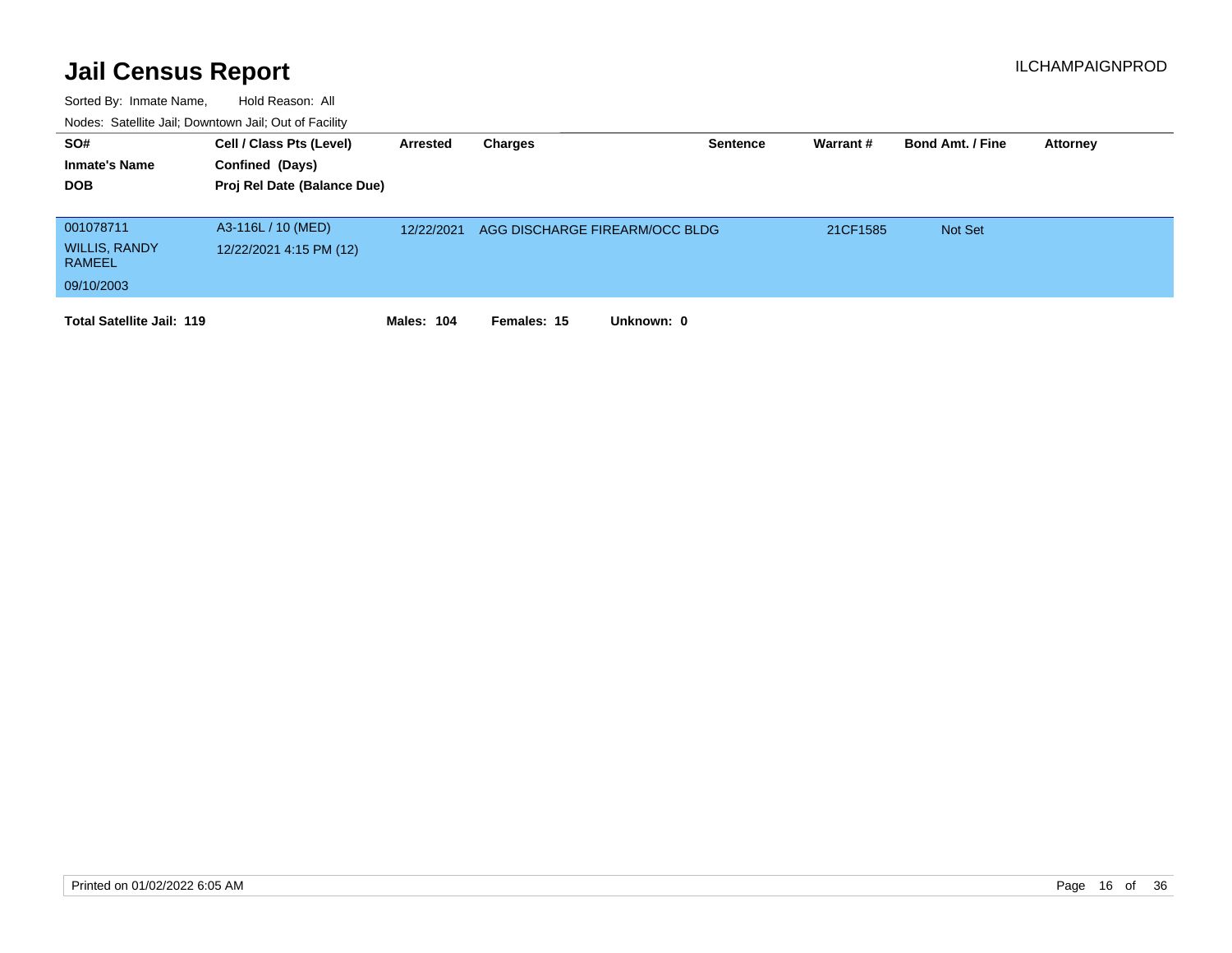| <b>Downtown Jail</b><br>SO#<br><b>Inmate's Name</b><br><b>DOB</b> | Cell / Class Pts (Level)<br>Confined (Days)<br>Proj Rel Date (Balance Due) | <b>Arrested</b>          | <b>Charges</b>                                                   | <b>Sentence</b> | Warrant#             | <b>Bond Amt. / Fine</b>     | <b>Attorney</b> |
|-------------------------------------------------------------------|----------------------------------------------------------------------------|--------------------------|------------------------------------------------------------------|-----------------|----------------------|-----------------------------|-----------------|
| 1073165                                                           | G4L / 5 (MIN)                                                              | 04/30/2021               | <b>BURGLARY</b>                                                  |                 | 21CF516              | <b>Not Set</b>              |                 |
| <b>ACKERMAN, CODY</b><br><b>JAMES</b>                             | 04/30/2021 4:48 PM (248)                                                   | 04/30/2021               | UNLWFL POSS/DRIVER/VEH/STOLEN                                    |                 | 21CF486              | <b>Not Set</b>              |                 |
| 02/01/1989                                                        |                                                                            | 04/30/2021<br>05/03/2021 | FORGERY/ISSUE/DELIVER DOCUMENT<br>FORGERY/ISSUE/DELIVER DOCUMENT |                 | 19CF143<br>2018CF689 | 75000.00<br>2500.00 / 75.00 |                 |
| 969121<br><b>BECKLEY, ANTHONY</b><br><b>PATRICK</b>               | B1 / 15 (SPH)<br>11/25/2021 7:16 PM (39)                                   | 11/25/2021               | <b>CRIM TRESPASS TO RESIDENCE</b>                                |                 | 21CF1444             | Not Set                     |                 |
| 06/30/1989                                                        |                                                                            |                          |                                                                  |                 |                      |                             |                 |
| 517915                                                            | G5U / 5 (MIN)                                                              | 08/03/2021               | FORGERY/ISSUE/DELIVER DOCUMENT                                   |                 |                      | No Bond                     |                 |
| <b>BOXLEY, CHARLES</b><br><b>OMAR</b>                             | 08/03/2021 2:18 PM (153)                                                   | 08/03/2021<br>08/03/2021 | <b>BURGLARY</b><br><b>BURGLARY</b>                               |                 | 21CF289<br>21CF679   | 20000.00                    |                 |
| 01/10/1985                                                        |                                                                            |                          |                                                                  |                 |                      | 20000.00                    |                 |
| 1027929<br><b>BROUGHTON, MARK</b><br>ANTHONY, Junior              | F3L / 15 (MAX)<br>12/18/2021 2:55 AM (16)                                  | 12/18/2021               | HOME INVASION/CAUSE INJURY                                       |                 | 21CF1560             | No Bond                     |                 |
| 02/15/1990                                                        |                                                                            |                          |                                                                  |                 |                      |                             |                 |
| 1067476<br><b>BROWN, JAMES</b><br><b>BRONELL</b>                  | F5L / 10 (MED)<br>11/13/2021 2:35 AM (51)                                  | 11/13/2021<br>11/13/2021 | AGG DOMESTIC BATTERY/STRANGLE<br><b>RESIDENTIAL BURGLARY</b>     |                 | 20CF575<br>21CF385   | 5000.00<br>25000.00         |                 |
| 01/08/1996                                                        |                                                                            |                          |                                                                  |                 |                      |                             |                 |
| 995432<br>BROWN, JAVON<br><b>SHANTEZ</b>                          | H5L / 10 (ADS)<br>12/20/2021 2:06 AM (14)                                  | 12/20/2021               | FAIL TO RPT WKLY/NO FIXED ADDR                                   |                 | 21CF1559             | Not Set                     |                 |
| 10/14/1991                                                        |                                                                            |                          |                                                                  |                 |                      |                             |                 |
| 1075941                                                           | G2L / 5 (MIN)                                                              | 10/08/2021               | <b>HARASS WITNESS/FAMILY MBR/REP</b>                             |                 | 2021CF1188           | 500000.00                   |                 |
| <b>BROWN, LIONEL</b><br><b>TERRELL</b>                            | 10/08/2021 5:16 PM (87)                                                    |                          |                                                                  |                 |                      |                             |                 |
| 10/19/1981                                                        |                                                                            |                          |                                                                  |                 |                      |                             |                 |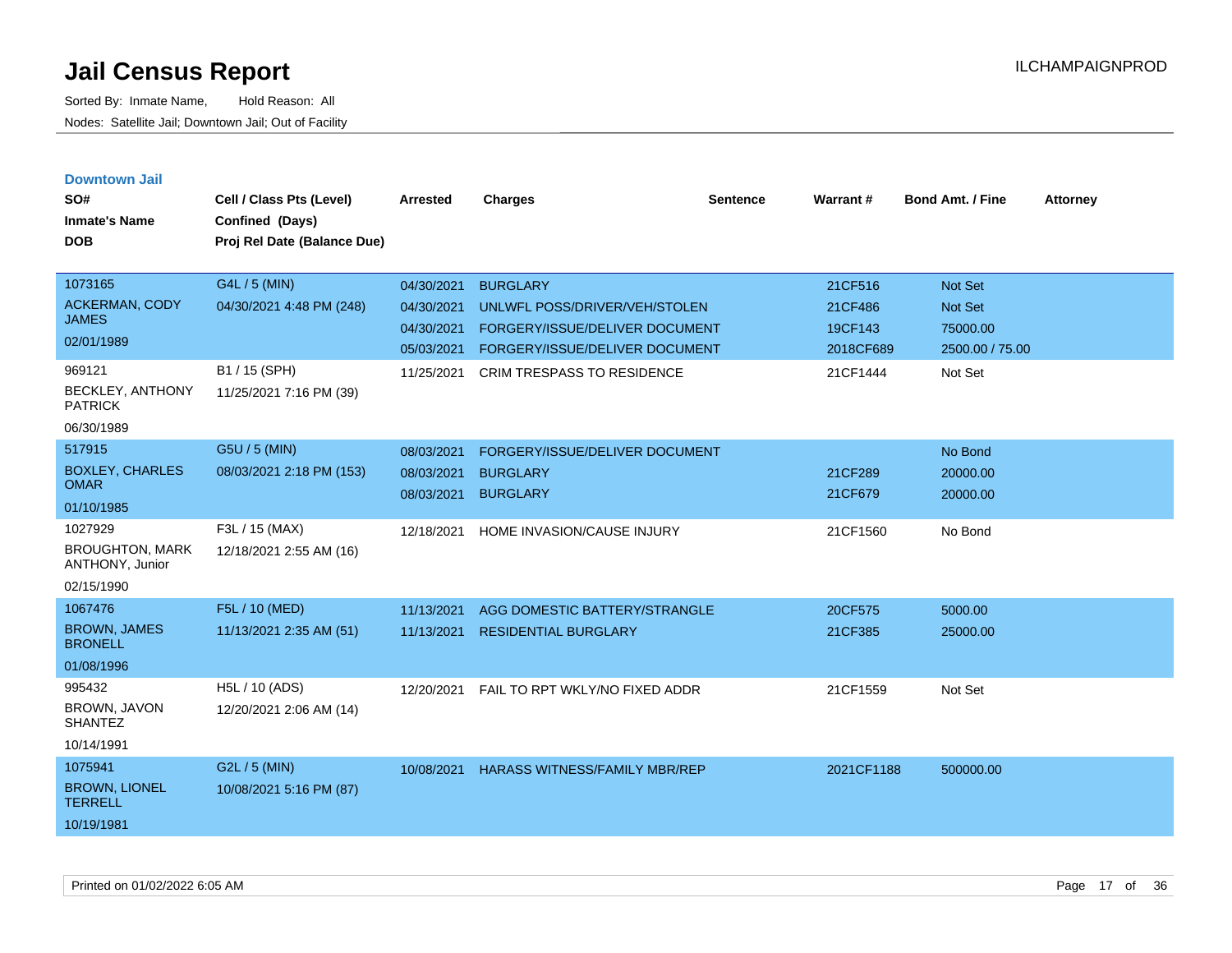Sorted By: Inmate Name, Hold Reason: All Nodes: Satellite Jail; Downtown Jail; Out of Facility

| SO#                                              | Cell / Class Pts (Level)                    | <b>Arrested</b> | <b>Charges</b>                           | <b>Sentence</b> | <b>Warrant#</b> | <b>Bond Amt. / Fine</b> | <b>Attorney</b> |
|--------------------------------------------------|---------------------------------------------|-----------------|------------------------------------------|-----------------|-----------------|-------------------------|-----------------|
| <b>Inmate's Name</b>                             | Confined (Days)                             |                 |                                          |                 |                 |                         |                 |
| <b>DOB</b>                                       | Proj Rel Date (Balance Due)                 |                 |                                          |                 |                 |                         |                 |
| 1068812                                          | F9L / 15 (MAX)                              | 12/21/2021      | FELON POSS/USE FIREARM PRIOR             |                 | 21CF1568        | Not Set                 |                 |
| <b>BRYANT, DANNY</b>                             | 12/21/2021 1:50 PM (13)                     |                 | 12/21/2021 AGG DISCHARGE FIREARM/OCC VEH |                 | 21CF741         | Not Set                 |                 |
| <b>EUGENE</b>                                    |                                             |                 |                                          |                 |                 |                         |                 |
| 11/22/1989                                       |                                             |                 |                                          |                 |                 |                         |                 |
| 61904                                            | D4 / 15 (ADS)                               | 10/23/2021      | <b>ROBBERY</b>                           |                 | 21CF1287        | Not Set                 |                 |
| <b>BURNETT, TIMOTHY</b><br><b>LYNN</b>           | 10/23/2021 5:43 PM (72)                     |                 |                                          |                 |                 |                         |                 |
| 09/09/1983                                       |                                             |                 |                                          |                 |                 |                         |                 |
| 001077954                                        | F3U / 10 (MED)                              | 12/21/2021      | <b>RESIDENTIAL BURGLARY</b>              |                 | 21CF1570        | Not Set                 |                 |
|                                                  | CALKINS, STEVEN RAY 12/21/2021 6:35 AM (13) |                 |                                          |                 |                 |                         |                 |
| 01/01/1992                                       |                                             |                 |                                          |                 |                 |                         |                 |
| 1029088                                          | C3L / 10 (MED)                              |                 | 12/21/2021 FELON POSS/USE FIREARM PRIOR  |                 | 21CF1338        | 250000.00               |                 |
| CHAPPLE, MALIK<br><b>BIANCO</b>                  | 12/22/2021 10:02 AM (12)                    |                 |                                          |                 |                 |                         |                 |
| 10/25/1994                                       |                                             |                 |                                          |                 |                 |                         |                 |
| 1075361                                          | J6L / 5 (ADS)                               |                 | 04/16/2021 BURGLARY                      |                 | 21CF414         | <b>Not Set</b>          |                 |
| <b>COWART, TORREY</b><br><b>BENJAMEN, Junior</b> | 04/16/2021 9:17 PM (262)                    |                 |                                          |                 |                 |                         |                 |
| 11/22/1987                                       |                                             |                 |                                          |                 |                 |                         |                 |
| 1076276                                          | G4U / 5 (MIN)                               | 12/20/2021      | THEFT/CONTROL <\$500/PRIOR               | $2y/6m$ (DOC)   | 21CF1565        | Not Set                 |                 |
| COX, SEAN MICHAEL                                | 12/20/2021 12:45 PM (14)                    | 12/20/2021      | WARRANT OUT OF COUNTY                    |                 | 21CM99          | 3000.00                 |                 |
| 02/06/1985                                       |                                             |                 |                                          |                 |                 |                         |                 |
| 1067370                                          | E3L / 15 (MAX)                              | 11/05/2021      | FIREARM/FOID INVALID/NOT ELIG            |                 | 21CF1370        | Not Set                 |                 |
| DAVIS, AUSTIN<br><b>CHRISTOPHER</b>              | 11/06/2021 12:23 AM (58)                    |                 |                                          |                 |                 |                         |                 |
| 08/11/1997                                       |                                             |                 |                                          |                 |                 |                         |                 |
| 1066719                                          | E4L / 10 (MED)                              | 06/09/2021      | AGG DOMESTIC BATTERY/STRANGLE            |                 | 21CF310         | 100000.00               |                 |
| DAVIS, TAVEON                                    | 06/09/2021 10:50 PM (208)                   | 06/09/2021      | RET THEFT/DISP MERCH/>\$300              |                 | 19CF959         | 5000.00                 |                 |
|                                                  |                                             | 06/09/2021      | RETAIL THEFT/DISP MERCH/<\$300           |                 | 19CM897         | 3000.00                 |                 |
| <b>CORNELIUS</b><br>12/21/1997                   |                                             |                 |                                          |                 |                 |                         |                 |

Printed on 01/02/2022 6:05 AM **Page 18** of 36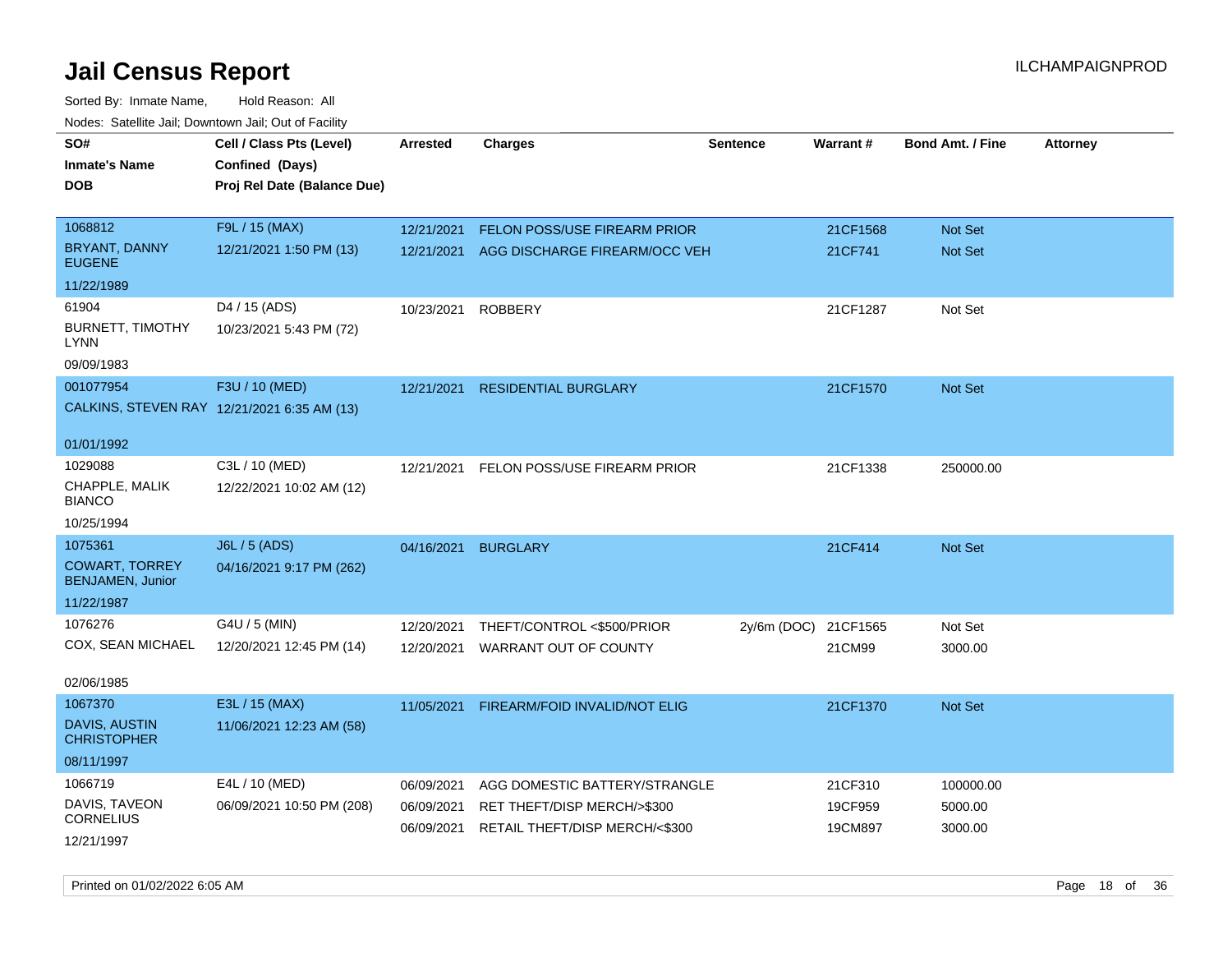Sorted By: Inmate Name, Hold Reason: All Nodes: Satellite Jail; Downtown Jail; Out of Facility

| SO#                                      | Cell / Class Pts (Level)                     | <b>Arrested</b> | <b>Charges</b>                         | <b>Sentence</b> | Warrant#   | Bond Amt. / Fine | <b>Attorney</b> |
|------------------------------------------|----------------------------------------------|-----------------|----------------------------------------|-----------------|------------|------------------|-----------------|
| <b>Inmate's Name</b>                     | Confined (Days)                              |                 |                                        |                 |            |                  |                 |
| <b>DOB</b>                               | Proj Rel Date (Balance Due)                  |                 |                                        |                 |            |                  |                 |
|                                          |                                              |                 |                                        |                 |            |                  |                 |
| 001077214                                | F7U / 15 (MAX)                               | 12/20/2021      | <b>MURDER</b>                          |                 | 21CF1572   | <b>Not Set</b>   |                 |
| DAVIS-MURDOCK,<br><b>ERION VASSHAD</b>   | 12/21/2021 10:13 AM (13)                     | 12/22/2021      | <b>PAROLE REVOCATION</b>               |                 | CH2107977  | <b>Not Set</b>   |                 |
| 06/22/1998                               |                                              |                 |                                        |                 |            |                  |                 |
| 001078223                                | G6L / 5 (MIN)                                | 11/09/2021      | AGG DUI/NO VALID DL                    |                 | 21CF1382   | Not Set          |                 |
| DIEGO-MATEO,<br><b>JOAQUIN</b>           | 11/09/2021 10:52 PM (55)                     |                 |                                        |                 |            |                  |                 |
| 01/23/2002                               |                                              |                 |                                        |                 |            |                  |                 |
| 571307                                   | J3L / 15 (ADS)                               | 09/14/2020      | <b>CRIM SEXUAL ABUSE/CONSENT</b>       |                 | 2020CF1026 | <b>Not Set</b>   |                 |
| DOMINGO-<br>CASTANEDA,                   | 09/14/2020 11:19 PM (476)                    | 09/14/2020      | PRED CRIM SEX ASLT/VICTIM <13          |                 | 2020CF1025 | <b>Not Set</b>   |                 |
| 09/29/1989                               |                                              |                 |                                        |                 |            |                  |                 |
| 527379                                   | C9U / 15 (ADS)                               | 10/25/2021      | ARMED HABITUAL CRIMINAL                |                 | 21CF1297   | Not Set          |                 |
| DRAKE, MARCELL<br><b>DEON</b>            | 10/25/2021 5:05 PM (70)                      | 10/27/2021      | AGG DOMESTIC BATTERY/STRANGLE          |                 | 21CF1245   | Not Set          |                 |
| 04/20/1987                               |                                              |                 |                                        |                 |            |                  |                 |
| 959292                                   | K1 / 15 (ADS)                                | 04/01/2021      | ATTEMPT (FIRST DEGREE MURDER)          |                 | 2020CF565  | 2000000.00       |                 |
| <b>DUNCAN, COREYON</b><br><b>ANTHONY</b> | 04/01/2021 8:46 PM (277)                     | 12/17/2021      | <b>MURDER</b>                          |                 | 21CF1542   | <b>Not Set</b>   |                 |
| 01/17/1989                               |                                              |                 |                                        |                 |            |                  |                 |
| 43977                                    | $15/5$ (MIN)                                 | 12/20/2021      | AGG FLEEING POLICE/21 MPH OVER         |                 | 21CF1566   | Not Set          |                 |
| <b>EMKES, DOUGLAS</b><br><b>ALAN</b>     | 12/20/2021 9:59 AM (14)                      | 12/20/2021      | PAROLE REVOCATION                      |                 |            | No Bond          |                 |
| 06/08/1959                               |                                              |                 |                                        |                 |            |                  |                 |
| 1053207                                  | K <sub>2</sub> / 15 (SPH)                    | 06/06/2019      | MURDER/INTENT TO KILL/INJURE           |                 | 2019-CF849 | 2000000.00       |                 |
| <b>FAUST, JAQUAVEON</b><br><b>LAVELL</b> | 06/06/2019 2:24 PM (942)                     |                 |                                        |                 |            |                  |                 |
| 07/25/1996                               |                                              |                 |                                        |                 |            |                  |                 |
| 962759                                   | E6L / 5 (ADS)                                | 07/16/2021      | METH DELIVERY<5 GRAMS                  |                 | 21CF833    | Not Set          |                 |
|                                          | FINLEY, KEVIN DANTE 07/16/2021 9:44 PM (171) |                 | 07/29/2021 AGG CRIM SEX ASSAULT/FELONY |                 | 21CF891    | No Bond          |                 |

12/28/1988

Printed on 01/02/2022 6:05 AM **Page 19 of 36**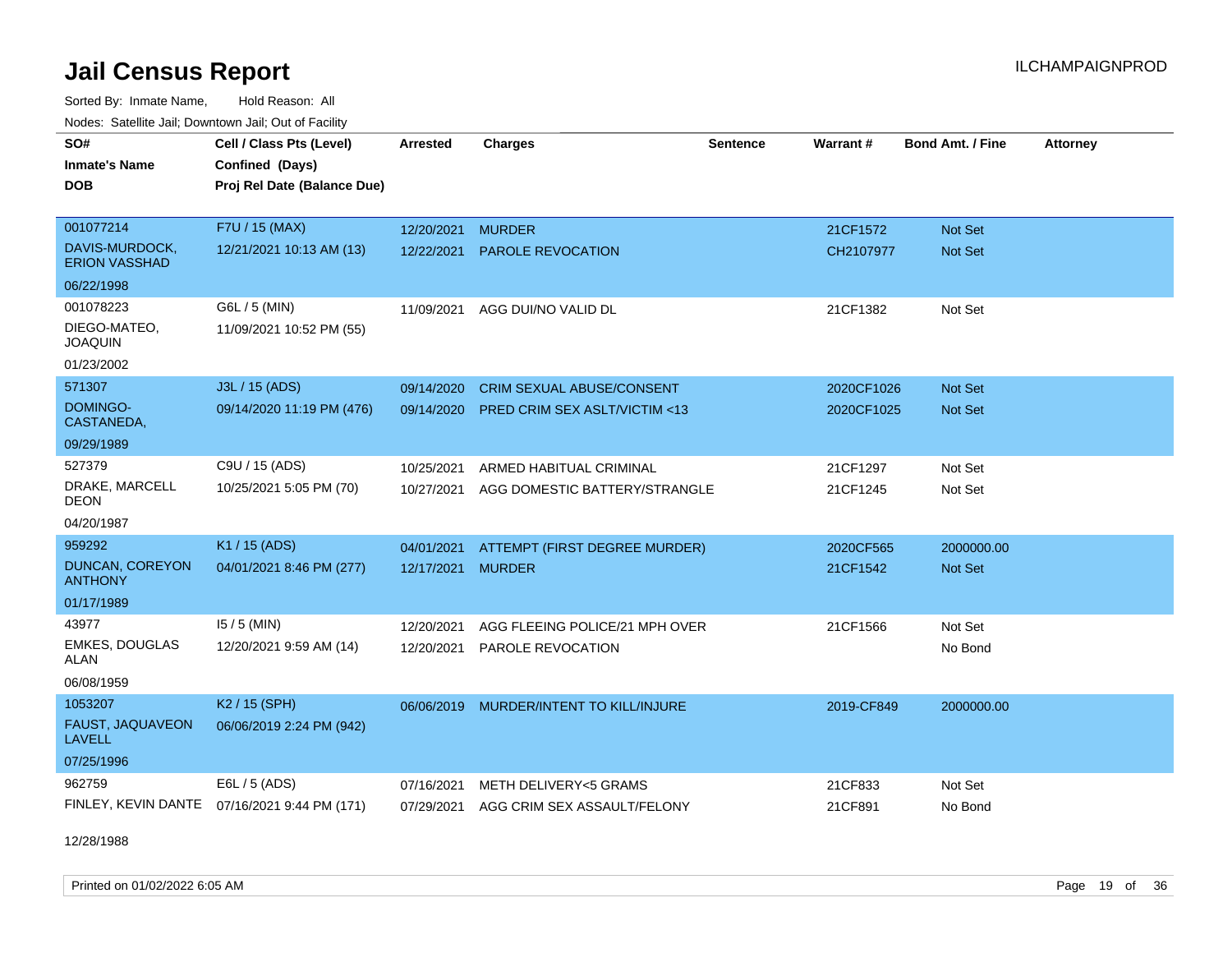| SO#                                              | Cell / Class Pts (Level)                       | <b>Arrested</b>                        | <b>Charges</b>                                                    | <b>Sentence</b> | Warrant#                    | <b>Bond Amt. / Fine</b>         | <b>Attorney</b> |
|--------------------------------------------------|------------------------------------------------|----------------------------------------|-------------------------------------------------------------------|-----------------|-----------------------------|---------------------------------|-----------------|
| <b>Inmate's Name</b><br><b>DOB</b>               | Confined (Days)<br>Proj Rel Date (Balance Due) |                                        |                                                                   |                 |                             |                                 |                 |
| 524764<br><b>FISCUS, ROBERT</b><br><b>LOWELL</b> | G3L / 5 (MIN)<br>09/18/2021 10:50 AM (107)     | 09/18/2021                             | METH DELIVERY/15<100 GRAMS                                        |                 | 21CF627                     | 50000.00                        |                 |
| 02/17/1986                                       |                                                |                                        |                                                                   |                 |                             |                                 |                 |
| 1068518<br>FULFORD, WILLIE<br>Junior             | G8U / 5 (MIN)<br>12/15/2021 11:16 PM (19)      | 12/16/2021<br>12/16/2021<br>12/16/2021 | <b>BURGLARY</b><br><b>BURGLARY</b><br>RESIST/OBSTRUCT WITH INJURY |                 | 21CF54<br>21CF416<br>21C370 | 10000.00<br>10000.00<br>5000.00 |                 |
| 12/12/1963                                       |                                                |                                        |                                                                   |                 |                             |                                 |                 |
| 1068917<br><b>GARCIA, JUAN</b><br><b>CARLOS</b>  | H1L / 5 (MIN)<br>08/11/2021 9:24 PM (145)      | 08/11/2021                             | VIO ORDER/PRIOR VIO OF ORDER                                      |                 | 21CF965                     | Not Set                         |                 |
| 10/21/1997                                       |                                                |                                        |                                                                   |                 |                             |                                 |                 |
| 32913<br>GROB, WARREN A,<br>Junior               | I1 / 15 (ADS)<br>12/03/2021 4:24 PM (31)       | 12/03/2021                             | PRED CRIM SEX ASLT/VICTIM <13                                     |                 | 21CF1481                    | Not Set                         |                 |
| 12/07/1950                                       |                                                |                                        |                                                                   |                 |                             |                                 |                 |
| 1073611                                          | G3U / 5 (MIN)                                  | 02/09/2021                             | DELIVERY OF OR POSSESSION OF W/INT                                |                 | 21CF160                     | Not Set                         |                 |
| <b>HAYES, CAMERON</b><br><b>TAYLOR MALEEK</b>    | 02/09/2021 3:10 PM (328)                       | 02/09/2021                             | MFG 15>100 GR ECSTASY/ANALOG                                      |                 | 21CF121                     | 500000.00                       |                 |
| 08/10/1998                                       |                                                |                                        |                                                                   |                 |                             |                                 |                 |
| 544770                                           | D3 / 10 (MED)                                  | 08/14/2021                             | AGG DOMESTIC BATTERY/STRANGLE                                     |                 | 2021CF514                   | 25000.00                        |                 |
| HAYES, DEVON<br><b>JERMAINE</b>                  | 08/14/2021 2:56 AM (142)                       | 08/14/2021                             | AGGRAVATED DOMESTIC BATTERY                                       |                 | 21CF977                     | No Bond                         |                 |
| 11/07/1987                                       |                                                |                                        |                                                                   |                 |                             |                                 |                 |
| 001078705<br>HAYES, QUINCY<br><b>AARON</b>       | G1L / 5 (MIN)<br>12/21/2021 2:31 PM (13)       | 12/21/2021                             | OBSTRUCT JUST/DESTROY EVIDENCE                                    |                 | 2021CF1283                  | 100000.00                       |                 |
| 01/14/1994                                       |                                                |                                        |                                                                   |                 |                             |                                 |                 |
| 1024228                                          | K3 / 15 (SPH)                                  | 04/24/2018                             | *MURDER/INTENT TO KILL/INJURE                                     |                 | 2018-CF1170                 | 5000000.00                      |                 |
| HILL, JAMONTE<br><b>RASHAD</b>                   | 04/24/2018 4:07 PM (1,350)                     |                                        |                                                                   |                 |                             |                                 |                 |
| 05/23/1994                                       |                                                |                                        |                                                                   |                 |                             |                                 |                 |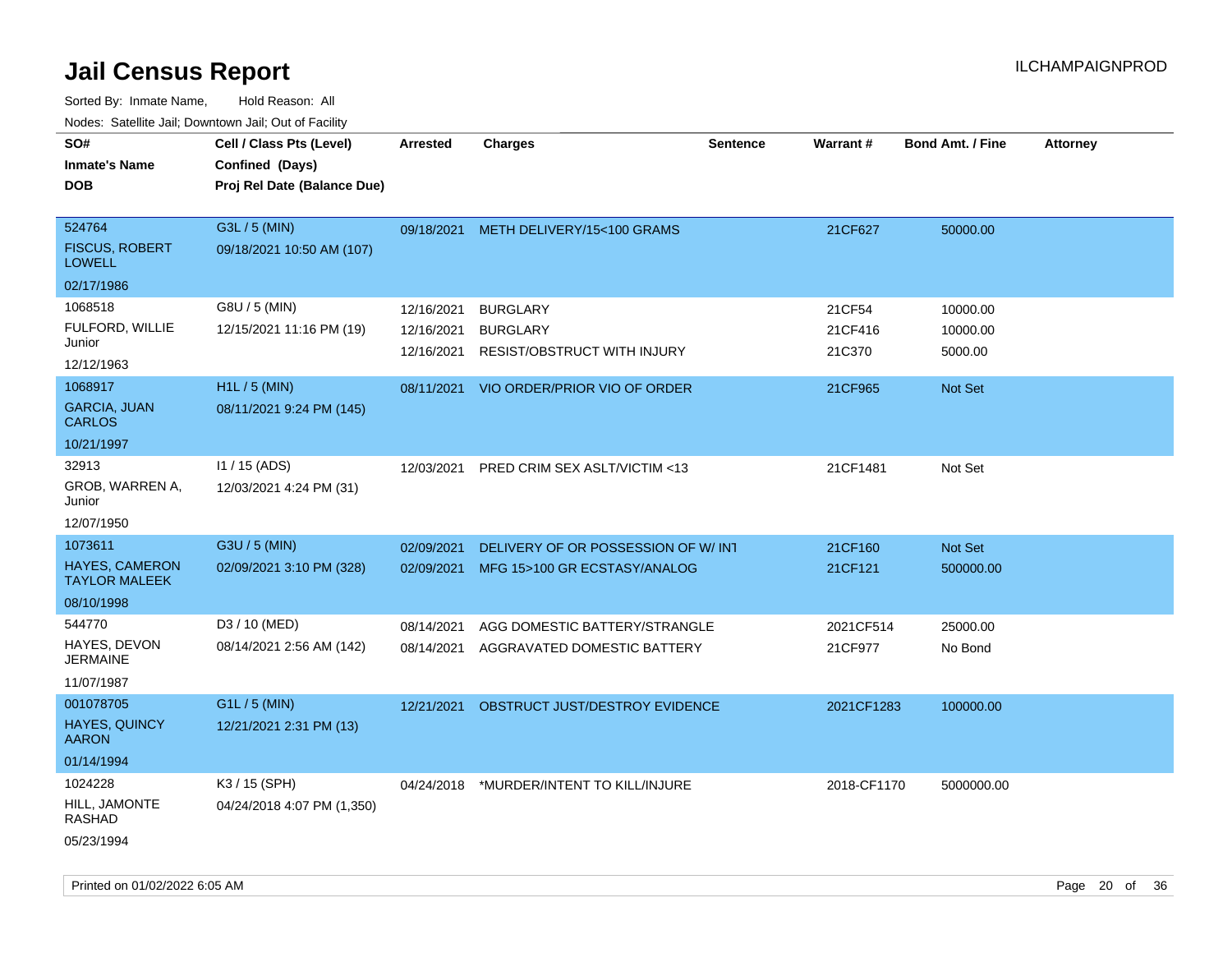| roaco. Catolino dall, Downtown dall, Out of Fability |                                              |                 |                                    |                 |                 |                         |                 |
|------------------------------------------------------|----------------------------------------------|-----------------|------------------------------------|-----------------|-----------------|-------------------------|-----------------|
| SO#                                                  | Cell / Class Pts (Level)                     | <b>Arrested</b> | <b>Charges</b>                     | <b>Sentence</b> | <b>Warrant#</b> | <b>Bond Amt. / Fine</b> | <b>Attorney</b> |
| <b>Inmate's Name</b>                                 | Confined (Days)                              |                 |                                    |                 |                 |                         |                 |
| <b>DOB</b>                                           | Proj Rel Date (Balance Due)                  |                 |                                    |                 |                 |                         |                 |
|                                                      |                                              |                 |                                    |                 |                 |                         |                 |
| 972300                                               | F8U / 10 (MED)                               | 12/22/2021      | <b>RESIDENTIAL BURGLARY</b>        |                 | 18CF1691        | 25000.00                |                 |
| <b>HOLT, MICHAEL</b><br><b>TERRELL</b>               | 12/22/2021 8:36 AM (12)                      | 12/22/2021      | AGG CRIM SEX ABUSE/VICTIM <9       |                 | 19CF1277        | 250000.00               |                 |
| 12/25/1989                                           |                                              |                 |                                    |                 |                 |                         |                 |
| 1063119                                              | J5L / 10 (MED)                               | 11/05/2021      | <b>BURGLARY</b>                    |                 | 2018CF877       | 10000.00                |                 |
| HUNT, KHALLEEL<br><b>MALIK</b>                       | 11/05/2021 7:47 AM (59)                      |                 |                                    |                 |                 |                         |                 |
| 03/28/1999                                           |                                              |                 |                                    |                 |                 |                         |                 |
| 1073894                                              | E1U / 10 (ADS)                               | 09/09/2021      | VIOLATE SEX OFFENDER REGIS/2+      |                 | 2021CF920       | 10000.00                |                 |
|                                                      | JOKICH, ANTON VEGO  09/09/2021 2:14 PM (116) |                 |                                    |                 |                 |                         |                 |
| 05/30/1969                                           |                                              |                 |                                    |                 |                 |                         |                 |
| 23138                                                | D1 / 15 (MAX)                                | 06/17/2021      | AGG STALKING/CONFINE/RESTRAIN      | 5y (DOC)        | 18-CF-1333      | Not Set                 |                 |
| JONES, GLENN<br><b>CLAYTON</b>                       | 06/17/2021 12:51 PM (200)                    |                 |                                    |                 |                 |                         |                 |
| 08/17/1958                                           |                                              |                 |                                    |                 |                 |                         |                 |
| 24308                                                | D <sub>2</sub> / 15 (MAX)                    | 06/03/2021      | <b>ROBBERY</b>                     |                 | 21CF625         | No Bond                 |                 |
| <b>KWIATKOWSKI,</b><br><b>ROBERT JOHN</b>            | 06/03/2021 10:40 PM (214)                    |                 |                                    |                 |                 |                         |                 |
| 08/08/1963                                           |                                              |                 |                                    |                 |                 |                         |                 |
| 001078693                                            | G7L / 5 (MIN)                                | 12/19/2021      | <b>RETAIL THEFT</b>                |                 | 2021CF422       | 20000.00                |                 |
|                                                      | LARGE, JOSHUA DALE 12/19/2021 4:54 AM (15)   | 12/19/2021      | RECEIVE/POSS/SELL STOLEN VEH       |                 | 21CF1555        | Not Set                 |                 |
|                                                      |                                              | 12/19/2021      | <b>RETAIL THEFT</b>                |                 | 2021CM216       | 5000.00                 |                 |
| 10/27/1985                                           |                                              |                 |                                    |                 |                 |                         |                 |
| 26787                                                | F5U / 10 (MED)                               | 12/18/2021      | <b>RESIDENTIAL BURGLARY</b>        |                 | 21CF1558        | <b>Not Set</b>          |                 |
| <b>LAURENT, JOHN</b><br><b>WAYNE</b>                 | 12/18/2021 9:30 PM (16)                      |                 |                                    |                 |                 |                         |                 |
| 02/01/1967                                           |                                              |                 |                                    |                 |                 |                         |                 |
| 29681                                                | J2L / 15 (ADS)                               | 07/14/2020      | PREDATORY CRIMINAL SEX ASSLT/CHILE |                 | 20CF-781        | 250000.00               |                 |
| LENOIR, JOHN<br><b>CHRISTOPHER</b>                   | 07/14/2020 12:51 PM (538)                    |                 |                                    |                 |                 |                         |                 |
| 04/20/1966                                           |                                              |                 |                                    |                 |                 |                         |                 |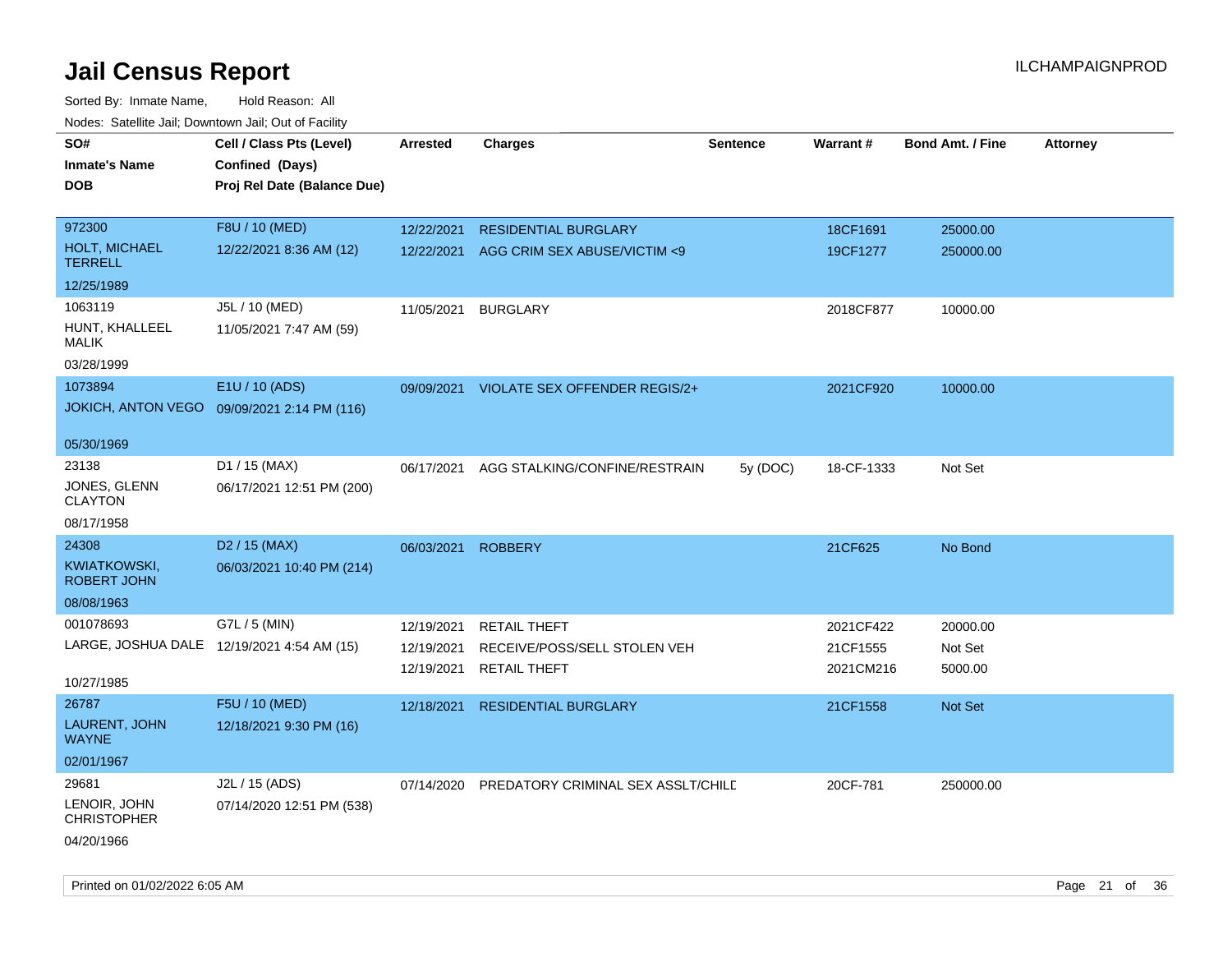| Todoo. Catolino can, Bowritown can, Oat or I domt         |                                                                            |                 |                                      |                 |            |                         |                 |
|-----------------------------------------------------------|----------------------------------------------------------------------------|-----------------|--------------------------------------|-----------------|------------|-------------------------|-----------------|
| SO#<br><b>Inmate's Name</b><br><b>DOB</b>                 | Cell / Class Pts (Level)<br>Confined (Days)<br>Proj Rel Date (Balance Due) | <b>Arrested</b> | <b>Charges</b>                       | <b>Sentence</b> | Warrant#   | <b>Bond Amt. / Fine</b> | <b>Attorney</b> |
| 001078320<br><b>MARSH, PAUL</b><br><b>OLUFUNMILAYO</b>    | J1L / 10 (SPH)<br>11/23/2021 2:32 PM (41)                                  | 11/23/2021      | RESIST/OBSTRUCTING A PEACE OFFICEF   |                 | 21CM539    | Not Set                 |                 |
| 07/13/1994                                                |                                                                            |                 |                                      |                 |            |                         |                 |
| 45113<br>MARTIN, JEREMIAH<br><b>FRANCIS</b><br>01/18/1977 | E2L / 15 (MAX)<br>11/20/2021 1:18 AM (44)                                  | 11/20/2021      | ARMED HABITUAL CRIMINAL              |                 | 21CF1424   | No Bond                 |                 |
| 1063030                                                   | $13/15$ (ADS)                                                              | 12/20/2021      | <b>MURDER</b>                        |                 | 21CF1571   | <b>Not Set</b>          |                 |
|                                                           | MASON, RYAN ONEIAL 12/21/2021 9:30 AM (13)                                 | 12/22/2021      | PAROLE REVOCATION                    |                 | CH2107979  | Not Set                 |                 |
| 02/22/1991                                                |                                                                            |                 |                                      |                 |            |                         |                 |
| 1066623<br>MATA-OROZCO,<br><b>OLEGARIO</b>                | G6U / 5 (MIN)<br>11/17/2021 5:08 PM (47)                                   | 11/17/2021      | MFG/DEL 15<100 GR COCA/ANALOG        |                 | 17CF1093   | 75000.00                |                 |
| 03/06/1995                                                |                                                                            |                 |                                      |                 |            |                         |                 |
| 001078249<br>MCCLENDON, CALVIN<br>M<br>04/29/1990         | B3 / 10 (MED)<br>08/07/2021 8:56 AM (149)                                  | 08/07/2021      | <b>FELON POSS/USE WEAPON/FIREARM</b> |                 | 21CF947    | <b>Not Set</b>          |                 |
|                                                           |                                                                            |                 |                                      |                 |            |                         |                 |
| 40235<br>MERRIWEATHER,<br><b>MARCUS TODD</b>              | G9U / 5 (MIN)<br>10/04/2021 4:41 PM (91)                                   | 10/04/2021      | AGG DUI/4                            |                 | 2021CF1145 | 35000.00                |                 |
| 11/28/1967                                                |                                                                            |                 |                                      |                 |            |                         |                 |
| 1040273<br>METCALFE, LANELL<br><b>JARON</b>               | E5U / 15 (ADS)<br>09/30/2021 11:32 PM (95)                                 | 09/30/2021      | PRED CRIM SEX ASLT/VICTIM <13        |                 | 21CF329    | 500000.00               |                 |
| 09/22/1988                                                |                                                                            |                 |                                      |                 |            |                         |                 |
| 1075635                                                   | B <sub>2</sub> / 10 (ADS)                                                  | 05/11/2021      | MFG/DEL CANNABIS/30-500 GRAMS        |                 | 20CF1402   | 100000.00               |                 |
| MILES, DEVLON VON,<br>Junior<br>11/04/2000                | 05/11/2021 10:39 PM (237)                                                  | 05/11/2021      | AGG DISCHARGE FIREARM/OCC VEH        |                 | 21CF538    | Not Set                 |                 |
|                                                           |                                                                            |                 |                                      |                 |            |                         |                 |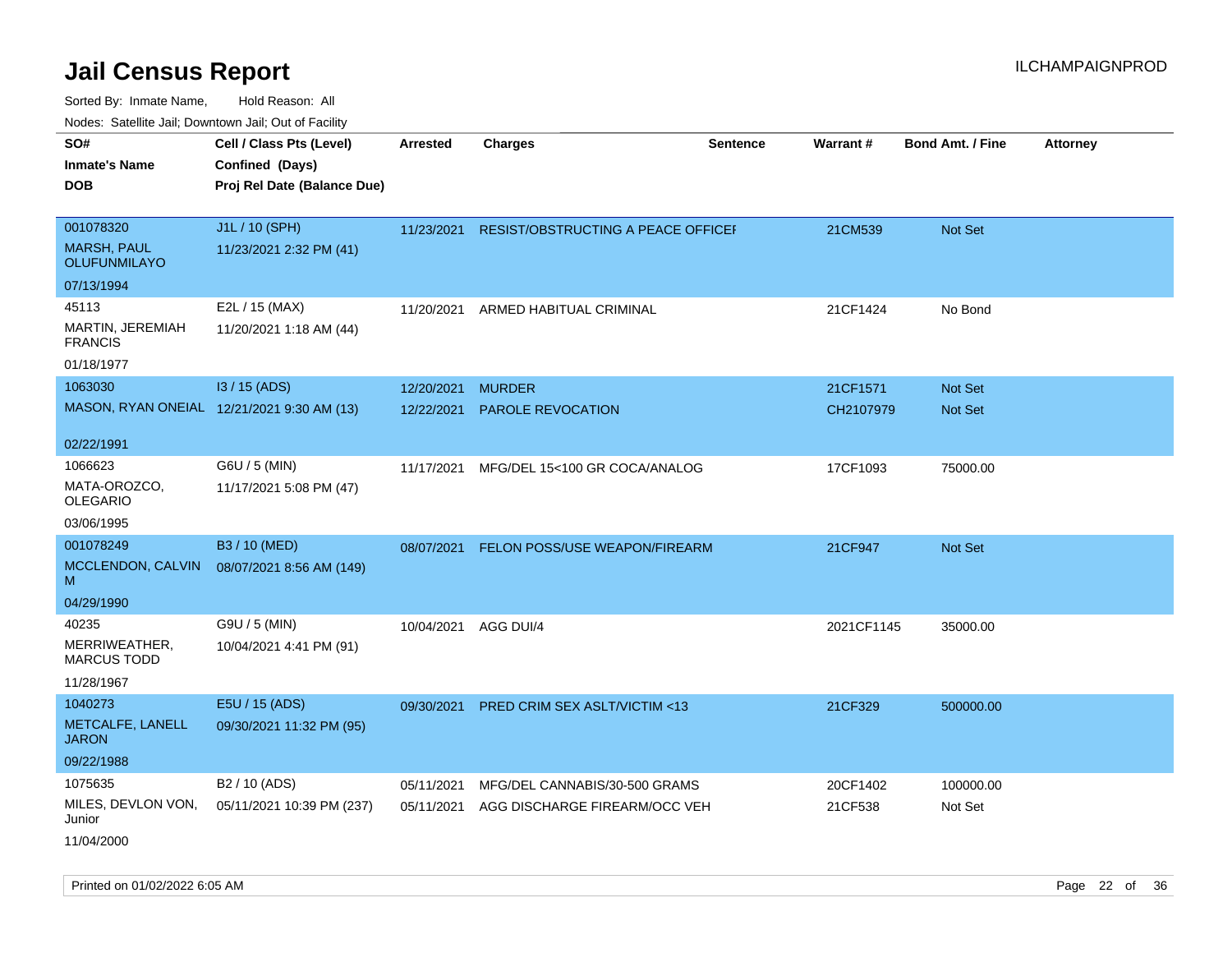| ivuutos. Saltiilit Jali, Duwilluwii Jali, Oul of Facility |                                            |            |                               |                 |                 |                         |                 |
|-----------------------------------------------------------|--------------------------------------------|------------|-------------------------------|-----------------|-----------------|-------------------------|-----------------|
| SO#                                                       | Cell / Class Pts (Level)                   | Arrested   | <b>Charges</b>                | <b>Sentence</b> | <b>Warrant#</b> | <b>Bond Amt. / Fine</b> | <b>Attorney</b> |
| <b>Inmate's Name</b>                                      | Confined (Days)                            |            |                               |                 |                 |                         |                 |
| <b>DOB</b>                                                | Proj Rel Date (Balance Due)                |            |                               |                 |                 |                         |                 |
|                                                           |                                            |            |                               |                 |                 |                         |                 |
| 48033                                                     | G9L / 5 (ADS)                              | 12/04/2021 | DOMESTIC BATTERY/OTHER PRIOR  | 4y (DOC)        | 21CF1482        | Not Set                 |                 |
| MOORE.<br><b>CHRISTOPHER ALLEN</b>                        | 12/04/2021 4:38 PM (30)                    |            |                               |                 |                 |                         |                 |
| 07/02/1976                                                |                                            |            |                               |                 |                 |                         |                 |
| 1069209                                                   | H2L / 10 (ADS)                             | 04/07/2021 | AGG BATTERY/GREAT BODILY HARM |                 | 21CF376         | Not Set                 |                 |
| MOORE, DEVONTE<br>JAMAL                                   | 04/07/2021 6:25 PM (271)                   |            |                               |                 |                 |                         |                 |
| 09/24/1995                                                |                                            |            |                               |                 |                 |                         |                 |
| 1074169                                                   | F4L / 10 (MED)                             | 12/21/2021 | AGGRAVATED DOMESTIC BATTERY   |                 | 21CF1567        | <b>Not Set</b>          |                 |
| PANZER, IAN RICHARD 12/21/2021 2:24 PM (13)               |                                            |            |                               |                 |                 |                         |                 |
|                                                           |                                            |            |                               |                 |                 |                         |                 |
| 07/04/1988                                                |                                            |            |                               |                 |                 |                         |                 |
| 1022441                                                   | H6L / 10 (ADS)                             | 10/27/2021 | AGG BATTERY/PEACE OFFICER     |                 | 2021 CF 12      | No Bond                 |                 |
| PICKENS, DONTRELL<br><b>DEMAR</b>                         | 10/27/2021 1:39 PM (68)                    | 10/27/2021 | AGG BATTERY/PEACE OFFICER     |                 | 2020 CF 1488    | No Bond                 |                 |
| 12/10/1993                                                |                                            |            |                               |                 |                 |                         |                 |
| 001078602                                                 | C7L / 10 (MED)                             | 11/21/2021 | AGGRAVATED DOMESTIC BATTERY   |                 | 21CF1428        | <b>Not Set</b>          |                 |
| RICHARDSON,<br><b>JOHNNY LINDAL</b>                       | 11/21/2021 10:00 AM (43)                   |            |                               |                 |                 |                         |                 |
| 06/27/2000                                                |                                            |            |                               |                 |                 |                         |                 |
| 1072114                                                   | A1U / 15 (SPH)                             | 01/17/2021 | ATTEMPT (FIRST DEGREE MURDER) |                 | 2021CF65        | Not Set                 |                 |
|                                                           | ROBINSON, DONNELL 01/17/2021 2:40 PM (351) | 01/17/2021 | ARMED ROBBERY/NO FIREARM      |                 | 2020CF824       | 75000.00                |                 |
| LEVON                                                     |                                            | 02/17/2021 | <b>AGGRAVATED BATTERY</b>     | 4y (DOC)        |                 | 250000.00               |                 |
| 10/23/2000                                                |                                            |            |                               |                 |                 |                         |                 |
| 1068592                                                   | J7L / 15 (ADS)                             | 11/12/2021 | <b>BURGLARY</b>               |                 | 21CF1393        | <b>Not Set</b>          |                 |
| ROSS, TEVONTAE<br><b>TERRANCE</b>                         | 11/12/2021 8:41 AM (52)                    |            |                               |                 |                 |                         |                 |
| 12/15/1998                                                |                                            |            |                               |                 |                 |                         |                 |
| 59178                                                     | F8L / 15 (MAX)                             | 12/13/2021 | AGG DISCHARGE FIREARM/OCC VEH |                 | 21CF1274        | 1500000.00              |                 |
| SANDERS, MICHAEL<br>JEAN                                  | 12/13/2021 4:17 PM (21)                    |            |                               |                 |                 |                         |                 |
| 12/22/1967                                                |                                            |            |                               |                 |                 |                         |                 |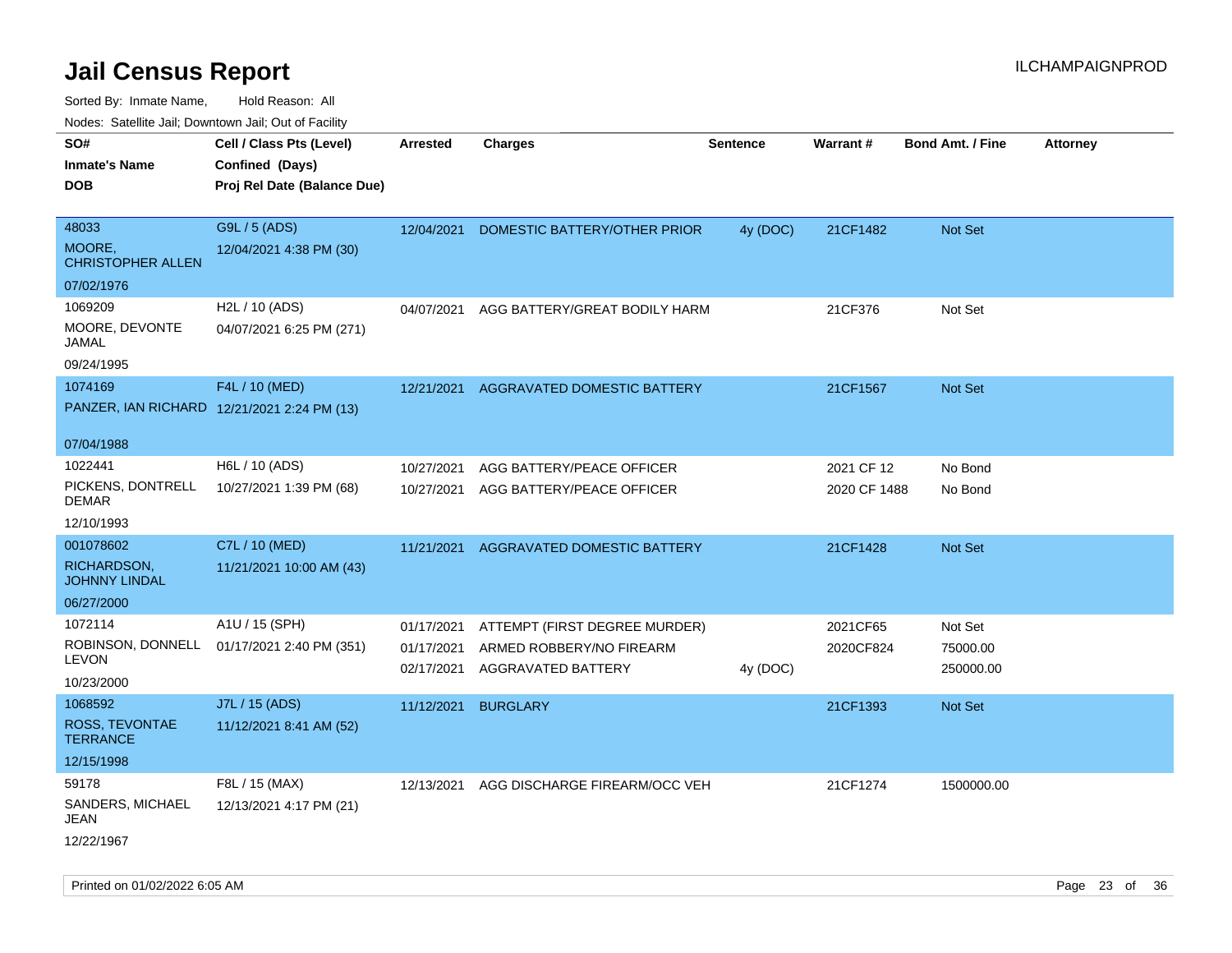| ivouss. Satellite Jali, Downtown Jali, Out of Facility |                                                                            |                  |                                    |                 |            |                         |                 |
|--------------------------------------------------------|----------------------------------------------------------------------------|------------------|------------------------------------|-----------------|------------|-------------------------|-----------------|
| SO#<br>Inmate's Name<br><b>DOB</b>                     | Cell / Class Pts (Level)<br>Confined (Days)<br>Proj Rel Date (Balance Due) | <b>Arrested</b>  | <b>Charges</b>                     | <b>Sentence</b> | Warrant#   | <b>Bond Amt. / Fine</b> | <b>Attorney</b> |
| 001078704<br>SHORTER, JAQUAN<br><b>MAURICE</b>         | F1U / 15 (MAX)<br>12/23/2021 1:23 AM (11)                                  | 12/21/2021       | MURDER/INTENT TO KILL/INJURE       |                 | 21CF1575   | Not Set                 |                 |
| 10/08/1998                                             |                                                                            |                  |                                    |                 |            |                         |                 |
| 1057312                                                | G2U / 5 (MIN)                                                              | 11/10/2021       |                                    |                 | 21CF1388   | Not Set                 |                 |
| STARKS, RAMEON<br>TAHZIER                              | 11/10/2021 9:51 PM (54)                                                    | 11/30/2021 THEFT | HOME INVASION/FIREARM              |                 | 21CF1194   | 100000.00               |                 |
| 12/18/1996                                             |                                                                            |                  |                                    |                 |            |                         |                 |
| 1051104                                                | G1U / 5 (MIN)                                                              | 05/26/2021       | <b>METH DELIVERY/5&lt;15 GRAMS</b> |                 | 21CF598    | <b>Not Set</b>          |                 |
| STOVER, ANDREW<br>WADE.                                | 05/27/2021 12:59 AM (221)                                                  | 05/26/2021       | <b>BURGLARY</b>                    |                 | 21CF667    | <b>Not Set</b>          |                 |
| 07/20/1994                                             |                                                                            | 05/26/2021       | DRIVING ON REVOKED LICENSE         |                 | 21TR4000   | <b>Not Set</b>          |                 |
| 001078182                                              | G5L / 5 (MIN)                                                              | 12/20/2021       | DRIVING ON REVOKED LICENSE         |                 | 2021CF800  | No Bond                 |                 |
| STRONG, KEVIN<br>GARDNER                               | 12/20/2021 4:34 PM (14)                                                    |                  |                                    |                 |            |                         |                 |
| 02/12/1963                                             | 3/19/2022 (0.00)                                                           |                  |                                    |                 |            |                         |                 |
| 65920                                                  | F1L / 15 (MAX)                                                             | 12/21/2021       | ARMED ROBBERY/ARMED W/FIREARM      |                 | 2021CF1543 | 100000.00               |                 |
| TAPSCOTT.<br><b>CORNELIUS</b>                          | 12/21/2021 10:57 PM (13)                                                   |                  |                                    |                 |            |                         |                 |
| 07/14/1985                                             |                                                                            |                  |                                    |                 |            |                         |                 |
| 1068839                                                | F6U / 15 (MAX)                                                             | 08/07/2020       | <b>HOMICIDE</b>                    |                 | 2020-CF851 | 1000000.00              |                 |
| TAYLOR, LONDON<br>JAVON                                | 08/07/2020 10:30 AM (514)                                                  |                  |                                    |                 |            |                         |                 |
| 08/16/1999                                             |                                                                            |                  |                                    |                 |            |                         |                 |
| 1004142                                                | F7L / 15 (MAX)                                                             | 10/27/2021       | POSSESSION OF METH/15<100GRAMS     |                 | 2021CF1298 | 1500000.00              |                 |
| TOY, KAYON LARENZ                                      | 10/22/2021 1:01 PM (73)                                                    |                  |                                    |                 |            |                         |                 |
| 09/12/1991                                             |                                                                            |                  |                                    |                 |            |                         |                 |
| 1056971                                                | D6 / 10 (ADS)                                                              | 08/07/2021       | FELON POSS/USE WEAPON/FIREARM      |                 | 21CF948    | No Bond                 |                 |
| TRAVIS, DENZEL<br>DANTRELL                             | 08/07/2021 7:36 AM (149)                                                   | 08/08/2021       | AGG BATTERY/PUBLIC PLACE           |                 | 2020CF647  | 25000.00                |                 |
| 03/21/1993                                             |                                                                            |                  |                                    |                 |            |                         |                 |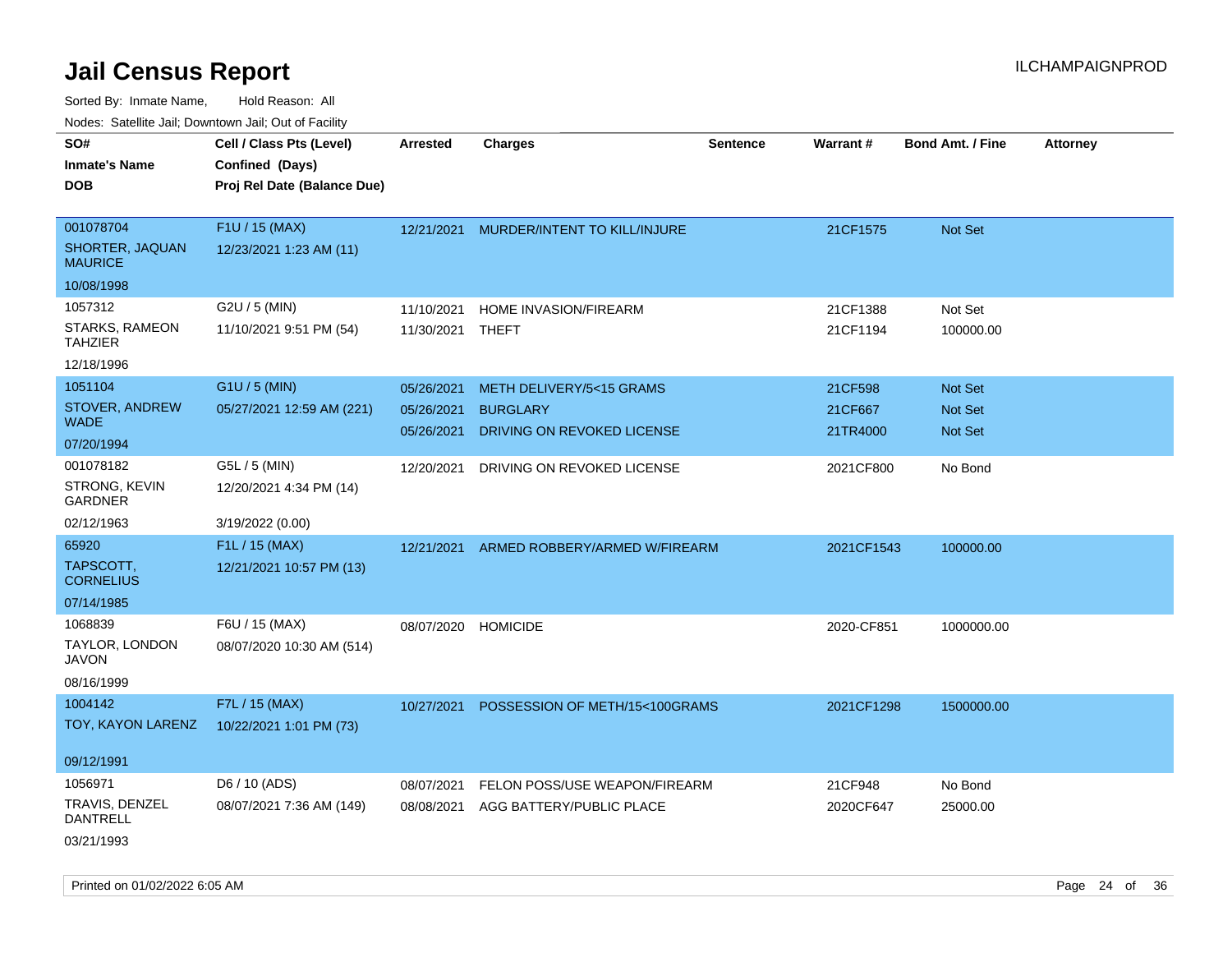Sorted By: Inmate Name, Hold Reason: All Nodes: Satellite Jail; Downtown Jail; Out of Facility

| roaco. Catolino dall, Downtown dall, Out of Fability |                             |                   |                                |                 |                 |                         |                 |
|------------------------------------------------------|-----------------------------|-------------------|--------------------------------|-----------------|-----------------|-------------------------|-----------------|
| SO#                                                  | Cell / Class Pts (Level)    | <b>Arrested</b>   | Charges                        | <b>Sentence</b> | <b>Warrant#</b> | <b>Bond Amt. / Fine</b> | <b>Attorney</b> |
| <b>Inmate's Name</b>                                 | Confined (Days)             |                   |                                |                 |                 |                         |                 |
| <b>DOB</b>                                           | Proj Rel Date (Balance Due) |                   |                                |                 |                 |                         |                 |
|                                                      |                             |                   |                                |                 |                 |                         |                 |
| 001078250                                            | F2L / 10 (MED)              | 08/07/2021        | FELON POSS WEAPON/BODY ARMOR   |                 | 21CF950         | Not Set                 |                 |
| <b>TRAVIS, JORDAN</b><br><b>TESHAUN</b>              | 08/07/2021 10:27 AM (149)   |                   |                                |                 |                 |                         |                 |
| 03/03/1996                                           |                             |                   |                                |                 |                 |                         |                 |
| 56994                                                | A1L / 15 (SPH)              | 12/09/2021        | STALKING/CAUSE FEAR FOR SAFETY |                 | 21CF1514        | Not Set                 |                 |
| <b>TURNER, ROBERT</b><br>EARL, Senior                | 12/09/2021 9:23 PM (25)     | 12/13/2021        | PAROLE REVOCATION              |                 | CH2107735       | Not Set                 |                 |
| 09/07/1982                                           |                             |                   |                                |                 |                 |                         |                 |
| 30108                                                | J4L / 15 (ADS)              | 07/30/2021 MURDER |                                |                 | 21CF902         | 2000000.00              |                 |
| VANDYKE, DARYL<br><b>ANTHONY</b>                     | 07/30/2021 8:29 PM (157)    |                   |                                |                 |                 |                         |                 |
| 10/04/1965                                           |                             |                   |                                |                 |                 |                         |                 |
| 968681                                               | D5 / 15 (ADS)               | 08/27/2021        | AGG CRIM SX AB/VIC 13<18/TRUST |                 | 2020CF499       | 250000.00               |                 |
| <b>WADE, DEMETRIUS</b><br>DARYL                      | 08/27/2021 2:25 AM (129)    | 08/27/2021        | INDIRECT CRIMINAL CONTEMPT     | 3y(DOC)         | 2021CC16        | No Bond                 |                 |
| 01/07/1987                                           |                             |                   |                                |                 |                 |                         |                 |
| 1070904                                              | G7U / 5 (MIN)               | 10/28/2021        | <b>BURGLARY</b>                | 3y (DOC)        | 2021CF321       | 15000.00                |                 |
| <b>WANKEL, JONAH</b><br><b>JAMES</b>                 | 10/28/2021 3:42 AM (67)     |                   |                                |                 |                 |                         |                 |
| 12/15/1993                                           |                             |                   |                                |                 |                 |                         |                 |
| 1070971                                              | H3L / 5 (ADS)               | 12/07/2021        | IDENTITY THEFT/<\$300          |                 | 20CF922         | Not Set                 |                 |
| WEIR, CLINTON<br><b>HOWARD</b>                       | 12/08/2021 3:45 AM (26)     | 12/07/2021        | <b>RECKLESS DRIVING</b>        |                 | 19TR2348        | Not Set                 |                 |
| 03/15/1983                                           |                             |                   |                                |                 |                 |                         |                 |
| 1058072                                              | A2U / 15 (SPH)              | 02/25/2021        | <b>ARMED HABITUAL CRIMINAL</b> |                 |                 | Not Set                 |                 |
| <b>WILLIAMS, KENNETH</b><br><b>BERNARD</b>           | 02/25/2021 3:24 PM (312)    |                   |                                |                 |                 |                         |                 |
| 10/04/1985                                           |                             |                   |                                |                 |                 |                         |                 |
| 9326                                                 | $12/5$ (ADS)                | 06/14/2021        | <b>BURGLARY</b>                |                 | 2020-CF-625     | Not Set                 |                 |
| YOUNG, ANTHONY<br>PAUL                               | 06/14/2021 12:07 PM (203)   |                   |                                |                 |                 |                         |                 |
| 03/13/1954                                           |                             |                   |                                |                 |                 |                         |                 |

Printed on 01/02/2022 6:05 AM Page 25 of 36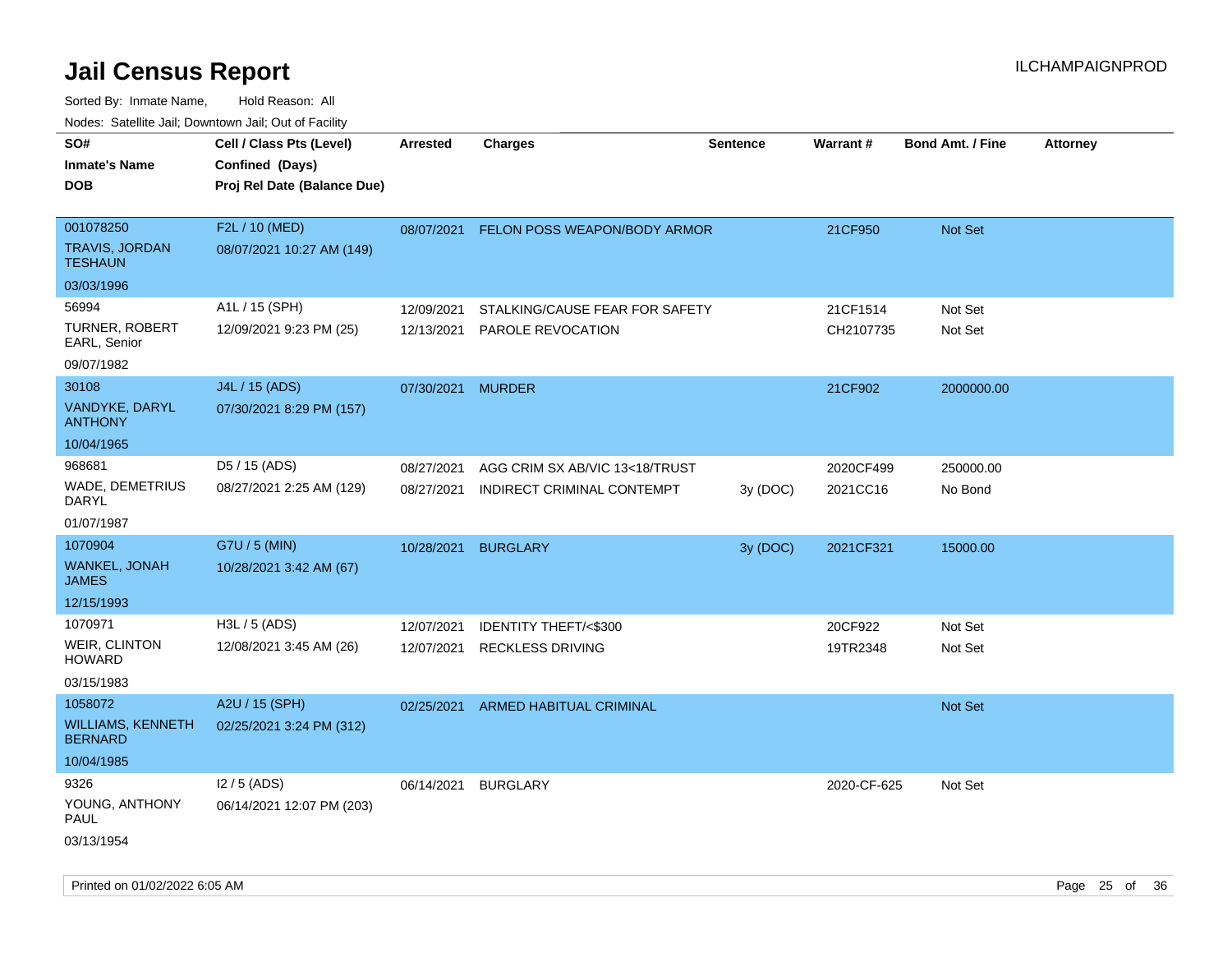Sorted By: Inmate Name, Hold Reason: All Nodes: Satellite Jail; Downtown Jail; Out of Facility

**Total Downtown Jail: 71 Males: 71 Females: 0 Unknown: 0**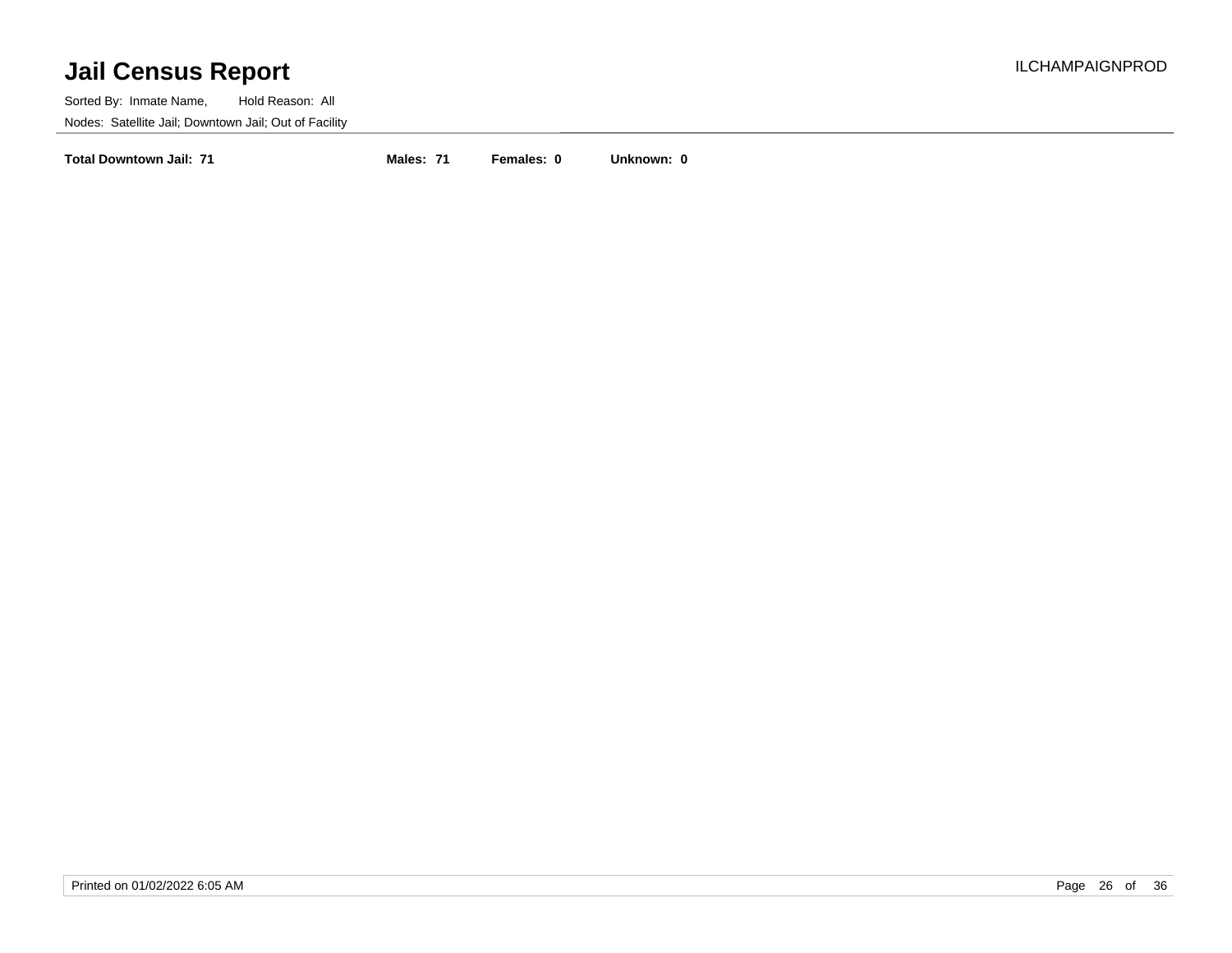|  | <b>Out of Facility</b> |  |
|--|------------------------|--|

| SO#<br><b>Inmate's Name</b>             | Cell / Class Pts (Level)<br>Confined (Days)   | <b>Arrested</b> | <b>Charges</b>                   | <b>Sentence</b> | <b>Warrant#</b> | <b>Bond Amt. / Fine</b> | <b>Attorney</b> |
|-----------------------------------------|-----------------------------------------------|-----------------|----------------------------------|-----------------|-----------------|-------------------------|-----------------|
| <b>DOB</b>                              | Proj Rel Date (Balance Due)                   |                 |                                  |                 |                 |                         |                 |
| 61095                                   | <b>DEW / 10 (ADS)</b>                         | 05/02/2021      | HOME INVASION/CAUSE INJURY       |                 | 2021CF323       | 100000.00               |                 |
| AMOS, DERRICK<br><b>JAMES</b>           | 05/02/2021 9:02 PM (246)                      |                 |                                  |                 |                 |                         |                 |
| 06/12/1985                              |                                               |                 |                                  |                 |                 |                         |                 |
| 19971                                   | EHD                                           | 11/09/2021      | DRIVING RVK/SUSP DUI/SSS 4-9     |                 | 2021CF968       | Not Set                 |                 |
| <b>LYNN</b>                             | BARNESKE, RAYMOND 11/09/2021 9:32 AM (55)     |                 |                                  |                 |                 |                         |                 |
| 08/17/1961                              | 5/6/2022 (0.00)                               |                 |                                  |                 |                 |                         |                 |
| 516062                                  | <b>DEW / 15 (MAX)</b>                         | 02/22/2021      | PHONE HARASSMENT/2+              |                 | 20CF194         | 5000.00                 |                 |
| <b>BENNETT, JOHN</b><br><b>MICHAEL</b>  | 02/22/2021 10:47 AM (315)                     | 02/22/2021      | AGG DISCH FIR/VEH/PC OFF/FRMAN   |                 | 21CF210         | No Bond                 |                 |
| 04/30/1986                              |                                               |                 |                                  |                 |                 |                         |                 |
| 976538                                  | EHD                                           | 10/12/2021      | DOMESTIC BATTERY/OTHER PRIOR     |                 | 2020CF1095      | Not Set                 |                 |
|                                         | BLISSIT, WYATT TYRES 10/12/2021 10:05 AM (83) |                 |                                  |                 |                 |                         |                 |
| 09/05/1989                              | 1/6/2022 (0.00)                               |                 |                                  |                 |                 |                         |                 |
| 33993                                   | <b>DEW / 10 (MED)</b>                         | 06/14/2021      | AGGRAVATED DOMESTIC BATTERY      |                 | 21CF688         | Not Set                 |                 |
| <b>BOOKER, STEPHON</b>                  | 06/14/2021 7:42 PM (203)                      | 06/14/2021      | POSSESSING A CONTROLLED SUBSTANC |                 | 21CF657         | Not Set                 |                 |
| <b>MONTELL</b>                          |                                               | 06/14/2021      | <b>PAROLE REVOCATION</b>         |                 | CH2103612       | No Bond                 |                 |
| 06/11/1971                              |                                               |                 |                                  |                 |                 |                         |                 |
| 1074315                                 | DEW / 15 (MAX)                                | 07/27/2021      | AGG DISCHARGE FIREARM/VEH/SCH    |                 | 21CF927         | Not Set                 |                 |
| <b>BRIGGS, PATRICK</b><br><b>MONTAY</b> | 08/03/2021 4:56 PM (153)                      |                 |                                  |                 |                 |                         |                 |
| 08/05/2001                              |                                               |                 |                                  |                 |                 |                         |                 |
| 001078065                               | <b>KAN / 10 (ADS)</b>                         | 06/17/2021      | AGG BATTERY/DISCHARGE FIREARM    |                 | 21CF704         | 1000000.00              |                 |
| <b>BROWN, CHARMAN</b><br><b>LAKEEF</b>  | 06/17/2021 12:32 PM (200)                     |                 |                                  |                 |                 |                         |                 |
| 11/30/2002                              |                                               |                 |                                  |                 |                 |                         |                 |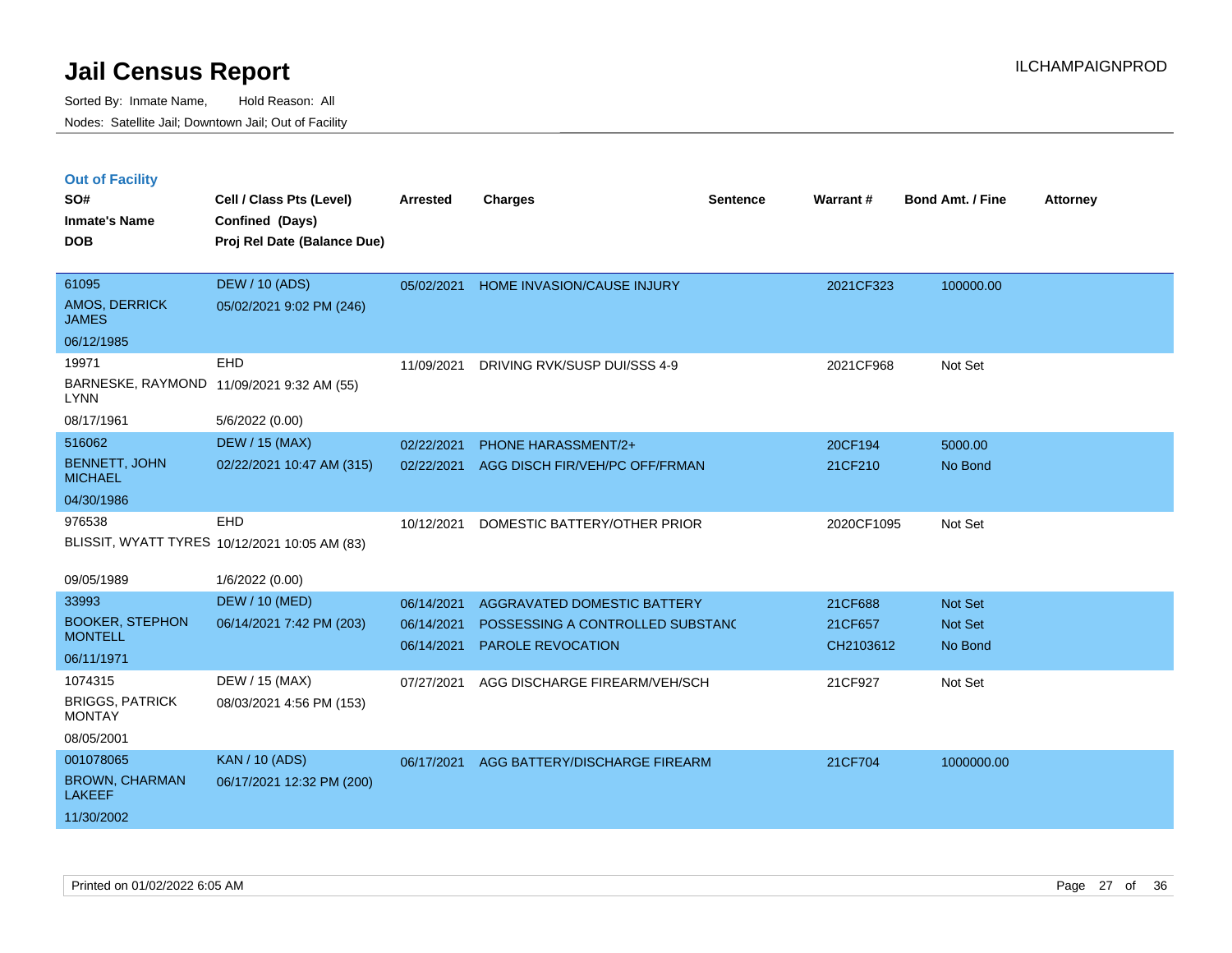| roaco. Catolino dall, Downtown dall, Out of Fability |                             |                 |                                    |                 |                 |                         |                 |
|------------------------------------------------------|-----------------------------|-----------------|------------------------------------|-----------------|-----------------|-------------------------|-----------------|
| SO#                                                  | Cell / Class Pts (Level)    | <b>Arrested</b> | <b>Charges</b>                     | <b>Sentence</b> | <b>Warrant#</b> | <b>Bond Amt. / Fine</b> | <b>Attorney</b> |
| <b>Inmate's Name</b>                                 | Confined (Days)             |                 |                                    |                 |                 |                         |                 |
| <b>DOB</b>                                           | Proj Rel Date (Balance Due) |                 |                                    |                 |                 |                         |                 |
|                                                      |                             |                 |                                    |                 |                 |                         |                 |
| 1038554                                              | <b>KAN / 15 (MAX)</b>       | 08/18/2021      | DELIVERY OF OR POSSESSION OF W/INT |                 | 21CF1009        | No Bond                 |                 |
| <b>BROWN, CORRION</b><br><b>DEVONTAE</b>             | 08/18/2021 5:40 PM (138)    | 08/18/2021      | ARMED HABITUAL CRIMINAL            |                 | 21CF1162        | Not Set                 |                 |
| 04/19/1995                                           |                             |                 |                                    |                 |                 |                         |                 |
| 1038579                                              | KAN / 15 (MAX)              | 08/18/2021      | FELON POSS/USE WEAPON/FIREARM      |                 | 21CF1010        | Not Set                 |                 |
| <b>BROWN, MARKEL</b><br><b>RIKKI</b>                 | 08/18/2021 2:05 PM (138)    |                 |                                    |                 |                 |                         |                 |
| 01/06/1995                                           |                             |                 |                                    |                 |                 |                         |                 |
| 1003006                                              | <b>KAN / 15 (MAX)</b>       | 08/19/2021      | <b>FELON POSS/USE MACHINE GUN</b>  |                 | 21CF1011        | No Bond                 |                 |
| <b>BROWN, ROCKEITH</b><br><b>JAVONTE</b>             | 08/19/2021 12:55 AM (137)   |                 |                                    |                 |                 |                         |                 |
| 07/23/1991                                           |                             |                 |                                    |                 |                 |                         |                 |
| 987334                                               | DEW / 15 (MAX)              | 03/10/2021      | ATTEMPT (FIRST DEGREE MURDER)      |                 | 19CF689         | Not Set                 |                 |
| CAIN, ISAIAH<br><b>DEPRIEST</b>                      | 03/10/2021 2:22 PM (299)    |                 |                                    |                 |                 |                         |                 |
| 12/23/1990                                           |                             |                 |                                    |                 |                 |                         |                 |
| 001078638                                            | <b>EHD</b>                  | 12/15/2021      | DRIVING ON SUSPENDED LICENSE       |                 | 2021TR1120      | Not Set                 |                 |
| CAMPBELL, CARLA<br><b>GISSELLE</b>                   | 12/15/2021 11:03 AM (19)    |                 |                                    |                 |                 |                         |                 |
| 08/12/1980                                           | 2/12/2022 (0.00)            |                 |                                    |                 |                 |                         |                 |
| 992962                                               | DEW / 15 (ADS)              | 05/25/2021      | MURDER/INTENT TO KILL/INJURE       |                 | 2018CF1045      | 1000000.00              |                 |
| CAMPBELL, KEITH<br>KNAQEEB                           | 05/25/2021 1:19 PM (223)    |                 |                                    |                 |                 |                         |                 |
| 07/22/1991                                           |                             |                 |                                    |                 |                 |                         |                 |
| 001078576                                            | <b>KAN / 15 (MAX)</b>       | 11/09/2021      | UNLAWFUL USE OF A WEAPON           |                 | 21CF1383        | <b>Not Set</b>          |                 |
| CARTER, DEMONDRE<br><b>DAVON</b>                     | 11/09/2021 6:01 PM (55)     |                 |                                    |                 |                 |                         |                 |
| 05/27/2001                                           |                             |                 |                                    |                 |                 |                         |                 |
| 1064992                                              | KAN / 15 (MAX)              | 09/20/2021      | ARMED VIOLENCE/CATEGORY I          |                 | 21CF1137        | Not Set                 |                 |
| CARTER, KEJUAN<br>JAVONTE                            | 09/20/2021 11:42 PM (105)   |                 |                                    |                 |                 |                         |                 |
| 06/27/1998                                           |                             |                 |                                    |                 |                 |                         |                 |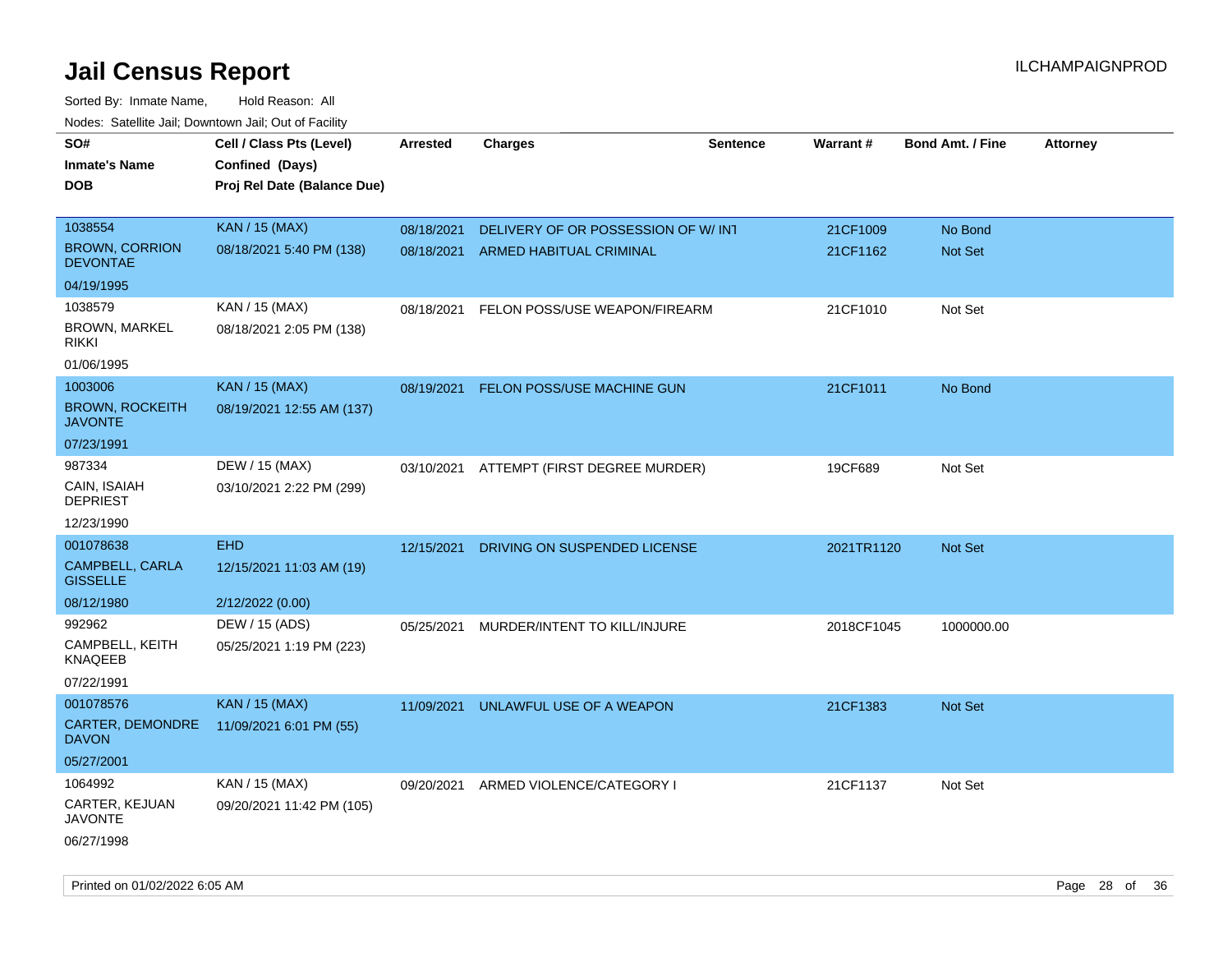| SO#<br><b>Inmate's Name</b><br><b>DOB</b> | Cell / Class Pts (Level)<br>Confined (Days)<br>Proj Rel Date (Balance Due) | <b>Arrested</b> | <b>Charges</b>                       | <b>Sentence</b> | <b>Warrant#</b> | <b>Bond Amt. / Fine</b> | <b>Attorney</b> |
|-------------------------------------------|----------------------------------------------------------------------------|-----------------|--------------------------------------|-----------------|-----------------|-------------------------|-----------------|
| 001078461                                 | <b>KAN / 10 (MED)</b>                                                      | 10/07/2021      | AGG UNLAWFUL USE WEAPON/PERSON       |                 | 2021CF1209      | No Bond                 |                 |
| COLE, ERIC JOSE                           | 10/08/2021 12:25 AM (87)                                                   | 10/07/2021      | AGG DOMESTIC BATTERY/STRANGLE        |                 | 2021CF1208      | <b>Not Set</b>          |                 |
| 01/24/2002                                |                                                                            | 10/08/2021      | <b>HARASS WITNESS/FAMILY MBR/REP</b> |                 | 21CF1218        | Not Set                 |                 |
| 57733                                     | KAN / 15 (SPH)                                                             | 02/25/2020      | <b>HOMICIDE</b>                      |                 | 2020-CF250      | 2000000.00              |                 |
| CRAIG, ANTOINE<br><b>DARRELL</b>          | 02/25/2020 4:08 PM (678)                                                   | 02/25/2020      | FELON POSS/USE WEAPON/FIREARM        |                 | 19CF-1827       | 80000.00                |                 |
| 10/09/1982                                |                                                                            |                 |                                      |                 |                 |                         |                 |
| 001077939                                 | <b>DEW / 10 (MED)</b>                                                      | 05/10/2021      | FIREARM/FOID INVALID/NOT ELIG        |                 | 21CF526         | No Bond                 |                 |
| <b>CROSS, PATRICK</b><br><b>DONTRELLE</b> | 05/10/2021 7:31 PM (238)                                                   | 06/02/2021      | POSS STOLEN VEHICLE > \$25,000       |                 | 21CF612         | <b>Not Set</b>          |                 |
| 11/07/2001                                |                                                                            |                 |                                      |                 |                 |                         |                 |
| 1061304                                   | DEW / 15 (MAX)                                                             | 10/11/2021      | ARMED HABITUAL CRIMINAL              |                 | 21CF1226        | No Bond                 |                 |
| DORRIS, KEMION                            | 10/11/2021 7:30 PM (84)                                                    | 10/11/2021      | ARMED HABITUAL CRIMINAL              |                 | 21CF1227        | No Bond                 |                 |
| <b>DAETOCE</b>                            |                                                                            | 10/11/2021      | HOME INVASION/FIREARM                |                 | 21CF1228        | No Bond                 |                 |
| 11/19/1997                                |                                                                            |                 |                                      |                 |                 |                         |                 |
| 60154                                     | <b>EHD</b>                                                                 | 10/20/2021      | AGG DUI/LIC SUSP OR REVOKED          |                 | 2021cf261       | Not Set                 |                 |
| GARCIA-MEZA,<br><b>CARLOS</b>             | 10/20/2021 9:23 AM (75)                                                    |                 |                                      |                 |                 |                         |                 |
| 03/06/1983                                | 1/16/2022 (0.00)                                                           |                 |                                      |                 |                 |                         |                 |
| 986642                                    | EHD                                                                        | 12/14/2021      | DRIVING ON SUSPENDED LICENSE         |                 | 2020TR8374      | Not Set                 |                 |
| GARELLI, SAMMY<br><b>JOSEPH</b>           | 12/14/2021 9:32 AM (20)                                                    |                 |                                      |                 |                 |                         |                 |
| 06/24/1982                                | 1/12/2022 (0.00)                                                           |                 |                                      |                 |                 |                         |                 |
| 001077363                                 | <b>KAN / 25 (SPH)</b>                                                      | 10/30/2020      | <b>HOME INVASION/FIREARM</b>         |                 | 20CF1202        | 500000.00               |                 |
| <b>GARY, DAKOTA</b><br><b>TREVON</b>      | 10/30/2020 10:41 AM (430)                                                  |                 |                                      |                 |                 |                         |                 |
| 12/31/2001                                |                                                                            |                 |                                      |                 |                 |                         |                 |
| 1013012                                   | KAN / 15 (MAX)                                                             | 07/08/2021      | ATTEMPT (FIRST DEGREE MURDER)        |                 | 2021CF790       | 1000000.00              |                 |
| GARY, XAVIER LAMAR                        | 07/08/2021 9:24 AM (179)                                                   | 07/08/2021      | FELON POSS/USE FIREARM PRIOR         |                 | 2020CF650       | 25000.00                |                 |
| 12/14/1991                                |                                                                            | 07/08/2021      | FELON POSS/USE FIREARM PRIOR         |                 | 21CF798         | Not Set                 |                 |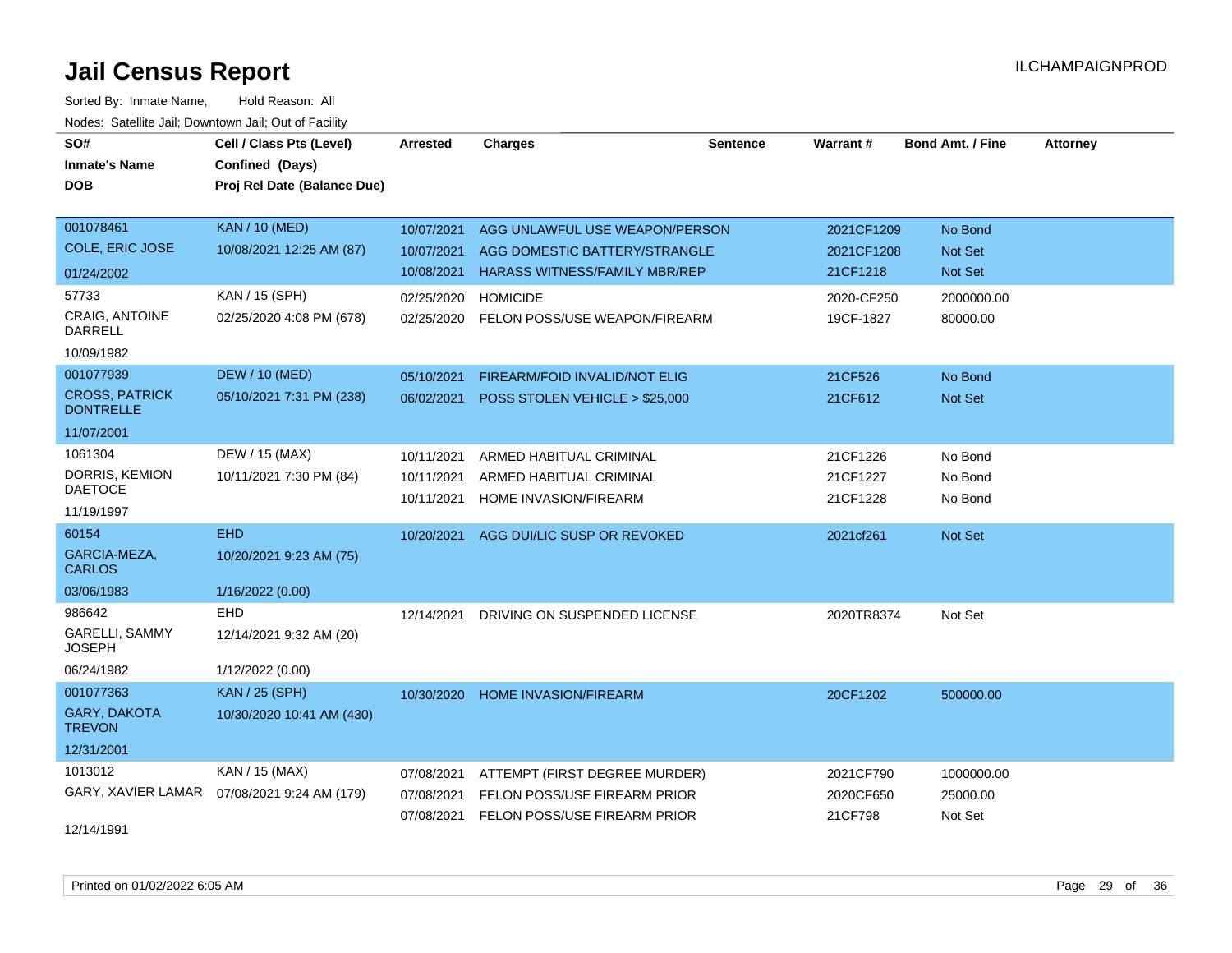| SO#<br><b>Inmate's Name</b>                | Cell / Class Pts (Level)<br>Confined (Days)  | Arrested   | <b>Charges</b>                            | Sentence | Warrant#  | <b>Bond Amt. / Fine</b> | <b>Attorney</b> |
|--------------------------------------------|----------------------------------------------|------------|-------------------------------------------|----------|-----------|-------------------------|-----------------|
| <b>DOB</b>                                 | Proj Rel Date (Balance Due)                  |            |                                           |          |           |                         |                 |
| 1065946                                    | <b>KAN / 10 (MED)</b>                        | 09/04/2021 | AGG BATTERY/DISCHARGE FIREARM             |          | 21CF1057  | 750000.00               |                 |
| <b>GODBOLT, DESMOND</b><br><b>DEVONTAE</b> | 09/04/2021 1:17 AM (121)                     | 09/04/2021 | <b>RESIST/OBSTRUCTING A PEACE OFFICEF</b> |          | 21CM407   | Not Set                 |                 |
| 11/15/1997                                 |                                              |            |                                           |          |           |                         |                 |
| 1070118                                    | KAN / 15 (MAX)                               | 08/31/2021 | AGGRAVATED DOMESTIC BATTERY               |          | 21CF1049  | No Bond                 |                 |
| GRAHAM, CORTEZ<br>LAMON                    | 08/31/2021 9:32 PM (125)                     | 09/02/2021 | PROBATION VIOLATION                       |          | 21CF55    | Not Set                 |                 |
| 03/31/1976                                 |                                              |            |                                           |          |           |                         |                 |
| 1000641                                    | <b>KAN / 10 (MED)</b>                        | 09/14/2021 | ARMED HABITUAL CRIMINAL                   |          | 21CF1116  | No Bond                 |                 |
| <b>GRANT, CEDRIC</b><br><b>DYSHAWN</b>     | 09/14/2021 6:32 PM (111)                     |            |                                           |          |           |                         |                 |
| 01/03/1991                                 |                                              |            |                                           |          |           |                         |                 |
| 1076506                                    | KAN / 15 (MAX)                               | 09/17/2021 | AGG UUW/PERSON/CM THREAT VIOL             |          | 21CF1131  | Not Set                 |                 |
|                                            | GRAY, JAMARH EMERE 09/17/2021 10:41 AM (108) | 09/20/2021 | DOMESTIC BATTERY                          |          | 21CM430   | Not Set                 |                 |
| 06/21/2003                                 |                                              |            |                                           |          |           |                         |                 |
| 973845                                     | <b>EHD</b>                                   | 12/21/2021 | DRIVING ON SUSPENDED LICENSE              |          | 2021TR647 | <b>Not Set</b>          |                 |
| <b>GRIFFITH, PRESTON</b><br><b>JOEL</b>    | 12/21/2021 10:42 AM (13)                     |            |                                           |          |           |                         |                 |
| 08/16/1982                                 | 1/19/2022 (0.00)                             |            |                                           |          |           |                         |                 |
| 1045186                                    | DEW / 15 (MAX)                               | 08/16/2021 | FELON POSS/USE WEAPON/FIREARM             |          | 21CF989   | Not Set                 |                 |
| HOLBROOK, JOHNNIE                          | 08/16/2021 11:07 AM (140)                    | 08/16/2021 | ARMED VIOLENCE/CATEGORY I                 |          | 21CF934   | 1000000.00              |                 |
| <b>MATHIS</b>                              |                                              | 08/16/2021 | FELON POSS/USE WEAPON/FIREARM             |          | 19CF968   | Not Set                 |                 |
| 07/19/1996                                 |                                              | 08/16/2021 | AGG FLEEING POLICE/21 MPH OVER            |          | 21CF988   | Not Set                 |                 |
| 001078146                                  | <b>DEW / 15 (MAX)</b>                        | 07/09/2021 | AGG BATTERY/DISCHARGE FIREARM             |          | 21CF795   | 1000000.00              |                 |
| <b>HUNT, TEIGAN</b><br><b>JAZAIREO</b>     | 07/09/2021 12:41 PM (178)                    | 07/09/2021 | ARMED ROBBERY/ARMED W/FIREARM             |          | 21CF806   | <b>Not Set</b>          |                 |
| 05/14/2003                                 |                                              |            |                                           |          |           |                         |                 |
| 989743                                     | DEW / 15 (ADS)                               | 04/13/2021 | AGG DISCHARGE FIREARM/VEH/SCH             |          | 21CF400   | Not Set                 |                 |
| JACKSON, STEVE<br>ALLEN                    | 04/13/2021 2:45 AM (265)                     | 04/13/2021 | AGGRAVATED DOMESTIC BATTERY               |          | 21CF399   | Not Set                 |                 |
| 06/04/1991                                 |                                              |            |                                           |          |           |                         |                 |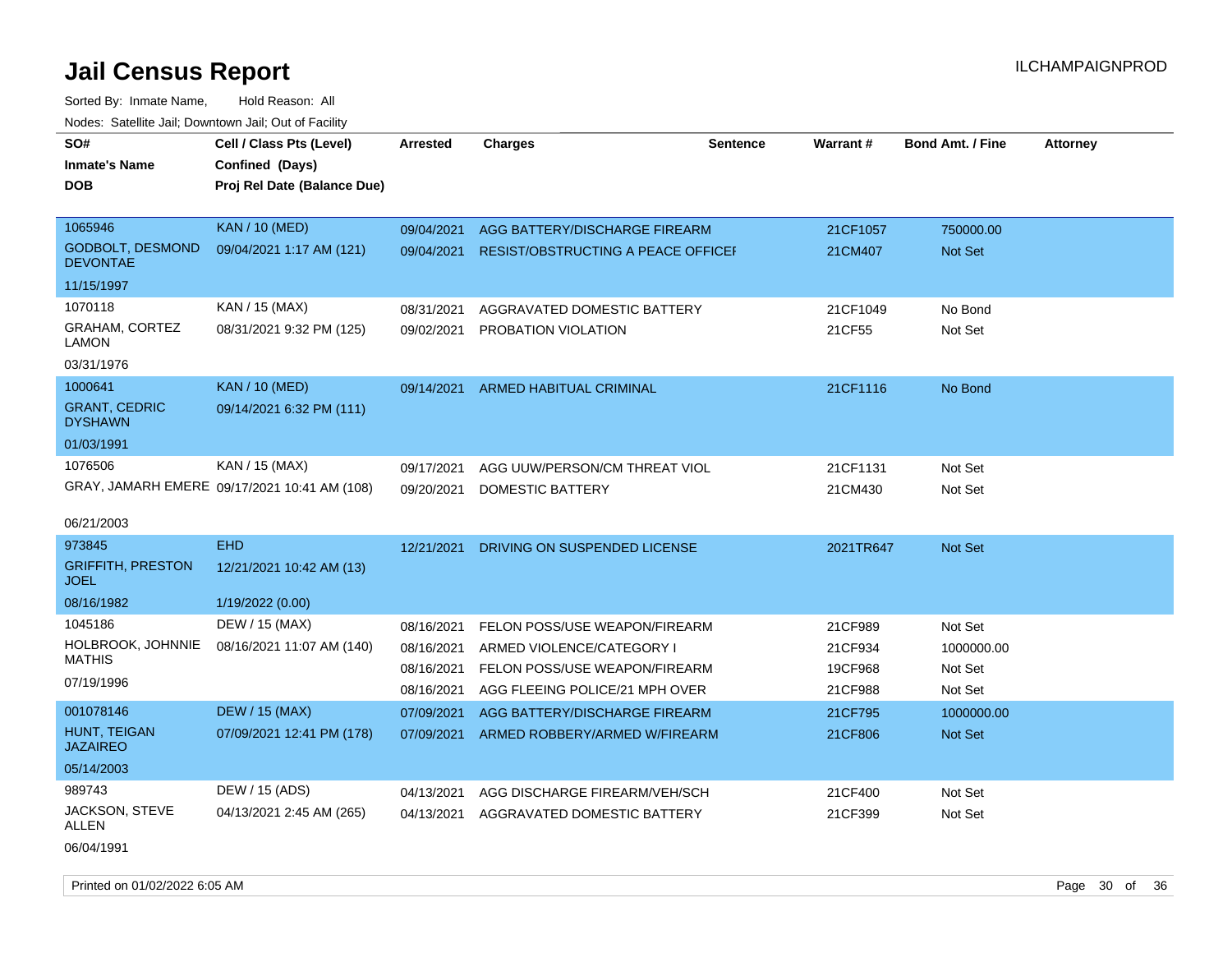| SO#<br><b>Inmate's Name</b><br><b>DOB</b> | Cell / Class Pts (Level)<br>Confined (Days)<br>Proj Rel Date (Balance Due) | <b>Arrested</b> | <b>Charges</b>                       | <b>Sentence</b> | <b>Warrant#</b>         | <b>Bond Amt. / Fine</b> | <b>Attorney</b> |
|-------------------------------------------|----------------------------------------------------------------------------|-----------------|--------------------------------------|-----------------|-------------------------|-------------------------|-----------------|
| 50495                                     | <b>EHD</b>                                                                 | 08/10/2021      | DRIVING RVK/SUSP DUI/SSS 10-14       |                 | 2020CF997               | Not Set                 |                 |
| <b>JENKINS, ARNOLD</b><br><b>FARRIS</b>   | 08/10/2021 9:08 AM (146)                                                   | 08/10/2021      | DRIVING RVK/SUSP DUI/SSS 10-14       |                 | 2019CF1363              | Not Set                 |                 |
| 04/19/1962                                | 2/4/2022 (0.00)                                                            |                 |                                      |                 |                         |                         |                 |
| 1076450                                   | DEW / 15 (MAX)                                                             | 06/25/2020      | AGG DISCHARGE OF A FIREARM           |                 | 6y/0m/0d (DOI 2020CF703 | Not Set                 |                 |
| <b>JONES, CARLOS</b><br><b>ANTONIO</b>    | 06/25/2020 2:13 PM (557)                                                   | 11/02/2020      | HOME INVASION/FIREARM                | 11y (DOC)       | 20CF1204                | No Bond                 |                 |
| 11/18/2001                                |                                                                            |                 |                                      |                 |                         |                         |                 |
| 998873                                    | <b>EHD</b>                                                                 | 10/12/2021      | DRIVING RVK/SUSP DUI/SSS 3RD         |                 | 2021CF235               | Not Set                 |                 |
| KINCAID, AMANDA<br><b>MICHELLE</b>        | 10/12/2021 11:31 AM (83)                                                   |                 |                                      |                 |                         |                         |                 |
| 01/07/1990                                | 1/9/2022 (0.00)                                                            |                 |                                      |                 |                         |                         |                 |
| 001078401                                 | DEW / 10 (ADS)                                                             | 09/19/2021      | UNLAWFUL VEHICULAR INVASION          |                 | 21CF1134                | Not Set                 |                 |
| KNIGHT, ERIC                              | 09/19/2021 7:32 PM (106)                                                   | 09/19/2021      | HRSMT/THREATEN PERSON/KILL           |                 | 2021CF561               | 50000.00                |                 |
| 07/11/1991                                |                                                                            | 09/21/2021      | <b>BURGLARY</b>                      |                 | 21CF1139                | Not Set                 |                 |
| 1064445                                   | <b>DEW / 15 (MAX)</b>                                                      | 04/23/2021      | AGG DISCHARGE FIREARM/OCC VEH        |                 | 2021CF295               | 500000.00               |                 |
| <b>LARUE, TERENCE</b>                     | 04/23/2021 11:18 AM (255)                                                  | 04/23/2021      | POSSESS 15<100 GRAMS COCAINE         |                 | 19CF1052                | 10000.00                |                 |
| <b>TRAMEL</b><br>12/23/1998               |                                                                            | 04/23/2021      | <b>FELON POSS/USE FIREARM/PAROLE</b> |                 | 21CF899                 | Not Set                 |                 |
| 001078237                                 | KAN / 15 (ADS)                                                             | 08/03/2021      | AGG DISCHARGE FIREARM/OCC VEH        |                 | 21CF928                 | No Bond                 |                 |
| LAWS, TERON<br><b>RAMONTE</b>             | 08/03/2021 6:29 PM (153)                                                   |                 |                                      |                 |                         |                         |                 |
| 04/03/2001                                |                                                                            |                 |                                      |                 |                         |                         |                 |
| 001078470                                 | <b>DEW / 15 (MAX)</b>                                                      | 10/10/2021      | MURDER/INTENT TO KILL/INJURE         |                 | 21CF1221                | Not Set                 |                 |
| LEE, AMAHRION<br><b>JA'MERE</b>           | 10/10/2021 1:23 PM (85)                                                    |                 |                                      |                 |                         |                         |                 |
| 11/05/2002                                |                                                                            |                 |                                      |                 |                         |                         |                 |
| 56792                                     | DEW / 10 (MED)                                                             | 02/02/2021      | ARMED HABITUAL CRIMINAL              |                 | 2021CF141               | 500000.00               |                 |
| LILLARD, LAWRENCE<br><b>TYRONE</b>        | 02/02/2021 2:11 PM (335)                                                   | 02/22/2021      | DRIVING ON REVOKED LICENSE           |                 | 21TR426                 | 5000.00                 |                 |
| 10/20/1982                                |                                                                            |                 |                                      |                 |                         |                         |                 |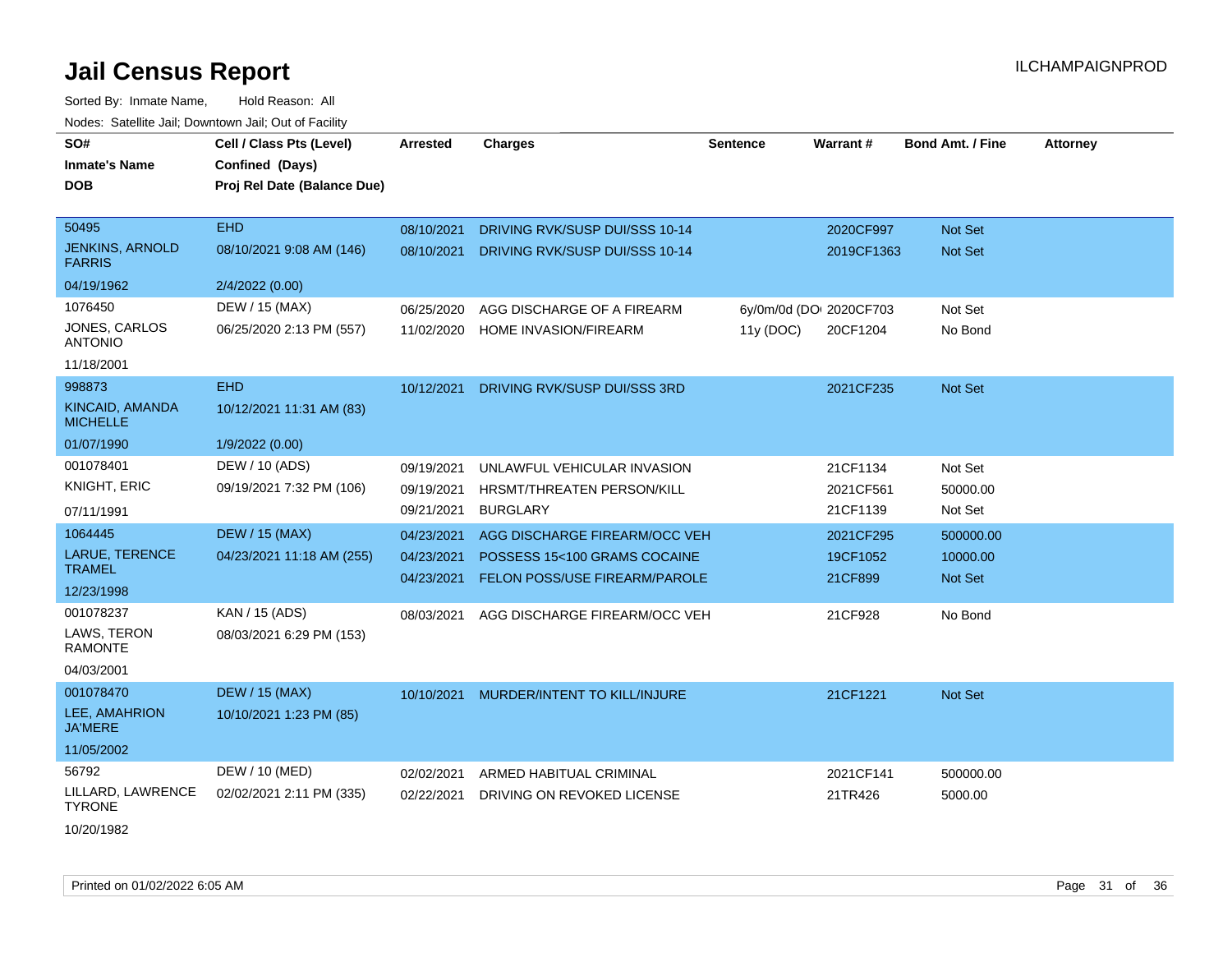| roaco. Calcinio dan, Domntonn dan, Out or Fability |                                               |                 |                                          |                 |             |                         |                 |
|----------------------------------------------------|-----------------------------------------------|-----------------|------------------------------------------|-----------------|-------------|-------------------------|-----------------|
| SO#                                                | Cell / Class Pts (Level)                      | <b>Arrested</b> | <b>Charges</b>                           | <b>Sentence</b> | Warrant#    | <b>Bond Amt. / Fine</b> | <b>Attorney</b> |
| <b>Inmate's Name</b>                               | Confined (Days)                               |                 |                                          |                 |             |                         |                 |
| <b>DOB</b>                                         | Proj Rel Date (Balance Due)                   |                 |                                          |                 |             |                         |                 |
|                                                    |                                               |                 |                                          |                 |             |                         |                 |
| 001078575                                          | <b>KAN / 10 (MED)</b>                         | 11/09/2021      | <b>GUNRUNNING</b>                        |                 | 21CF1330    | 750000.00               |                 |
| MCLAURIN, KEYON A                                  | 11/09/2021 12:41 PM (55)                      |                 |                                          |                 |             |                         |                 |
|                                                    |                                               |                 |                                          |                 |             |                         |                 |
| 11/19/2002                                         |                                               |                 |                                          |                 |             |                         |                 |
| 1011046                                            | KAN / 15 (ADS)                                |                 | 04/10/2021 ATTEMPT (FIRST DEGREE MURDER) |                 | 21CF392     | Not Set                 |                 |
| MILES, DARRION                                     | 04/11/2021 12:46 AM (267)                     |                 |                                          |                 |             |                         |                 |
| <b>ANTONIO KEVONTA</b>                             |                                               |                 |                                          |                 |             |                         |                 |
| 03/18/1990                                         |                                               |                 |                                          |                 |             |                         |                 |
| 001077278                                          | <b>DEW / 15 (MAX)</b>                         | 10/06/2020      | MURDER/INTENT TO KILL/INJURE             |                 | 2020CF146   | 2000000.00              |                 |
| MILLER, D'ANDRE                                    | 10/06/2020 12:49 PM (454)                     | 10/06/2020      | AGG FLEEING POLICE/21 MPH OVER           |                 | 2019CF1171  | 50000.00                |                 |
| 09/08/1986                                         |                                               |                 |                                          |                 |             |                         |                 |
| 1026477                                            | KAN / 15 (ADS)                                | 09/21/2021      | AGG DISCHARGE FIREARM/OCC VEH            |                 | 21CF1138    | Not Set                 |                 |
| NEWBILL, DEVONTRE                                  | 09/21/2021 2:27 AM (104)                      | 09/22/2021      | PROBATION VIOLATION                      |                 | 20CF577     | Not Set                 |                 |
| <b>LAMONT</b>                                      |                                               |                 |                                          |                 |             |                         |                 |
| 11/22/1993                                         |                                               |                 |                                          |                 |             |                         |                 |
| 1072907                                            | <b>KAN</b>                                    | 07/14/2021      | CRIMINAL DAMAGE <\$500/SCHOOL            |                 | 2021CF840   | 5000.00                 |                 |
| NIKOLAEV, YEVGENIY                                 | 07/14/2021 10:10 PM (173)                     | 07/14/2021      | ATTEMPT (FIRST DEGREE MURDER)            |                 | 2021-CF-832 | 2000000.00              |                 |
|                                                    |                                               |                 |                                          |                 |             |                         |                 |
| 10/06/1983                                         |                                               |                 |                                          |                 |             |                         |                 |
| 001078558                                          | DEW / 10 (MED)                                | 11/03/2021      | UNLAWFUL USE OF A WEAPON                 |                 | 21CF1352    | Not Set                 |                 |
| PARRISH, DOMINIC                                   | 11/03/2021 1:25 PM (61)                       |                 |                                          |                 |             |                         |                 |
| WALTER                                             |                                               |                 |                                          |                 |             |                         |                 |
| 08/23/2001                                         |                                               |                 |                                          |                 |             |                         |                 |
| 001078063                                          | <b>DEW / 15 (MAX)</b>                         | 06/15/2021      | AGG CRIM SEX ASSAULT/WEAPON              |                 | 2021CF678   | 1000000.00              |                 |
|                                                    | PERRY, ROBERT Junior 06/15/2021 4:37 PM (202) | 06/15/2021      | <b>ROBBERY</b>                           |                 | 2021CF159   | 25000.00                |                 |
| 12/21/1990                                         |                                               |                 |                                          |                 |             |                         |                 |
|                                                    |                                               |                 |                                          |                 |             |                         |                 |
| 001077614                                          | KAN / 15 (MAX)                                |                 | 01/17/2021 ATTEMPT (FIRST DEGREE MURDER) |                 | 21CF66      | Not Set                 |                 |
| <b>DEVON</b>                                       | ROBINSON, DONTRELL 01/17/2021 3:08 PM (351)   |                 |                                          |                 |             |                         |                 |
| 09/22/2002                                         |                                               |                 |                                          |                 |             |                         |                 |
|                                                    |                                               |                 |                                          |                 |             |                         |                 |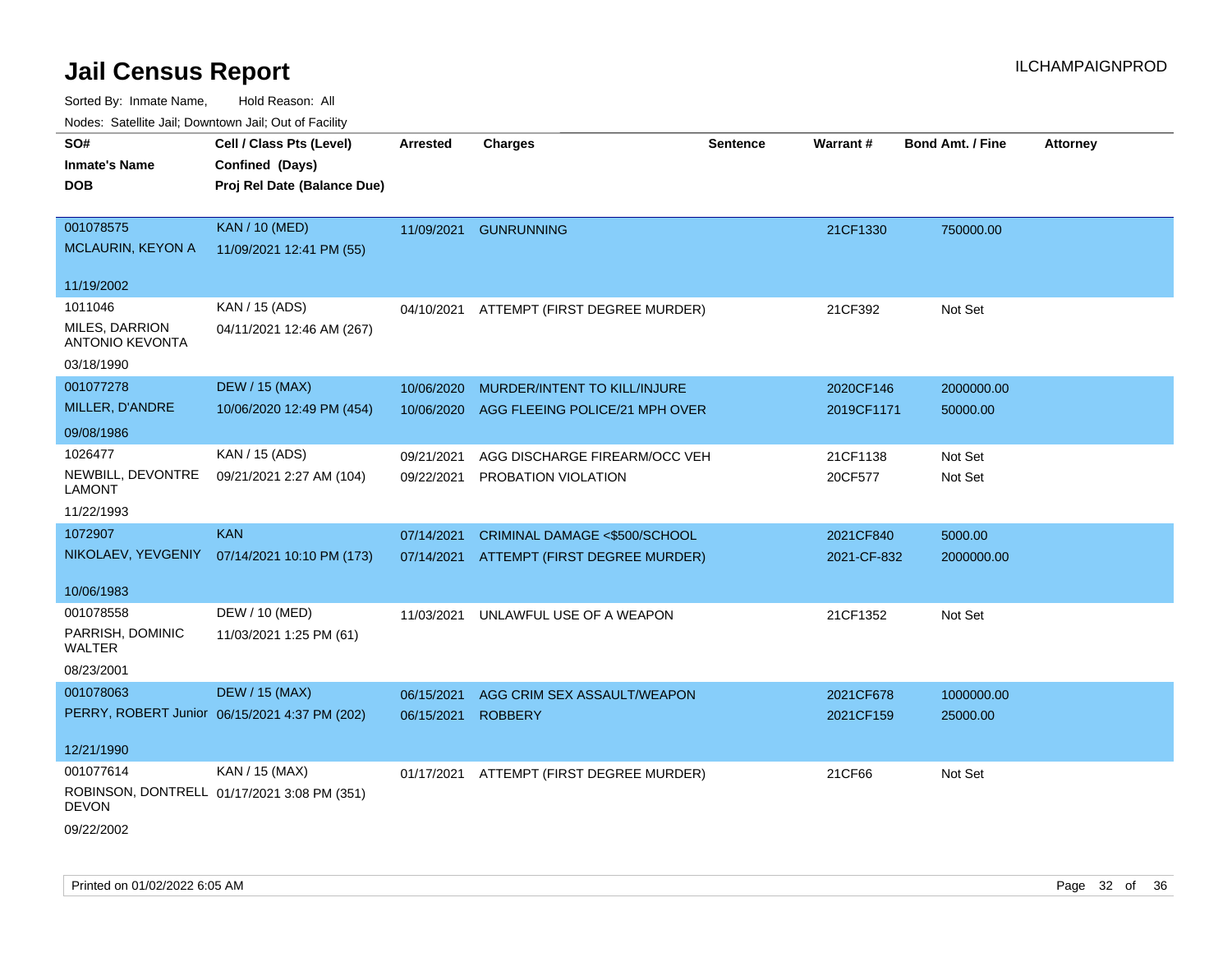| SO#                                    | Cell / Class Pts (Level)    | <b>Arrested</b> | <b>Charges</b>                   | <b>Sentence</b> | Warrant#    | <b>Bond Amt. / Fine</b> | <b>Attorney</b> |
|----------------------------------------|-----------------------------|-----------------|----------------------------------|-----------------|-------------|-------------------------|-----------------|
| <b>Inmate's Name</b>                   | Confined (Days)             |                 |                                  |                 |             |                         |                 |
| <b>DOB</b>                             | Proj Rel Date (Balance Due) |                 |                                  |                 |             |                         |                 |
|                                        |                             |                 |                                  |                 |             |                         |                 |
| 1061216                                | <b>KAN / 10 (MED)</b>       | 06/22/2021      | <b>HOME INVASION/FIREARM</b>     |                 | 21CF727     | Not Set                 |                 |
| <b>RUNGE, ANDRE</b><br><b>MARSEAN</b>  | 06/22/2021 4:42 PM (195)    |                 |                                  |                 |             |                         |                 |
| 12/05/1997                             |                             |                 |                                  |                 |             |                         |                 |
| 650295                                 | PIA / 50 (MAX)              | 04/22/2020      | CRIMINAL SEXUAL ASSAULT          |                 | 2020-CF407  | 750000.00               |                 |
| SANDAGE, JERALD                        | 04/22/2020 6:30 AM (621)    | 04/22/2020      | CRIMINAL SEXUAL ASSAULT          |                 | 2020-CF408  | 750000.00               |                 |
| <b>EUGENE</b>                          |                             | 04/22/2020      | <b>CRIMINAL SEXUAL ABUSE</b>     |                 | 2020-CF409  | 750000.00               |                 |
| 06/07/1971                             |                             | 04/22/2020      | CRIMINAL SEXUAL ASSAULT          |                 | 2020-CF410  | 750000.00               |                 |
|                                        |                             | 04/22/2020      | OFFICIAL MISCONDUCT              |                 | 2019-CF1811 | 25000.00                |                 |
| 50614                                  | <b>EHD</b>                  | 12/15/2021      | DRIVING RVK/SUSP DUI/SSS 3RD     |                 | 2021CF677   | Not Set                 |                 |
| <b>SANFORD, AMBER</b><br><b>NICOLE</b> | 12/15/2021 10:18 AM (19)    |                 |                                  |                 |             |                         |                 |
| 12/07/1979                             | 1/12/2022 (0.00)            |                 |                                  |                 |             |                         |                 |
| 1062194                                | DEW / 15 (MAX)              | 02/27/2020      | MURDER/OTHER FORCIBLE FELONY     |                 | 20CF-247    | 1000000.00              |                 |
| SIMMONS, MICHAEL<br>JAMAL              | 02/27/2020 1:11 PM (676)    | 09/23/2020      | AGG BATTERY/DISCHARGE FIREARM    |                 | 20CF1061    | Not Set                 |                 |
| 11/03/1997                             |                             |                 |                                  |                 |             |                         |                 |
| 001078115                              | <b>KAN / 15 (MAX)</b>       | 07/01/2021      | <b>ARMED VIOLENCE/CATEGORY I</b> |                 | 21CF772     | Not Set                 |                 |
| <b>SMITH, JAMES</b><br>NASHAUN, Junior | 07/01/2021 2:44 PM (186)    | 07/30/2021      | DRIVING ON SUSPENDED LICENSE     |                 | 21TR5804    | 1500.00                 |                 |
| 09/18/2000                             |                             |                 |                                  |                 |             |                         |                 |
| 001077868                              | DEW / 15 (MAX)              | 04/21/2021      | ARMED ROBBERY/ARMED W/FIREARM    |                 | 21CF445     | Not Set                 |                 |
| SPEARMENT,<br><b>KENTRELL</b>          | 04/21/2021 9:48 PM (257)    | 08/19/2021      | FLEEING/ATTEMPT ELUDE OFFICER    |                 | 2021TR1053  | 1000.00                 |                 |
| 01/21/2002                             |                             |                 |                                  |                 |             |                         |                 |
| 001077854                              | <b>EHD</b>                  | 09/15/2021      | DRIVING RVK/SUSP DUI/SSS 4-9     |                 | 2021CF306   | Not Set                 |                 |
| STUKINS, DANNY RAY                     | 09/15/2021 10:17 AM (110)   |                 |                                  |                 |             |                         |                 |
| 07/05/1985                             | 3/13/2022 (0.00)            |                 |                                  |                 |             |                         |                 |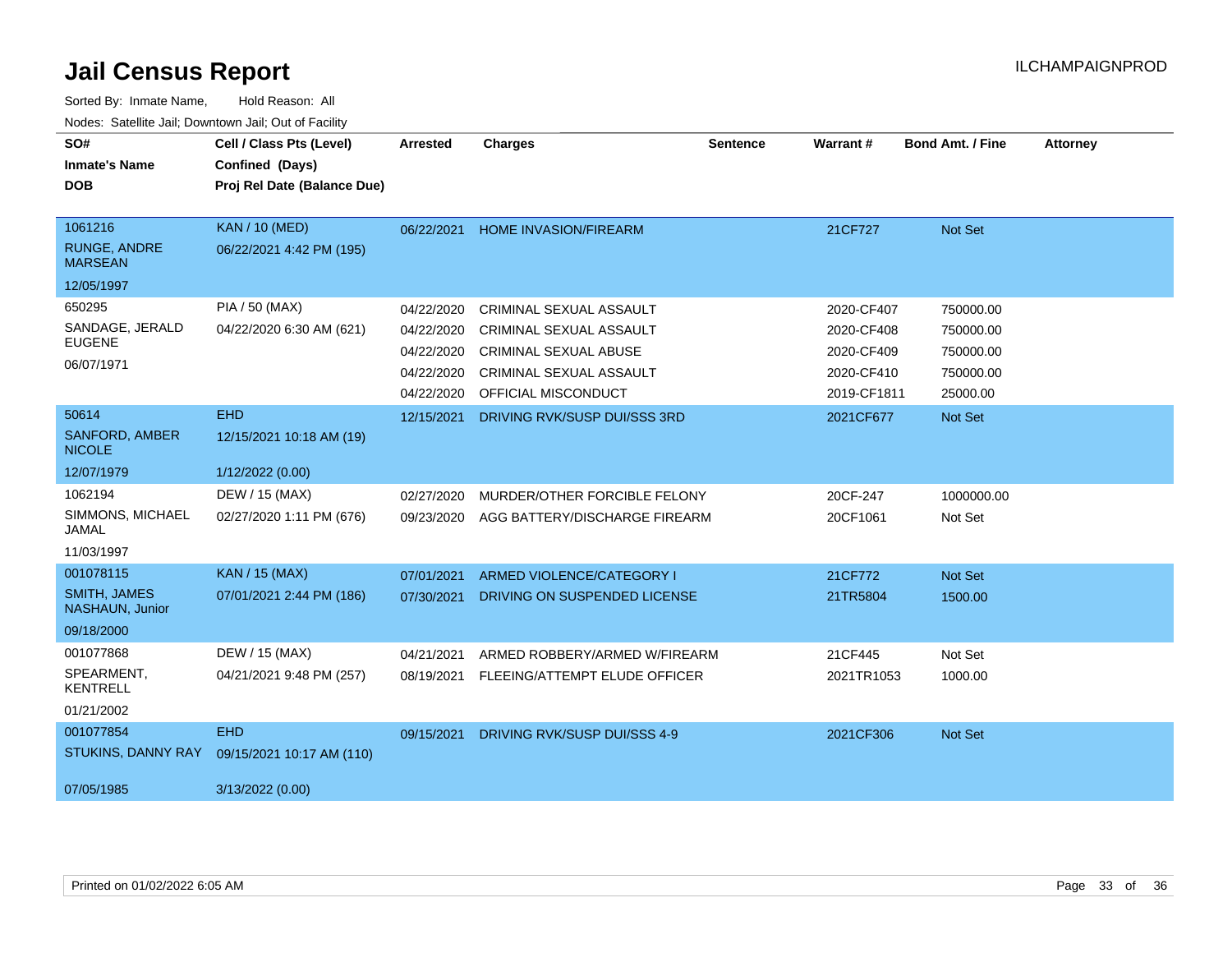| SO#                                     | Cell / Class Pts (Level)                      | <b>Arrested</b> | Charges                        | <b>Sentence</b> | Warrant#   | <b>Bond Amt. / Fine</b> | <b>Attorney</b> |
|-----------------------------------------|-----------------------------------------------|-----------------|--------------------------------|-----------------|------------|-------------------------|-----------------|
| <b>Inmate's Name</b>                    | Confined (Days)                               |                 |                                |                 |            |                         |                 |
| <b>DOB</b>                              | Proj Rel Date (Balance Due)                   |                 |                                |                 |            |                         |                 |
|                                         |                                               |                 |                                |                 |            |                         |                 |
| 1046632                                 | <b>KAN / 15 (MAX)</b>                         | 09/14/2021      | ARMED VIOLENCE/CATEGORY II     |                 | 21CF912    | 750000.00               |                 |
|                                         | TATE, JAVON MARQUIS 09/14/2021 12:10 PM (111) |                 |                                |                 |            |                         |                 |
| 08/10/1996                              |                                               |                 |                                |                 |            |                         |                 |
| 1033031                                 | KAN / 15 (MAX)                                | 08/19/2020      | *AGG BATTERY W/FIREARM/PERSON  |                 | 2020-CF923 | 500000.00               |                 |
| TOMS, ANDREW<br><b>CHUCKY</b>           | 08/19/2020 5:59 PM (502)                      |                 |                                |                 |            |                         |                 |
| 09/28/1978                              |                                               |                 |                                |                 |            |                         |                 |
| 27007                                   | <b>KAN / 15 (MAX)</b>                         | 09/19/2021      | DOMESTIC BATTERY/OTHER PRIOR   |                 | 21CF1133   | No Bond                 |                 |
| <b>TUELL, ROBERT</b><br><b>STEPHEN</b>  | 09/19/2021 9:51 AM (106)                      |                 |                                |                 |            |                         |                 |
| 09/25/1967                              |                                               |                 |                                |                 |            |                         |                 |
| 001078263                               | KAN / 10 (ADS)                                | 08/11/2021      | AGG FLEEING POLICE/21 MPH OVER | 15m (DOC)       | 2020CF928  | 200000.00               |                 |
| TURK, BRANDON<br>LARSHAWN               | 08/11/2021 6:23 PM (145)                      |                 |                                |                 |            |                         |                 |
| 10/18/1995                              |                                               |                 |                                |                 |            |                         |                 |
| 001078386                               | <b>KAN / 10 (MED)</b>                         | 09/14/2021      | POSSESSION OF STOLEN FIREARM   |                 | 2021CF1099 | 250000.00               |                 |
| <b>TURNER, AMARIO</b>                   | 09/14/2021 11:42 PM (111)                     |                 |                                |                 |            |                         |                 |
| 09/23/2002                              |                                               |                 |                                |                 |            |                         |                 |
| 1040925                                 | KAN / 10 (MED)                                | 10/05/2021      | AGG BATTERY/DISCHARGE FIREARM  |                 | 2021CF1105 | 1000000.00              |                 |
| <b>WEATHERALL,</b><br>JOHNNY EARL JAMES | 10/05/2021 4:17 PM (90)                       |                 |                                |                 |            |                         |                 |
| 04/29/1994                              |                                               |                 |                                |                 |            |                         |                 |
| 1062558                                 | <b>DEW / 10 (MED)</b>                         | 10/02/2021      | FELON POSS/USE WEAPON/FIREARM  |                 | 21CF1185   | <b>Not Set</b>          |                 |
| <b>WELLS, JIAMANTE</b><br><b>AMORE</b>  | 10/02/2021 8:29 PM (93)                       |                 |                                |                 |            |                         |                 |
| 09/02/1995                              |                                               |                 |                                |                 |            |                         |                 |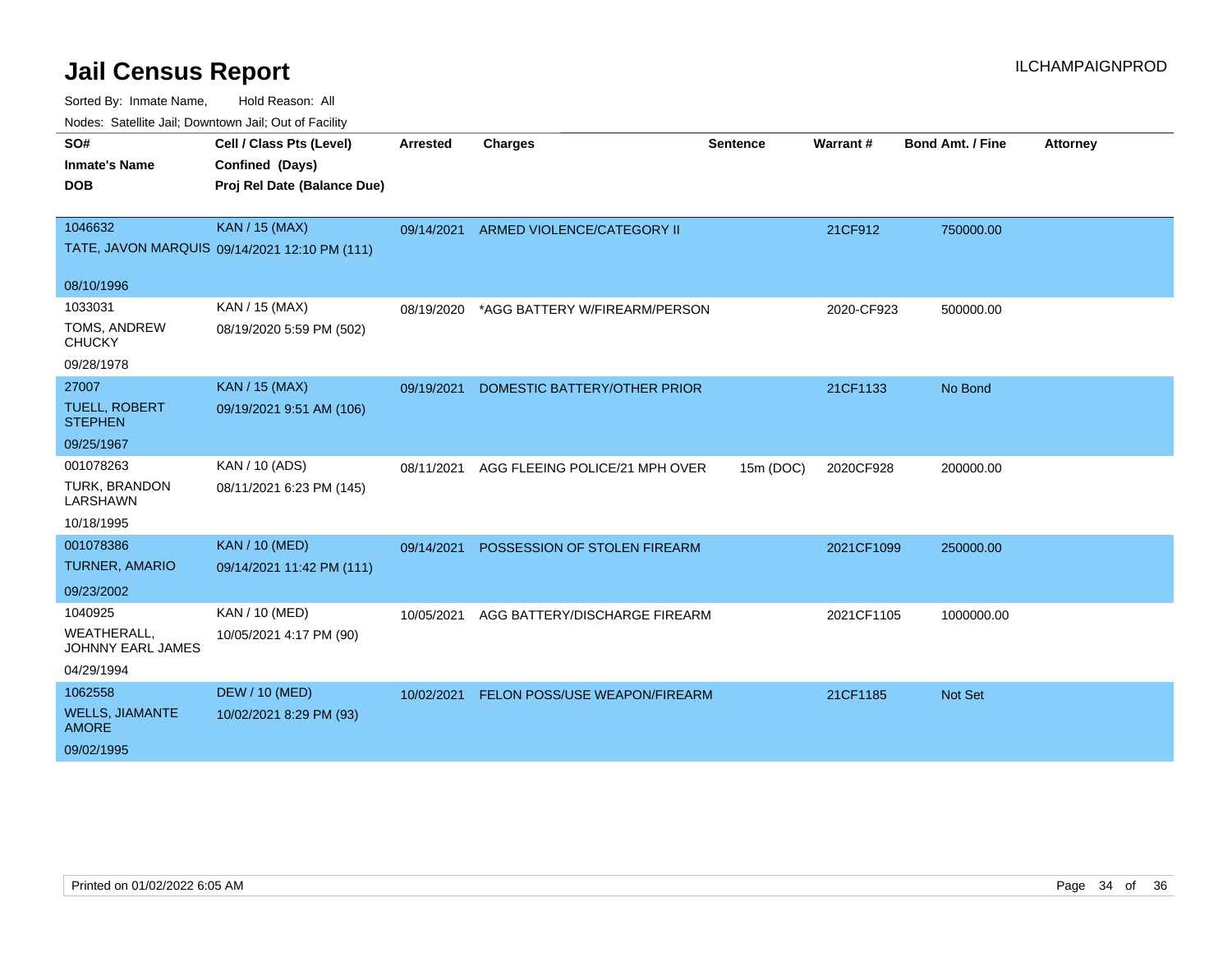| SO#<br><b>Inmate's Name</b><br><b>DOB</b>                            | Cell / Class Pts (Level)<br>Confined (Days)<br>Proj Rel Date (Balance Due) | <b>Arrested</b>                                                    | <b>Charges</b>                                                                                                                                              | <b>Sentence</b> | Warrant#                                                                      | <b>Bond Amt. / Fine</b>                                                    | <b>Attorney</b> |
|----------------------------------------------------------------------|----------------------------------------------------------------------------|--------------------------------------------------------------------|-------------------------------------------------------------------------------------------------------------------------------------------------------------|-----------------|-------------------------------------------------------------------------------|----------------------------------------------------------------------------|-----------------|
| 1002033<br><b>WEST, ANTONIO</b><br><b>DEONTA</b><br>04/15/1992       | <b>KAN / 15 (MAX)</b><br>09/08/2021 11:01 PM (117)                         | 09/08/2021<br>09/08/2021<br>09/08/2021<br>09/08/2021<br>09/08/2021 | DRIVING ON SUSPENDED LICENSE<br>ARMED ROBBERY/ARMED W/FIREARM<br>AGG UNLAWFUL USE OF WEAPON/VEH<br>OBSTRCT JUSTICE/LEAVE STATE<br>ARMED VIOLENCE/CATEGORY I |                 | 2019-TR-11944<br>2020-CF-1406<br>2021-CF-AWOW<br>2021-CF-AWOW<br>2021-CF-AWOW | 5000.00<br>500000.00<br><b>Not Set</b><br><b>Not Set</b><br><b>Not Set</b> |                 |
| 1022068<br><b>WILKINS, MICHAEL</b><br>CARL<br>07/10/1992             | DEW / 15 (ADS)<br>10/10/2021 5:07 AM (85)                                  | 10/10/2021                                                         | FELON POSS/USE WEAPON/FIREARM                                                                                                                               |                 | 21CF1212                                                                      | Not Set                                                                    |                 |
| 001077508<br><b>WILLIAMS, CALVIN</b><br><b>TIMOTHY</b><br>10/23/2002 | <b>DEW / 15 (ADS)</b><br>12/10/2020 8:55 PM (389)                          | 12/10/2020                                                         | MURDER/STRONG PROB KILL/INJURE                                                                                                                              | 55y (DOC)       | 2020CF1293                                                                    | No Bond                                                                    |                 |
| 539662<br>WILLIAMS, JAVONTAE<br><b>DEMAR</b><br>07/28/1991           | KAN / 10 (MED)<br>08/14/2021 1:28 AM (142)                                 | 08/14/2021<br>08/14/2021<br>08/14/2021<br>08/14/2021               | <b>AGGRAVATED BATTERY</b><br>AGGRAVATED DOMESTIC BATTERY<br>DOM BTRY/CONTACT/1-2 PRECONV<br><b>CITY OV ARREST</b>                                           |                 | 21CF979<br>2020CF1098<br>2021CF770<br>2017OV893                               | No Bond<br>25000.00<br>250000.00<br>1000.00                                |                 |
| 1037579<br><b>WILLIAMS, STEVEN</b><br>PATRICK, Second<br>11/25/1994  | <b>KAN / 10 (MED)</b><br>08/17/2021 8:16 PM (139)                          | 08/17/2021                                                         | FELON POSS/USE WEAPON/FIREARM                                                                                                                               |                 | 2019CF73                                                                      | No Bond                                                                    |                 |
| 001078632<br><b>WILSON, CIERRA</b><br>LYNAI<br>03/24/1992            | EHD<br>12/01/2021 10:27 AM (33)<br>1/14/2022 (0.00)                        | 12/01/2021                                                         | DRIVING ON SUSPENDED LICENSE                                                                                                                                |                 | 2021TR1420                                                                    | Not Set                                                                    |                 |
| 545746<br><b>WOODS, MICHAEL</b><br><b>LACKENDRICK</b><br>10/06/1996  | <b>KAN / 15 (ADS)</b><br>08/07/2021 8:40 AM (149)                          | 08/07/2021<br>08/07/2021<br>08/07/2021                             | FELON POSS/USE WEAPON/FIREARM<br><b>WARRANT OUT OF COUNTY</b><br><b>BURGLARY</b>                                                                            |                 | 21CF949<br>2020TR9119<br>2020CF597                                            | Not Set<br>5000.00<br>50000.00                                             |                 |